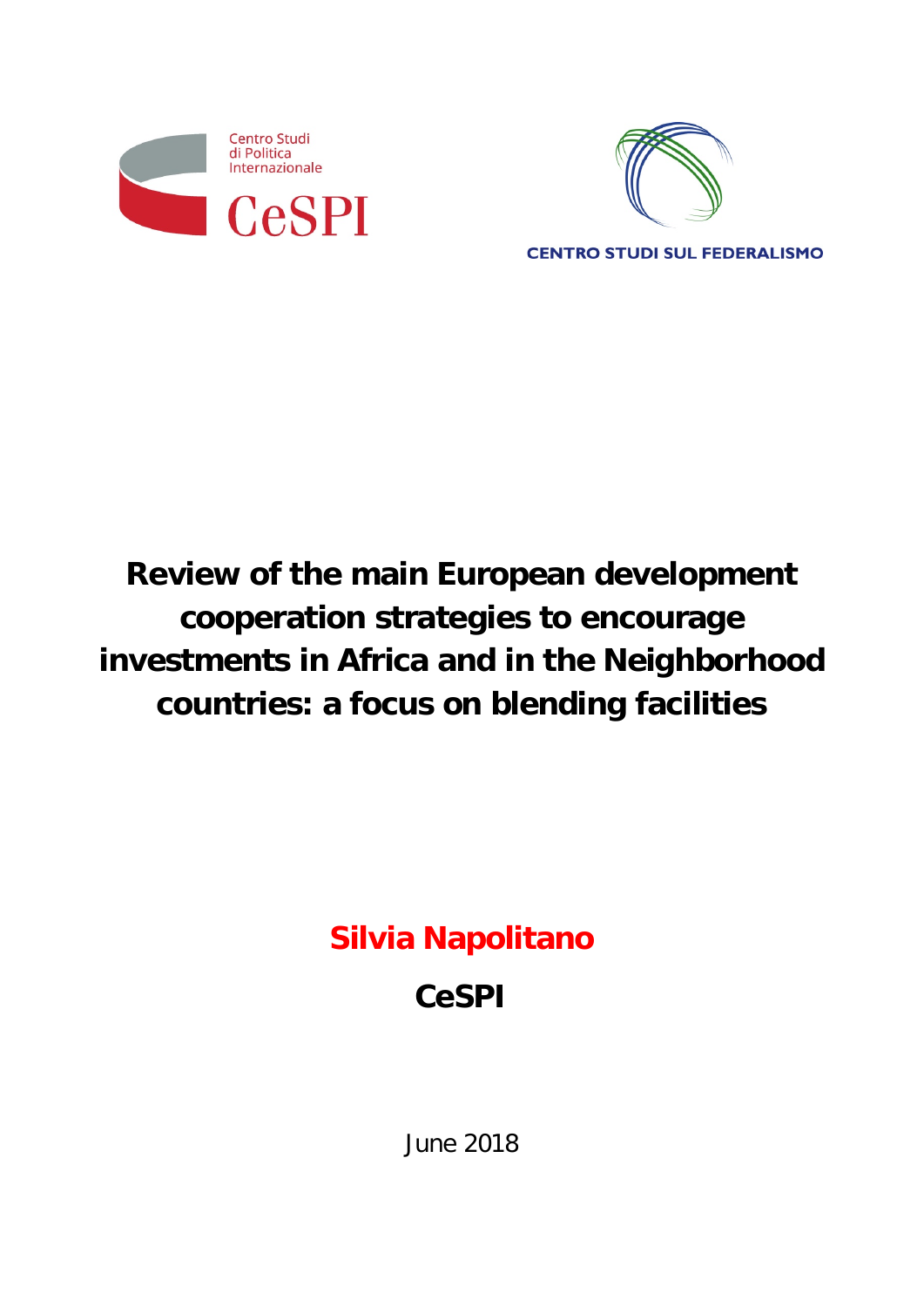## **Review of the main European development cooperation strategies to encourage investments in Africa and in the Neighborhood countries: a focus on blending facilities**

## **Summary**

| 1. |     |                                                                                                  |
|----|-----|--------------------------------------------------------------------------------------------------|
| 2. |     |                                                                                                  |
| 3. |     |                                                                                                  |
|    |     |                                                                                                  |
|    | 3.2 |                                                                                                  |
|    |     |                                                                                                  |
| 4. |     | Overview of the European "blending" facilities covering Africa and the Neighborhood countries 15 |
|    |     |                                                                                                  |
|    |     | 4.1.1                                                                                            |
|    |     | The African Investment Facility and EU-Africa Infrastructure Trust Fund 16<br>4.1.2              |
|    |     |                                                                                                  |
|    |     | 4.2.1                                                                                            |
|    |     | 4.2.2                                                                                            |
| 5. |     | The role of the European Development Finance Institutions: a focus on France and Italy  20       |
|    | 5.1 |                                                                                                  |
|    | 5.2 |                                                                                                  |
|    |     |                                                                                                  |
| 6. |     |                                                                                                  |
|    |     |                                                                                                  |
|    |     |                                                                                                  |
|    | 6.3 |                                                                                                  |
|    |     |                                                                                                  |
|    | 6.5 |                                                                                                  |
| 7. |     |                                                                                                  |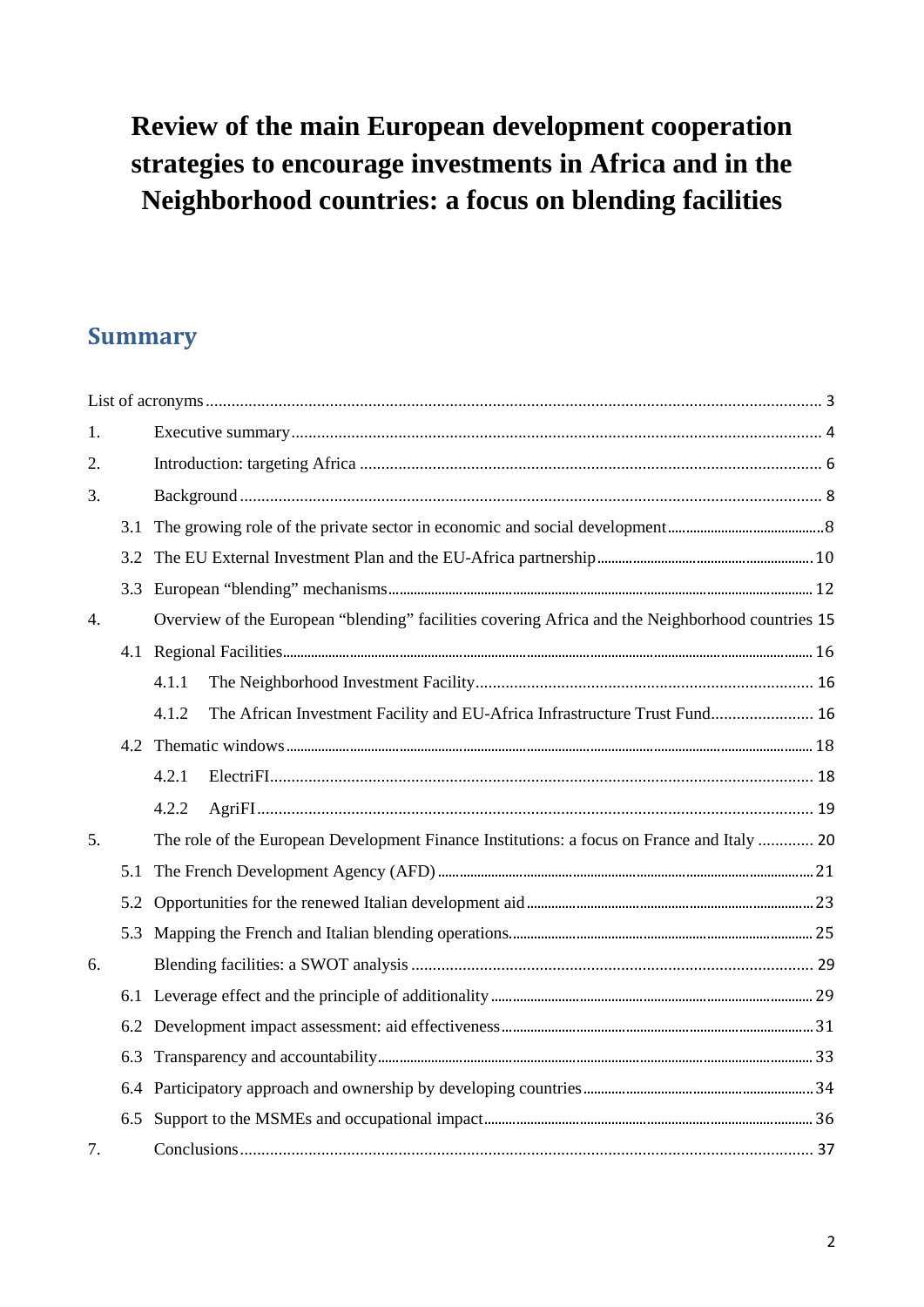## **List of acronyms**

| AFD            | Agence Française du Développement                                 |
|----------------|-------------------------------------------------------------------|
| AfIF           | <b>African Investment Facility</b>                                |
| AgriFI         | <b>Agriculture Financing Initiative</b>                           |
| <b>AICS</b>    | Agenzia Italiana Cooperazione allo Sviluppo                       |
| <b>CDP</b>     | Cassa Depositi e Prestiti                                         |
| <b>DAC</b>     | Development Assistance Committee                                  |
| DFI            | <b>Development Finance Institutions</b>                           |
| DG DEVCO       | Directorate-General for International Cooperation and Development |
| EC             | <b>European Commission</b>                                        |
| <b>EFSD</b>    | European Fund for Sustainable Development                         |
| EIP            | <b>External Investment Plan</b>                                   |
| ElectriFI      | <b>Electrification Financing Initiative</b>                       |
| EU             | European Union                                                    |
| <b>EU-AITF</b> | EU-Africa Infrastructure Trust Fund                               |
| <b>IPE</b>     | <b>Investment Plan for Europe</b>                                 |
| <b>KfW</b>     | Kreditanstalt für Wiederaufbau                                    |
| <b>MAECI</b>   | Ministero Affari Esteri e Cooperazione Internazionale             |
| <b>MSMEs</b>   | Micro, Small and Medium-Size Enterprises                          |
| <b>NIF</b>     | Neighborhood Investment Facility                                  |
| <b>ODA</b>     | <b>Official Development Assistance</b>                            |
| <b>OECD</b>    | Organization for Economic Co-operation and Development            |
| <b>PPP</b>     | Public-Private Partnership                                        |
| <b>SDG</b>     | Sustainable Development Goal                                      |
| <b>SIMEST</b>  | Società Italiana per le Imprese all'Estero                        |
| <b>SMEs</b>    | Small and Medium-Size Enterprises                                 |
| <b>SWOT</b>    | Strengths, Weaknesses, Opportunities and Threats                  |
| <b>TOSSD</b>   | <b>Total Official Support for Sustainable Development</b>         |
| <b>UN</b>      | <b>United Nations</b>                                             |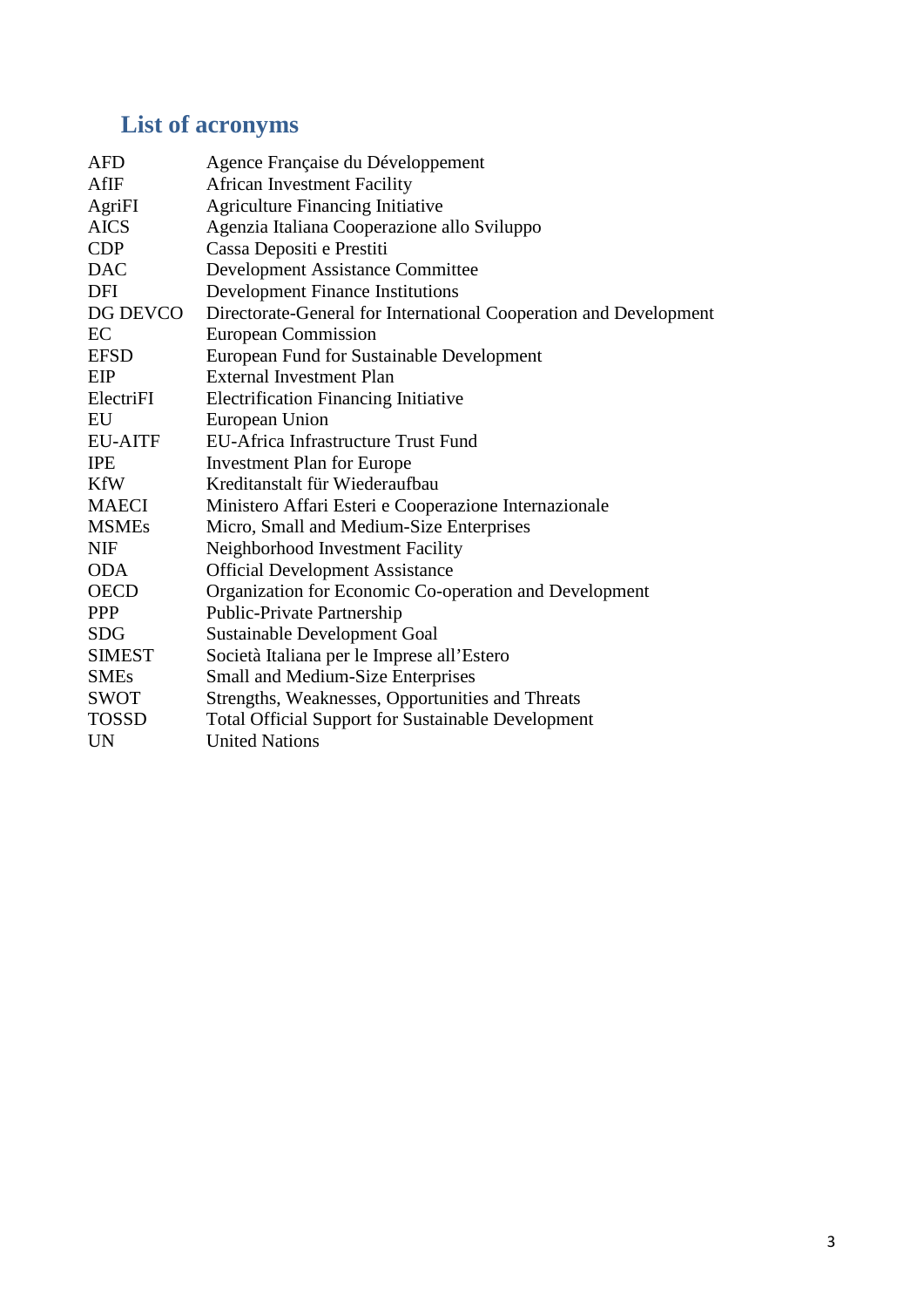## **1. Executive summary**

The European Union (EU) is playing a strategic role in supporting the African economic development. African countries are showing a great potential for sustained economic growth, with average rates of 5% per year, and have registered one of the fastest rates of improvements in human development over the past two decades. Nonetheless, Africa still registers the lowest average levels of human development compared to other regions in the world. High inequality, environmental vulnerability, weak structural transformation and conflicts hamper progresses. Moreover, the Africa's population is expected to double by 2050. This will result in additional 60 million young people entering the labor market and 75 million new urban dwellers in need of housing in the next twenty years, which is likely to intensify the migration flows to Europe.

This study analyses the main European cooperation policies and investment programs for Africa and the Neighborhood countries, through literature review and an analysis of the legislative history (especially those related to the case of France and Italy).

It focuses on the recent launch (in 2016) of the European Commission External Investment Plan (EIP) which promotes investments in Africa and the Neighborhood Countries to create decent job opportunities, stimulate a sustainable development and, ultimately, tackle some of the root causes of migration.

The EIP acknowledges that the traditional public development assistance is essential but not sufficient to address development challenges. It recognizes that the mobilization of private resources to complement scarce public ones is increasingly necessary. To this aim, it offers an integrated framework to promote the participation of the private sector in financing for development and to develop a blending agenda, which combines EU grants with loans or equity from public and private financiers.

This study also includes a review of the EU blending facilities covering Africa and the Neighborhood countries: the EU-Africa Infrastructure Trust Fund (EU-AITF), the African Investment Facility (AfIF), the [Neighborhood Investment Facility \(NIF\)](http://ec.europa.eu/enlargement/neighbourhood/neighbourhood-wide/neighbourhood-investment-facility/index_en.htm) and the two thematic initiatives, ElectriFI (the Electrification Financing Initiative) and AgriFI (Agriculture Financing Initiative).

These facilities, which reflect the EU geographical and thematic priorities, mainly aim to finance energy and transport infrastructure initiatives, access to clean water, waste treatment, housing, health and environmental projects. They aim to support the local private sector, notably micro, small and medium-size enterprises (MSMEs), to strengthen local production capacity and foster job creation. They are also expected to be relevant in addressing specific challenges faced at regional level by financing large scale projects. These, in order to be sustainable, should support both regional integration and the sharing and diversification of risks over different regions.

EU grant contributions allocated through blending facilities are part of the resources used by the European Development Finance Institutions (DFIs) to support the private sector and attract private investments in key sectors. DFIs have therefore become key actors to implement blending operations, reinforce public-private partnerships (PPPs) and fill the development financing gap.

Among the European DFIs, the French Development Agency (Agence Française de Développement - AFD) and its private sector financing arm Proparco, are leading blending operations for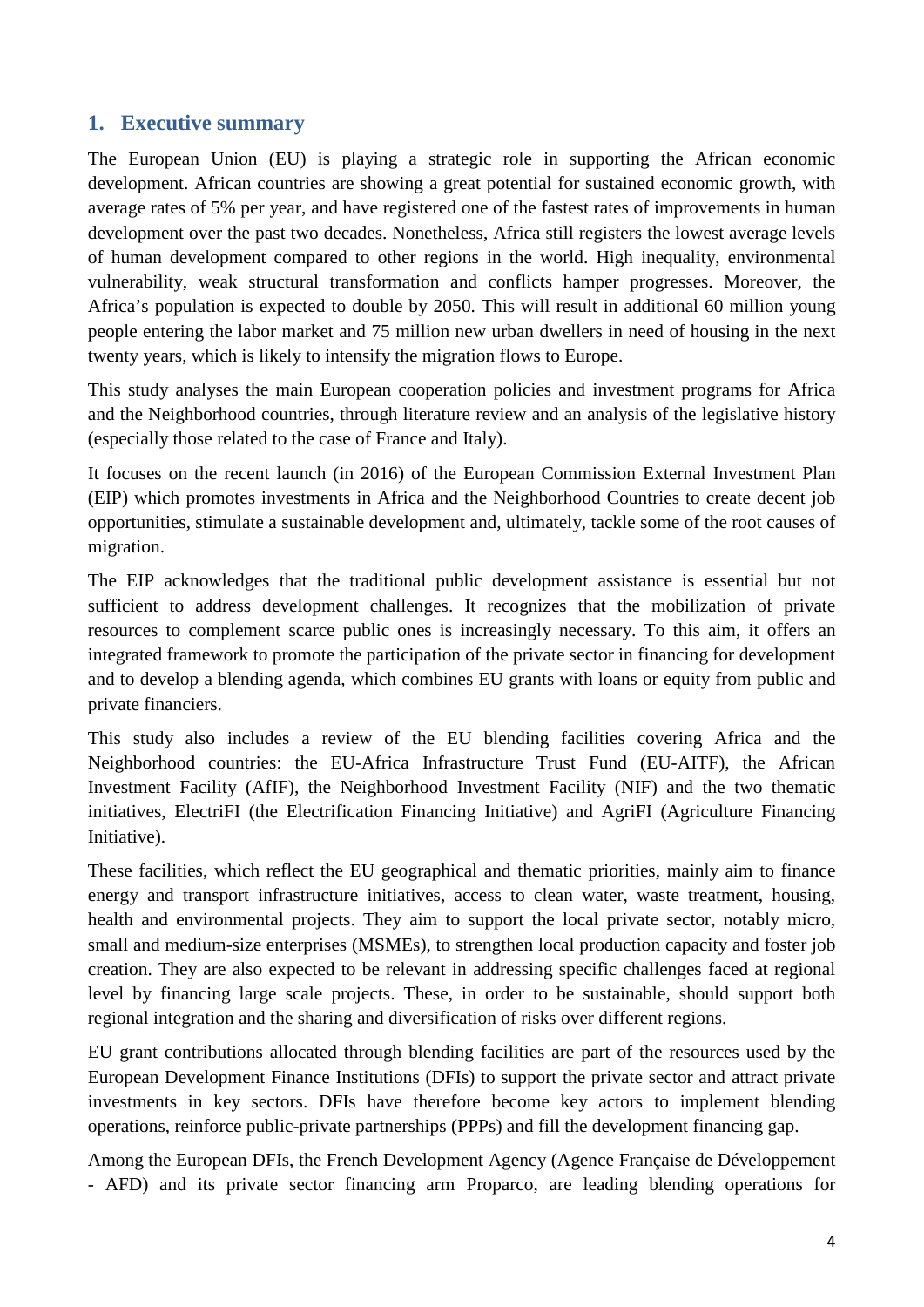development projects. The Italian cooperation system have only recently institutionalized the role of the private sector in development cooperation, through the Italian Law No. 125/2014. The Law identifies the Cassa Depositi e Prestiti (CDP) as the operating financial arm with a role of technical and financial advisor for the Italian Ministry for Foreign Affairs and Cooperation (MAECI - Ministero Affari Esteri e Cooperazione Internazionale) and for the Development Cooperation Agency (AICS - Agenzia Italiana per la Cooperazione allo Sviluppo).

The growing institutionalization of the role of the private sector in development is motivated by its potential to leverage private resources that are additional to public funds aimed at reaching development objectives. European blending facilities are welcomed as an instrument to allow the private sector playing its role in creating jobs, boosting growth and fighting poverty in low and middle income countries. Nonetheless, some caution is necessary: there is still a limited body of evidence in this area and a number of stakeholders, especially among the civil society, call for more in-depth analysis to identify good practices.

By means of a SWOT analysis, this study highlights the strengths and weaknesses of blending operations based on the available evidence. It then evaluates the opportunities and threats of blending mechanisms as tools for external development cooperation. It also points out some initiatives that are already in place and could effectively address some of the identified weaknesses and threats. The results from the SWOT analysis provide some recommendations for good practices and actions that might be undertaken to increase the effectiveness of blending facilities as instrument for achieving the EU external policy objectives. The following is a summary of these recommendations.

- **Blending operations should more clearly align with development objectives**, in order to effectively close the development financing gap and attract investments in key countries and sectors. Moreover, **they should align with the local, regional and institutional development strategies** by involving partner countries in the initiatives design and in their implementation process.
- **A monitoring and evaluation system – conceived on the basis of a clear theory of change - should be set up. It will ensure that data are collected and analyzed on how various actors use blended finance and it will provide reliable and comparable evidence on the** financial, operational, institutional and systemic (development impact) **additionality of blending operations.**
- **Financial flows should be more transparent**, to ensure the alignment of blending operations with development objectives, and on their impact on local communities and the environment.
- **Blending initiatives should be complementary not substitutive to traditional development assistance**. Resources allocated for blending initiatives, even if they have a potential development impact, should not incentivize donors to reduce Official Development Assistance (ODA) and should not crowd out public investments.
- **Blending initiatives should focus more specifically on job creation,** by targeting more effectively MSMEs that operate in developing countries, by promoting their growth and supporting their capacity.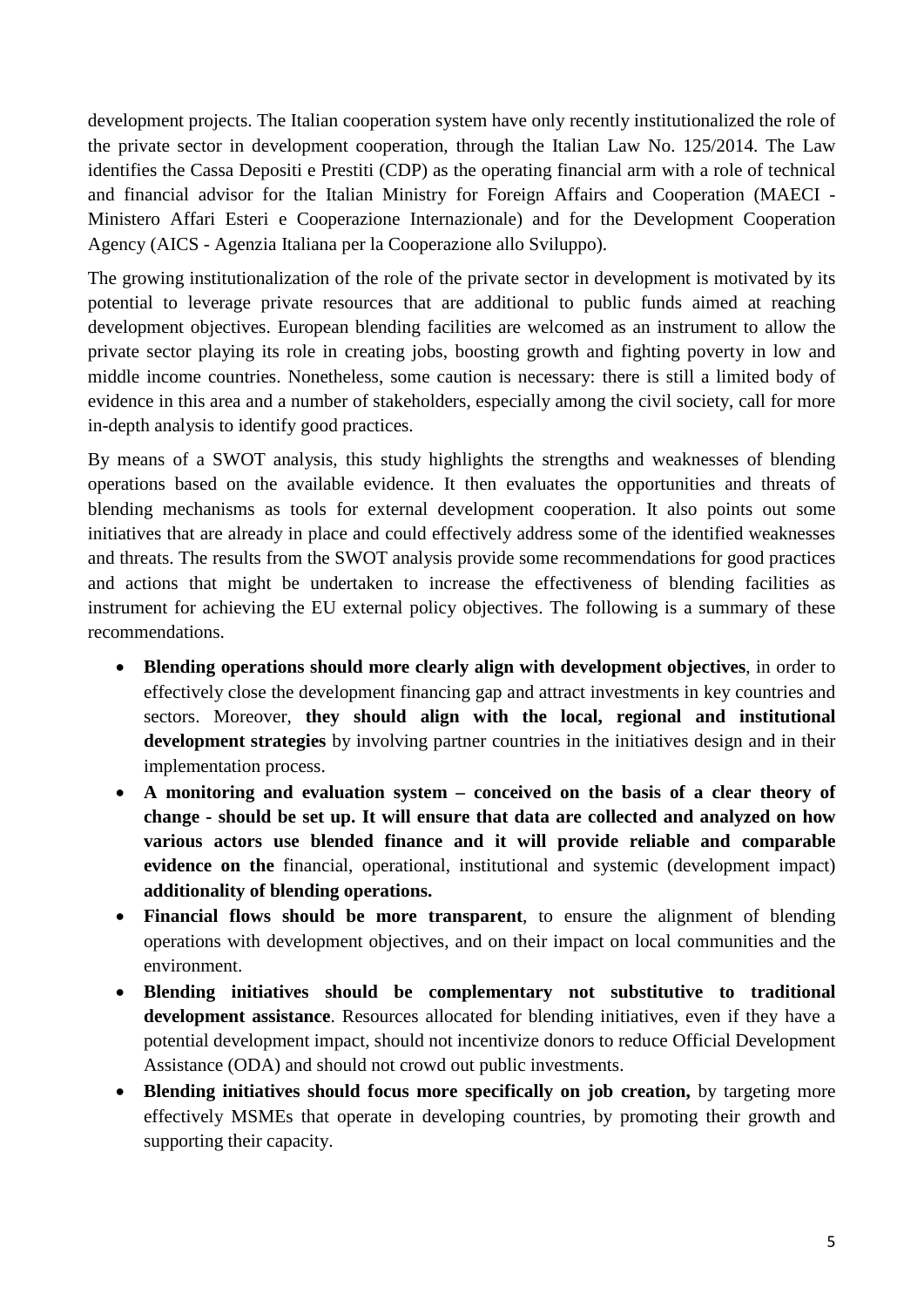## **2. Introduction: targeting Africa**

The objective of this study is to review the main European development policies and cooperation programs as well as the international investments targeted to Africa and the Neighborhood countries.

Africa has great potential for sustained economic growth. Over the past 15 years, the African average GDP has been above 5%, due to several African countries such as Côte d'Ivoire, Djibouti, Ethiopia, Mozambique, Rwanda and Tanzania which registered the highest growth rates in the world (between 6 and  $10\%$  $10\%$ )<sup>1</sup>. In 2014 and 2015, Africa's overall growth reached respectively 4.2% and 3.7%, with a declining trend that continued to deteriorate in 2016. However, in 2016, East Africa registered the highest growth rate, followed by West Africa and Central Africa, while North Africa and Southern Africa recorded the lowest rates (see *Table 1*). Africa's economic growth is expected to pick up again in [2](#page-5-1)017 and to continue to increase in  $2018^2$ .

|                        | 2014 | 2015 | 2016 | 2017 |
|------------------------|------|------|------|------|
| Africa                 | 3.7  | 3.6  | 3.7  | 4.5  |
| <b>Central Africa</b>  | 61   | 3.7  | 3.9  | 5.0  |
| <b>East Africa</b>     | 6.5  | 6.3  | 6.4  | 6.7  |
| North Africa           | 14   | 3.5  | 3.3  | 3.8  |
| <b>Southern Africa</b> | 2.8  | 2.2  | 1.9  | 2.8  |
| <b>West Africa</b>     | 5 U  | 33   | 43   | 55   |

*Table 1***: Africa's growth by region, 2014-2017**

*Source*: Statistics Department, African Development Bank.

*N.B*: data for 2015 are estimated and data for 2016 and 2017 are projected.

According to the World Bank (2017) and the European Parliamentary Research Service  $(2016)^3$  $(2016)^3$ , the positive growth trends can be attributed to the improved political and macroeconomic climate, the improved business climate, the increase in the volume of external financial flows (private capital flows, ODAs and remittances) and the demographic growth that makes Africa the region with the largest and youngest workforce. As a matter of fact, African population represents the 17% of the world population and is mainly made of youth (the average age in Africa is 18 years old).

The United Nations (UN) estimates that in twenty years an additional 60 million young people will need employment, and therefore training, and 75 million new urban dwellers will need housing.

These trends have tremendous implications for inclusive growth and development. Africa has made progresses in human development as the region currently ranks third (behind East Asia and South Asia) in terms of the annual percentage change in human development index<sup>[4](#page-5-3)</sup>. Nonetheless, most

<span id="page-5-0"></span><sup>&</sup>lt;sup>1</sup> African Development Bank, Organisation for Economic Co-operation and Development, United Nations Development Programme (2016). African Economic Outlook 2016: Sustainable cities and structural transformation

<span id="page-5-1"></span><sup>2</sup> World Bank Group (2017). Africa's Pulse, World Bank, No. 15, 2017

<span id="page-5-2"></span><sup>3</sup> Zamfir, I. (2016). *Africa's Economic Growth: Taking Off Or Slowing Down?*. Members' Research Service, Directorate-General for Parliamentary Research Services, European Parliament

<span id="page-5-3"></span><sup>4</sup> African Development Bank, Organisation for Economic Co-operation and Development, United Nations Development Programme (2016). African Economic Outlook 2016: Sustainable cities and structural transformation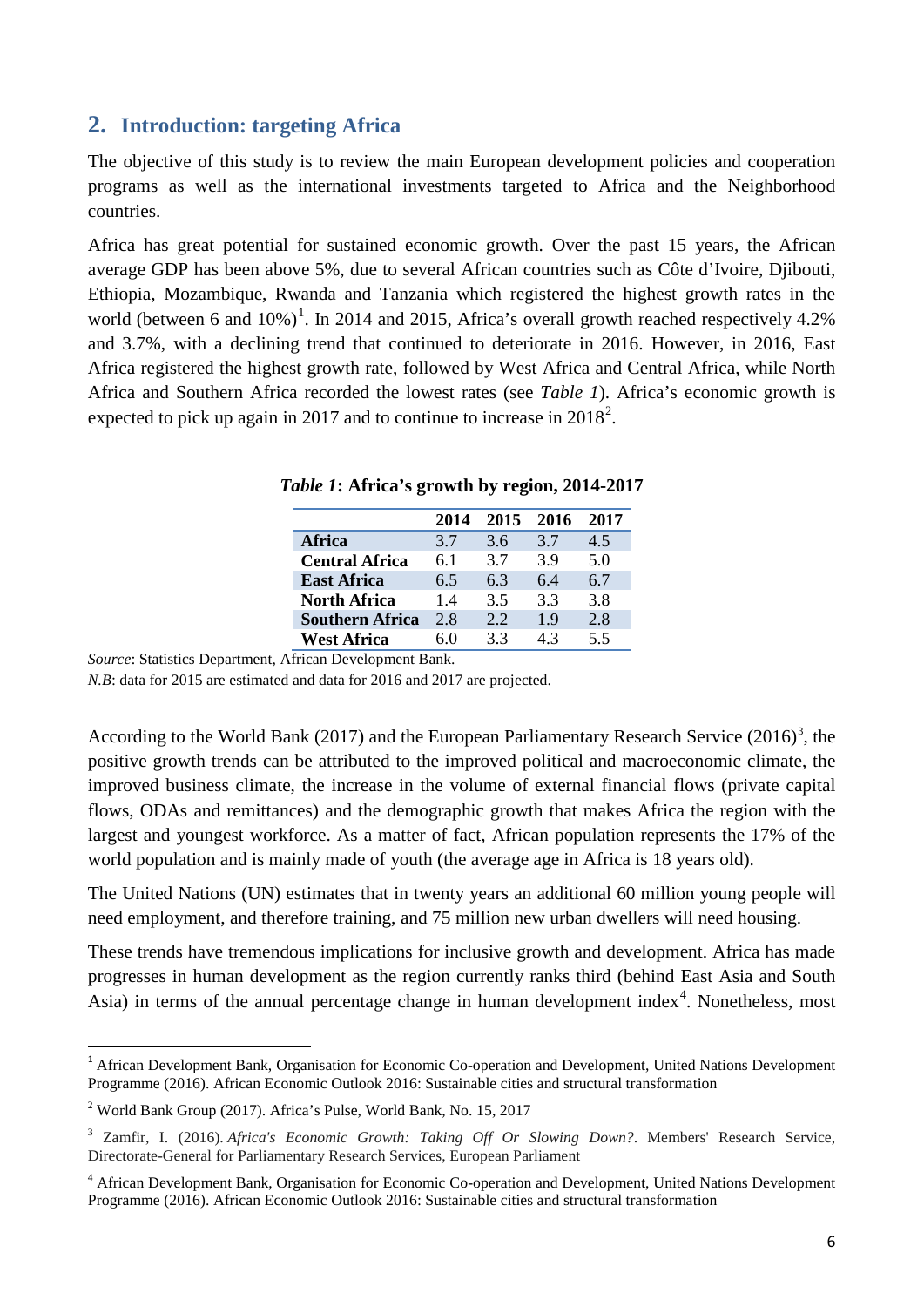African countries (especially those in East and West Africa) still register the lowest levels of human development. High inequality, environmental vulnerability, weak structural transformation and conflicts hamper progresses. To ensure that the 1.2 billion people in Africa have enough food, water, energy and employment opportunities and that the environment is protected against these changes, huge investments are necessary.

The European Union is playing a strategic role in this sense. The EU has been strongly committed to support economic development in sub-Saharan Africa since the Cotonou Agreement signed in 2000. In 2014, the Joint Africa-EU Strategy Roadmap 2014-2017 defined a cooperation framework between the EU and Africa at continental level. The common strategy established the following as key areas of cooperation: peace and security; democracy, good governance and human rights; human development; sustainable and inclusive development and growth and continental integration; global and emerging issues. In this framework, one of the strategic objectives is to "*stimulate economic growth that reduces poverty, create decent jobs and mobilize the entrepreneurial potential of people, in particular the youth and women, in a sustainable manner; support development of private sector and SMEs; support the continental integration process, notably*  through accelerated infrastructure development, energy, industrialization and investment<sup>,,[5](#page-6-0)</sup>.

2017 will be a crucial year to strengthen the partnership between Europe and Africa, as the  $5<sup>th</sup>$ Africa-EU Summit will take place on  $29<sup>th</sup>-30<sup>th</sup>$  November in Ivory Coast. The ambition is to define a new common agenda of inclusive growth and development with the following two main objectives:

- to build more resilient states and societies:
- to create more and better jobs, especially for youth.

With reference to the second objective, the initiative is supported by a number of actions, among which $6$ :

- the attraction of responsible and sustainable investments by structuring a dialogue with European and African private sector and by encouraging responsible and sustainable investments, in particular in sectors including sustainable energy, water, transport, information and communications technologies, environment, sustainable use of natural resources and blue growth, social infrastructure, human capital; by supporting Africa's entrepreneurs, SMSEs and start-ups through dedicated local business support structures and services and by leveraging resources from capital markets;
- investments in the energy sector, especially renewable energy, by facilitating public-private cooperation, helping African governments in improving the enabling environment for the energy sector, integrating energy markets in Africa and harmonizing electricity regulation, promoting cross-border interconnections to ensure a reliable and affordable energy supply;
- the transformation of the African agriculture and agro-businesses, facilitating private sector investments, assisting Africa in seizing market opportunities for the African food production, increasing the sustainable productivity of the African fisheries sector, promoting

<sup>5</sup> EU (2014), Fourth EU-Africa Summit, 2-3 April 2014, Roadmap 2014-2017. Brussels

<span id="page-6-1"></span><span id="page-6-0"></span><sup>6</sup> European Commission, European External Action Service (2017). European Commission Joint Communication to the European Parliament and the Council for a renewed impetus of the Africa-EU Partnership. JOIN/2017/017/final. Brussels, 4 May 2017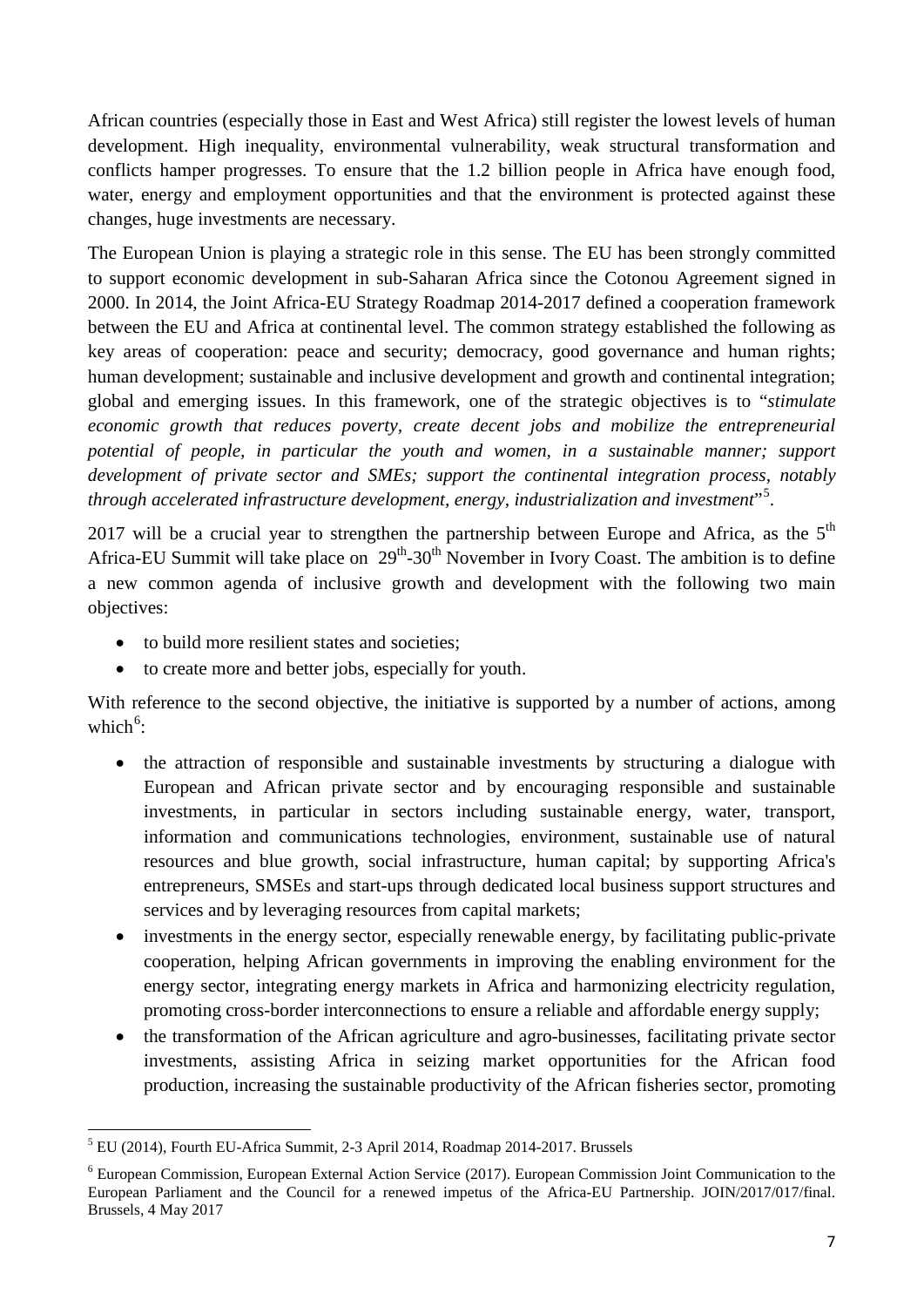the implementation of climate action in Africa agriculture and effective mainstreaming of climate change adaptation, biodiversity conservation and restoration and disaster-risk reduction in African agriculture policies;

• the improvements of knowledge and skills, supporting quality education at all levels and intensifying Africa-EU collaboration on research.

Considering this framework and in line with the ongoing reflection within the European Commission (EC) on the European-African partnership, this study focuses on the EU's actions and strategies to turn these objectives into a transformative agenda. In particular, it analyzes the growing role recognized to the private sector in economic and social development (*Section 3.1*). It then reviews the European External Investment Plan, which provides a coherent and integrated framework to encourage investments in Africa and in the EU Neighborhood countries (*Section 3.2*).

At the heart of the EIP lies the purpose to boost private investments and complement the scarce public resources, in order to develop the business environment and investment climate, advance Africa's economic integration process at national, regional and continental level, as well as to crowd in public and private investments across the continent. This study focuses on blending mechanisms as instruments to achieve the EU external policy objectives (*Section 3.3*) through the combination of public and private resources, grants from the ODA and loans. A particular attention is given to those blending facilities that covers Africa and the Neighborhood countries and that focus on the energy and agricultural sectors (*Section 4*).

The study also reviews the experiences of the French and Italian cooperation system in using blending facilities and provides a mapping of investment programs launched through blending facilities and leaded by the AFD and the Italian CDP (*Section 5*). The case of France is particularly interesting as the AFD is a leading actor in blending finance, while the case of Italy is interesting because of its innovating and renewed development aid system (after the 2014 reform).

Finally, thanks to a literature review and by means of a SWOT analysis (*Section 6*), the study proposes a summary of the main opportunities for and, on the other hand, threats to blending finance for development.

*Section 7* concludes suggesting some good practices and actions which might be undertaken to ensure the effectiveness of blending initiative as a development cooperation tool.

## **3. Background**

### **3.1 The growing role of the private sector in economic and social development**

The post-2015 United Nation's agenda for sustainable development sets 17 broad and ambitious goals to be achieved by 2030. The goals encompass social, environmental and economic aspects. In addition, the agenda promotes a public-private partnership as a strategy to fill the significant financing gap faced by developing countries to meet these goals.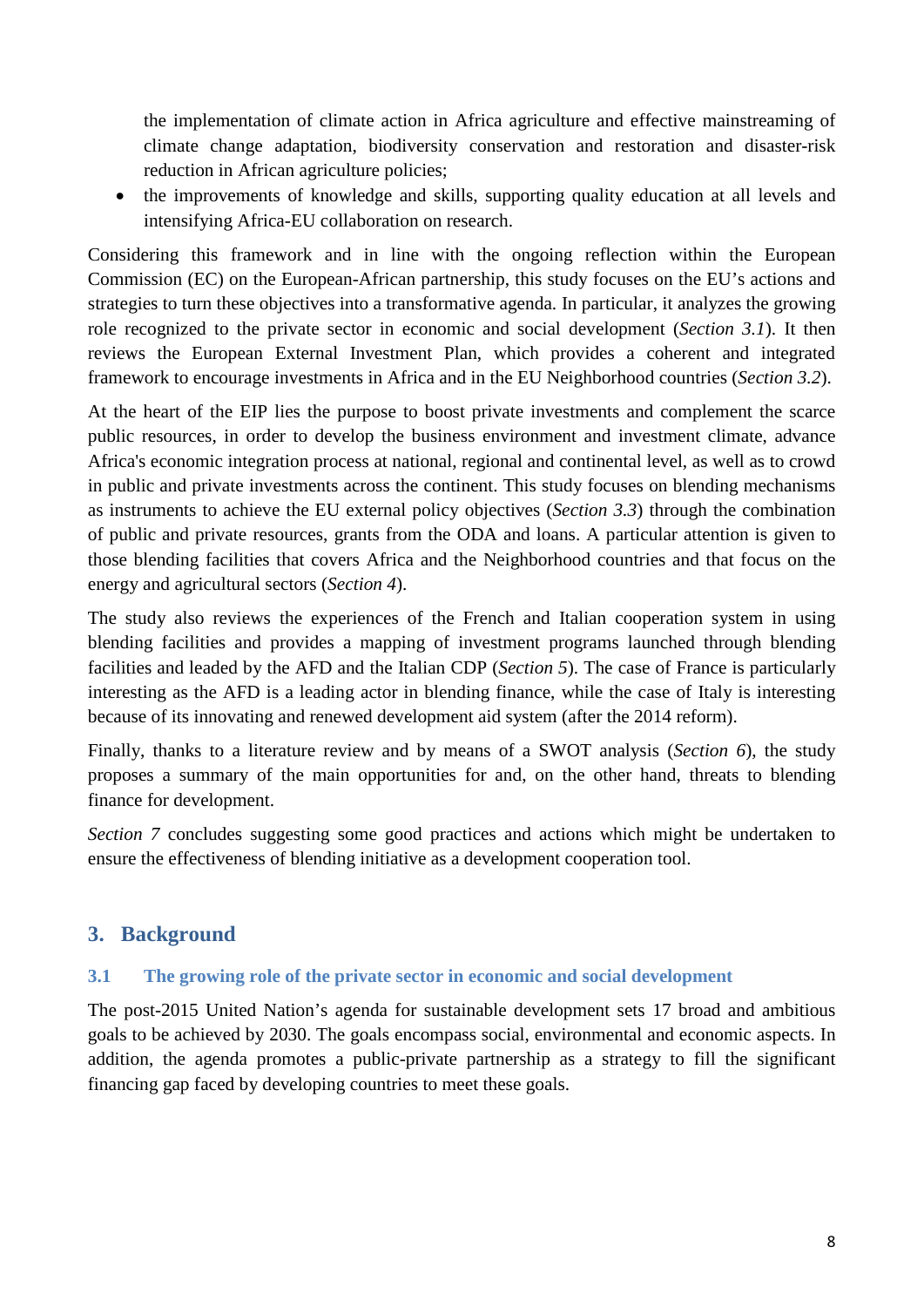According to the OECD  $(2017)^7$  $(2017)^7$  $(2017)^7$ , the net ODA flowing to least developed countries amount to USD 142.6 billion, representing an increase of 8.9% compared to 2015, continuing a rising trend since the turn of the millennium. Net ODA to Africa was USD 27 billion in 2016 of which USD 24 billion was for sub-Saharan African countries.

Despite this growth in ODA, there is a resource gap to address the Sustainable Development Goals (SDGs) that the international assistance does not reach. ODA from countries in the OECD Development Assistance Committee (DAC) averaged 0.32% of gross national income in 2016. Only six countries met the 0.7% of national income ODA target: Denmark, Luxembourg, Norway, Sweden, United Kingdom and Germany, that reached this target for the first time in 2016. The total need for investment in developing countries is estimated at about USD 3.3 to USD 4.5 trillion per annum over the SDG period $8$ .

These investments are mainly required for basic infrastructure (roads, rail and ports; power stations; water and sanitation), food security (agriculture and rural development), climate change mitigation and adaptation, health and education. The raising population increases the demand for all these investments, putting a strain on the public-sector capacities in Southern countries. Moreover, instability and conflicts exacerbates financing needs for development.

To fill this development financing gap, the international community identifies the need to mobilize private resources and apply innovative financing models. The 2002 International Conference on Financing for Development in Monterrey and, then, the 2008 Doha Conference, recognized to the ODA and other mechanisms, such as, inter alia, guarantees and public-private partnerships, a catalytic role in mobilizing private flows. In 2011, the Fourth High Level Forum on Aid Effectiveness at Busan engaged the private sector in aid and development effectiveness in order to advance innovation, create income and jobs, mobilize domestic resources and further develop innovative financial mechanisms. Finally, this position was confirmed during the 2015 Addis Ababa Action Agenda on financing for development when the role of private businesses and finance in the development agenda was emphasized.

This political willingness has influenced the fast growth of ODA flowing to the private sector, even if it is still a small proportion of the total. ODA canalization through EU blending facilities has substantially increased from EUR 15 million in 2007 (0.2% of institutional ODA) to EUR 490 million in 2012 (4% of institutional ODA)<sup>[9](#page-8-2)</sup>.

In this framework, blending mechanism are expected to unlock sources of finance with a development objective and move "*from billions to trillions*" to achieve the SDGs. More in general, blending mechanisms have been identified as an opportunity to concretize the principle of PPPs, according to which private sector investments are mobilized as complementary to, not competitive with, public funds.

 $\overline{a}$ 

<span id="page-8-0"></span><sup>&</sup>lt;sup>7</sup> Data released the  $20^{th}$  September 2017 on the OECD website [https://www.oecd.org/dac/](https://www.oecd.org/dac/%20financing-sustainable-development/development-finance-data%20/ODA-2016-detailed-summary.pdf) financing-sustainable[development/development-finance-data /ODA-2016-detailed-summary.pdf.](https://www.oecd.org/dac/%20financing-sustainable-development/development-finance-data%20/ODA-2016-detailed-summary.pdf)

<span id="page-8-1"></span><sup>8</sup> United Nations (2014). World Investment Report 2014. Investing in the SDGs: an action plan. United Nations, New York and Geneva, 2014

<span id="page-8-2"></span><sup>&</sup>lt;sup>9</sup> Data from Romero, M. J. (2013) "A dangerous blend? The EU's agenda to 'blend' public development finance with private finance." *Eurodad: Brussels*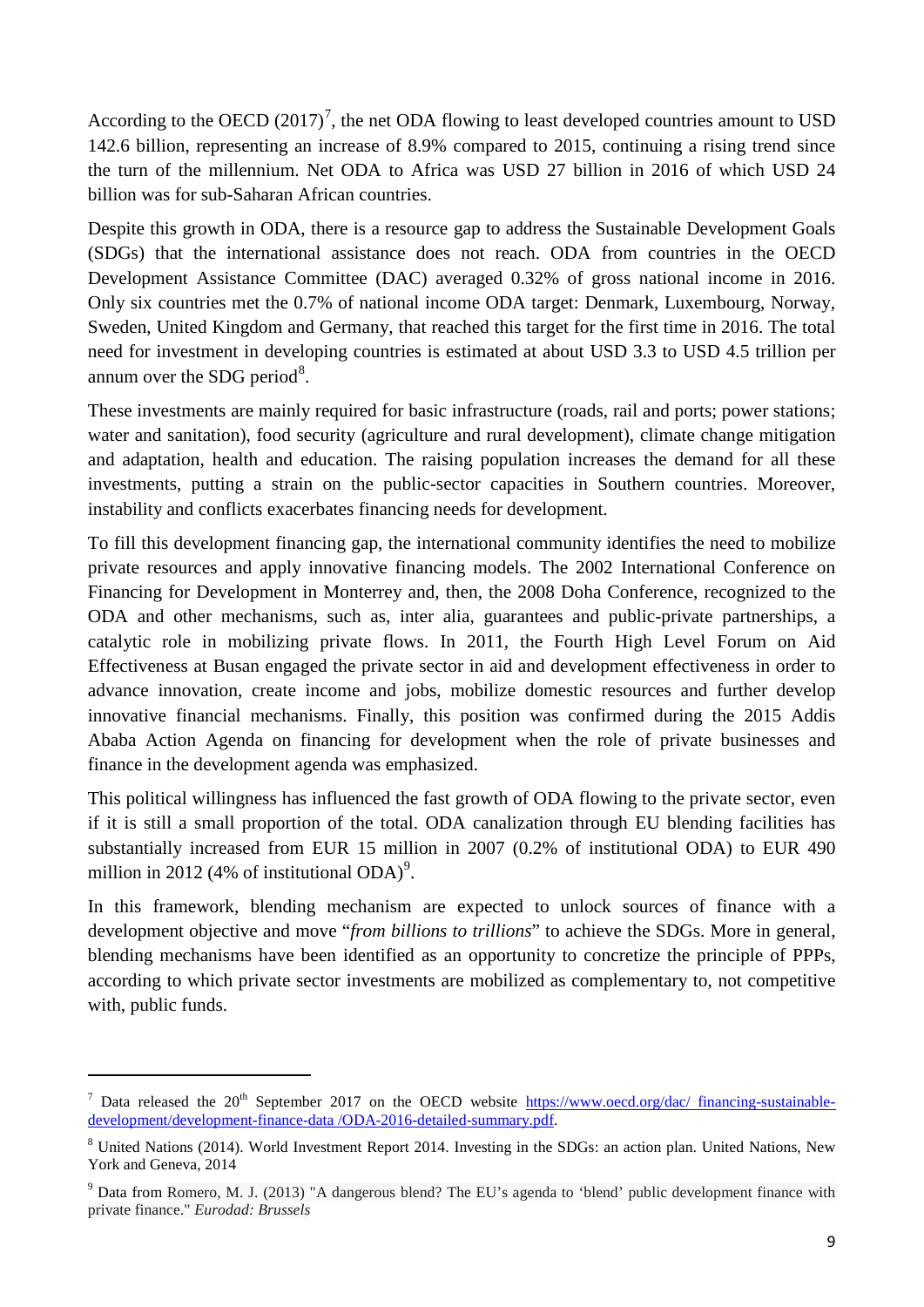### **3.2 The EU External Investment Plan and the EU-Africa partnership**

The EU endorsed the Aid Effectiveness goals of the Paris Declaration (2005) and the ACCRA Agenda for Action (2008). To fulfill these objectives, the European Commission launched new financing instruments, also aimed at reducing the budget directly allocated for the international cooperation and at exploiting the multiplier effect generated by a small concessional component through loans.

Being the biggest world development and humanitarian aid donor and, in particular, the Africa's main partner, the EU external policy focuses on encouraging investment in Africa and the EU Neighborhood and strengthening the EU-Africa partnership.

To this aim, under the President Jean-Claude Juncker leadership, in September 2016, the European Commission launched the European External Investment Plan (EIP).

The plan is drawn on the experience of the European Commission's Investment Plan for Europe (EC-IPE), also known as the "Juncker plan", which is aimed at re-launching a sustainable growth and employment opportunities in Europe<sup>[10](#page-9-0)</sup>. The plan is considered as successful as, after one year, the combination of EUR 16 billion guarantee from the EU budget and EUR 5 billion of EIB resources has sparked investments with the potential to trigger EUR 100 billion<sup>11</sup>.

Going hand in hand with this plan, the funding opportunities offered by the EIP design a "win-win" situation for EU enterprises who wish to expand their activities into developing countries and for the local private sector that will benefit of additional investments.

Indeed, the EIP sets out a framework allowing European countries to strengthen effective partnerships in Africa and in the Neighborhood countries and to promote the participation of the private sector in financing for development. Further, the EIP offers an integrated framework to promote the participation of the private sector in financing for development and to develop a blending agenda, which is the combination of EU grants with loans or equity from public and private financiers.

The final objective is to leverage investments and to create employment opportunities in countries and regions that are experiencing significant migratory pressures and, ultimately, to address the root causes of migration. Indeed, the EIP is part of the EU's New Migration Partnership Framework endorsed at the European Council in 2016.

The EIP works on three pillars:

<u>.</u>

1. an investment fund – the European Fund for Sustainable Development (EFSD) - which provides a new guarantee to reduce the risk for private investments and absorbs potential

<span id="page-9-0"></span> $10$  The EC-IPE was announced in 2014, with the initial objective to mobilize EUR 315 billion over three years (from 2015 to 2018). Part of these sums (EUR 21 billion) is guaranteed by the European Commission and by the European Investment Bank (EIB), to inject in the economy through loans EUR 63 billion. Then, the EIB aims to finance the riskier part of the projects and thus to attract private investments for the remaining EUR 250 billion. According to the EC's report "*Investment Plan for Europe. The first year*", since its launch in 2015, the EC approved EUR 115.8 billion of total investment, of which EUR 10.9 billion signed, benefiting more than 200˙000 SMEs (data as of 19/07/2016). On December 2016, the EC agreed with a Juncker Plan's extension beyond its 2018 first deadline, until the end of 2020, to raise up to EUR 500 billion through the European Investment Fund and, eventually, to reach EUR 630 billion in investments by 2022.

<span id="page-9-1"></span><sup>&</sup>lt;sup>11</sup> European Investment Bank, European Investment Fund (2016). Investment Plan for Europe. The first year. Luxembourg, 09/2016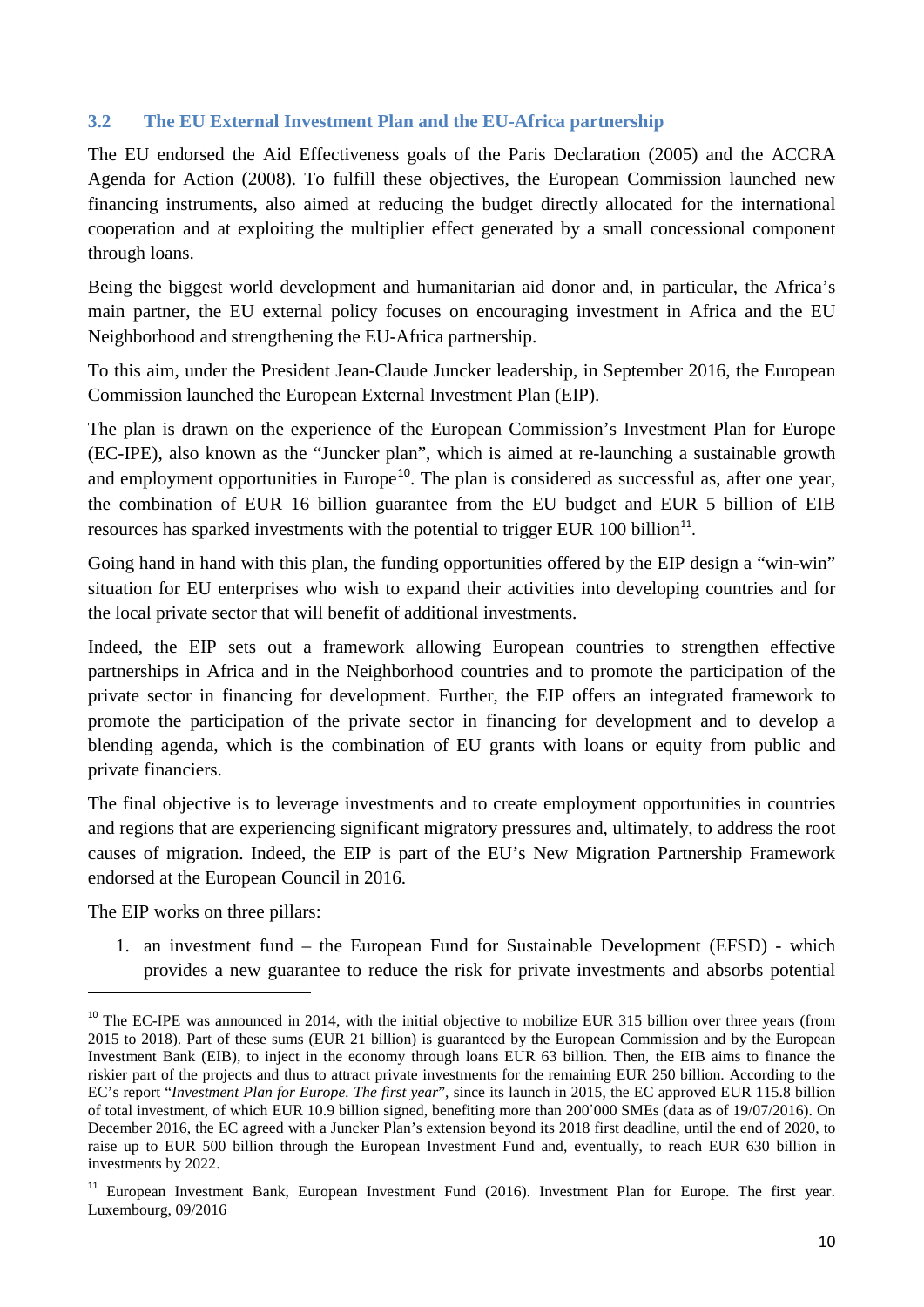losses incurred by eligible counterparts. The guarantee is passed on to intermediary financing institutions which, in turn, lend support to final beneficiaries through loans, guarantees, equity or similar products. The EFSD is composed of two regional Investment Platforms (Africa and EU Neighborhood) which combines existing blending instruments with the new additional guarantee for public and private investors;

- 2. technical assistance to help local authorities and companies to develop financially attractive projects, by structuring a dialogue among European private investors and businesses in partner countries, by facilitating and supporting inclusive public-private policy dialogue in partner countries, by providing capacity-building for the private sector;
- 3. a range of dedicated thematic, national and regional EU development cooperation programs; a legal framework to facilitate a structured political dialogue, to promote an investment climate and to improve the overall policy environment in the concerned countries.

The EFSD is expected to mobilize additional public and private investment in Africa and in the Neighborhood countries for EUR 44 billion until 2020. To this aim, the EFSD Guarantee has a cash provision of EUR 0.75 billion: EUR 0.35 billion are guaranteed by the European budget and EUR 0.4 billion by the European Development Fund. The EFSD will also combine resources (EUR 2.6 billion) from the Neighborhood Investment Facility and Africa Investment Facility. Member States and other partners are thus called to match these EU contributions. If this will be the case, the European Commission estimates that the total amount of additional investment could reach a sum of EUR 62 billion, with a potential leverage effect of EUR 88 billion, that is more than EU ever invested in development aid (see *Figure 1*).



*Figure 1***: The External Investment Plan investment mobilization scheme**

\* Plus a EUR 0.75 billion contingent liability.

*Source*: Communication From The Commission To The European Parliament, The Council, The European Central Bank, The European Economic And Social Committee, The Committee Of The Regions And The European Investment Bank. "Strengthening European Investments for jobs and growth: Towards a second phase of the European Fund for Strategic Investments and a new European External Investment Plan". Brussels, 14 September 2016. COM(2016) 581 Final.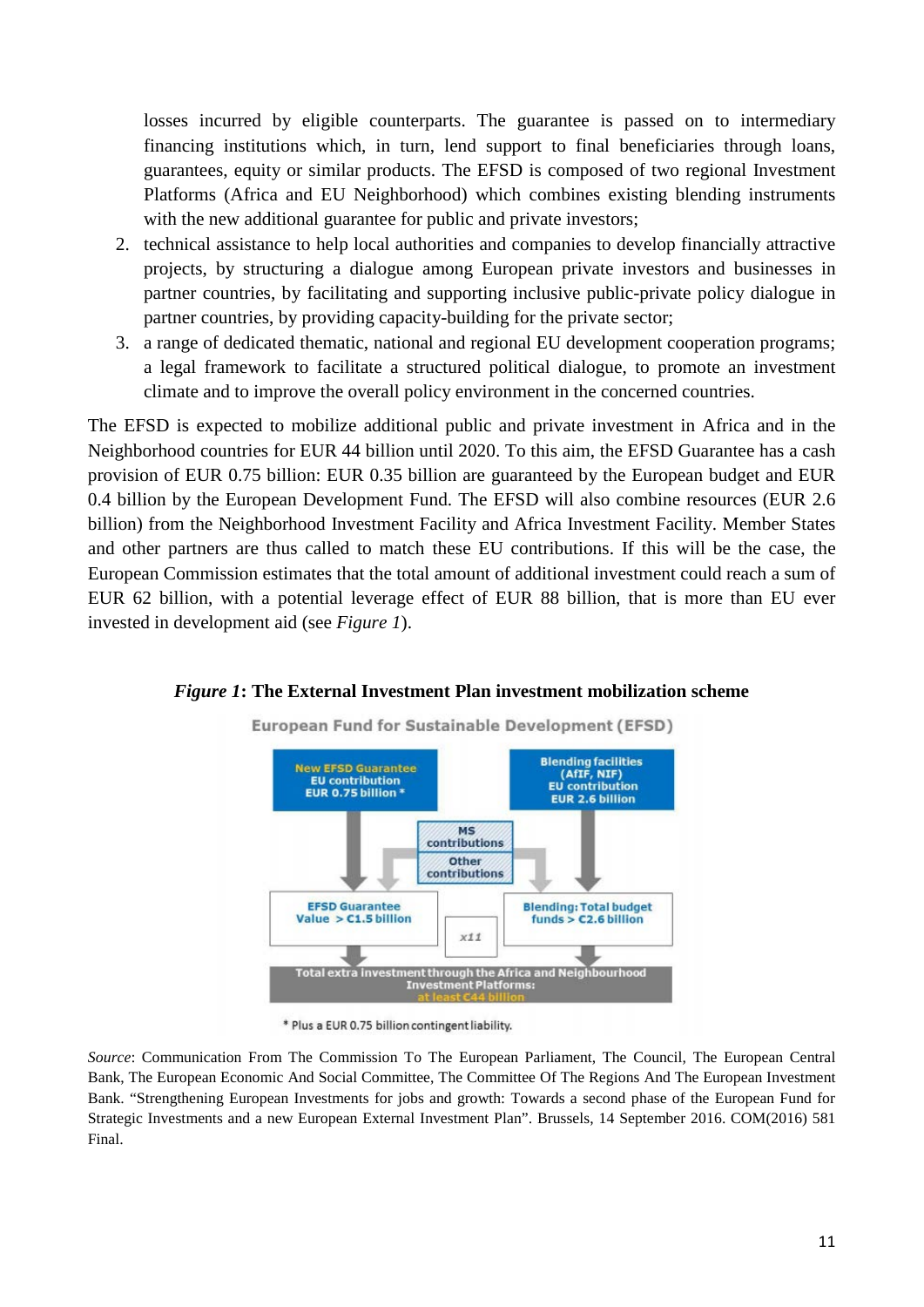In the last ten years, the EU grants financed over 380 projects allocating about EUR 3.4 billion. These grants leveraged EUR 26.2 billion of loans granted by European finance institutions such as the European Bank for Reconstruction and Development (EBRD), the Agence Française de Développement (AFD) and the Kreditanstalt für Wiederaufbau (KfW).

The European Commission estimates that these blending operations unlocked EUR 57.3 billion of investments in EU partner countries<sup>[12](#page-11-0)</sup>. Financed projects support energy and transport infrastructure initiatives in 60% of the case; invest in social infrastructure related to the access to clean water, waste treatment, housing, health as well as the environment in 26% of the cases. Financed projects also support the local private sector, notably MSMEs, in strengthening local production capacity and fostering job creation for 14% of the grant funds. The European Parliament<sup>[13](#page-11-1)</sup> hence highlights that there is still an untapped potential in sectors such as agriculture, education, green technologies, research and innovation, health and property rights.

### **3.3 European "blending" mechanisms**

**.** 

In the framework of the EU External Investment Plan, "blending" is recognized as an important instrument for achieving the EU external policy objectives, complementary to other aid modalities.

The concept of "blending" is not new, but the interest in blended finance has mushroomed over recent years seeing the opportunity to scale up both public and private financing for development. The current amount of private investments reaching developing countries through blending mechanisms is 1% of total flows, far less than other sources such as ODA, remittances and foreign direct investment. But, the use of blended finance is growing: private investments mobilized by blended finance have grown by around 20% annually between 2012 and 2014; by contrast, net ODA grew by 3.5% per annum over that period $^{14}$  $^{14}$  $^{14}$ .

In Europe, the concept has acquired more relevance during the last decade. Since the 2008 financial crisis, blending has been seen as an opportunity to address a situation of sub-optimal investments levels and therefore to encourage investments in countries and sectors which are unattractive or risky. In economic terms, blending is seen as a corrective measure in case of market failures and higher socio-economic than financial returns.

But, what does "blending" mean? There is no single, universal definition of blending, as the term nowadays encapsulates many examples of development programs that combine public and/or private development financial flows (aid and philanthropic funds) with other public or private capital. But, the three elements that characterized blended finance are  $15$ .

- leverage: the use of development finance and philanthropic funds to attract private capital;
- impact: investments that drive social, environmental and economic progress;

<span id="page-11-0"></span><sup>&</sup>lt;sup>12</sup> https://ec.europa.eu/europeaid/policies/innovative-financial-instruments-blending/blending-operations en

<span id="page-11-1"></span> $13$  European Parliament (2016). Private sector and development. European Parliament resolution of 14 April 2016 on the private sector and development (2014/2205(INI))

<span id="page-11-2"></span><sup>&</sup>lt;sup>14</sup> Development Initiatives (2016). Blended Finance: understanding its potential for Agenda 2030. Bristol, November 2016

<span id="page-11-3"></span><sup>&</sup>lt;sup>15</sup> World Economic Forum (2015). A how-to guide for blended finance. World Economic Forum, Geneva, September 2015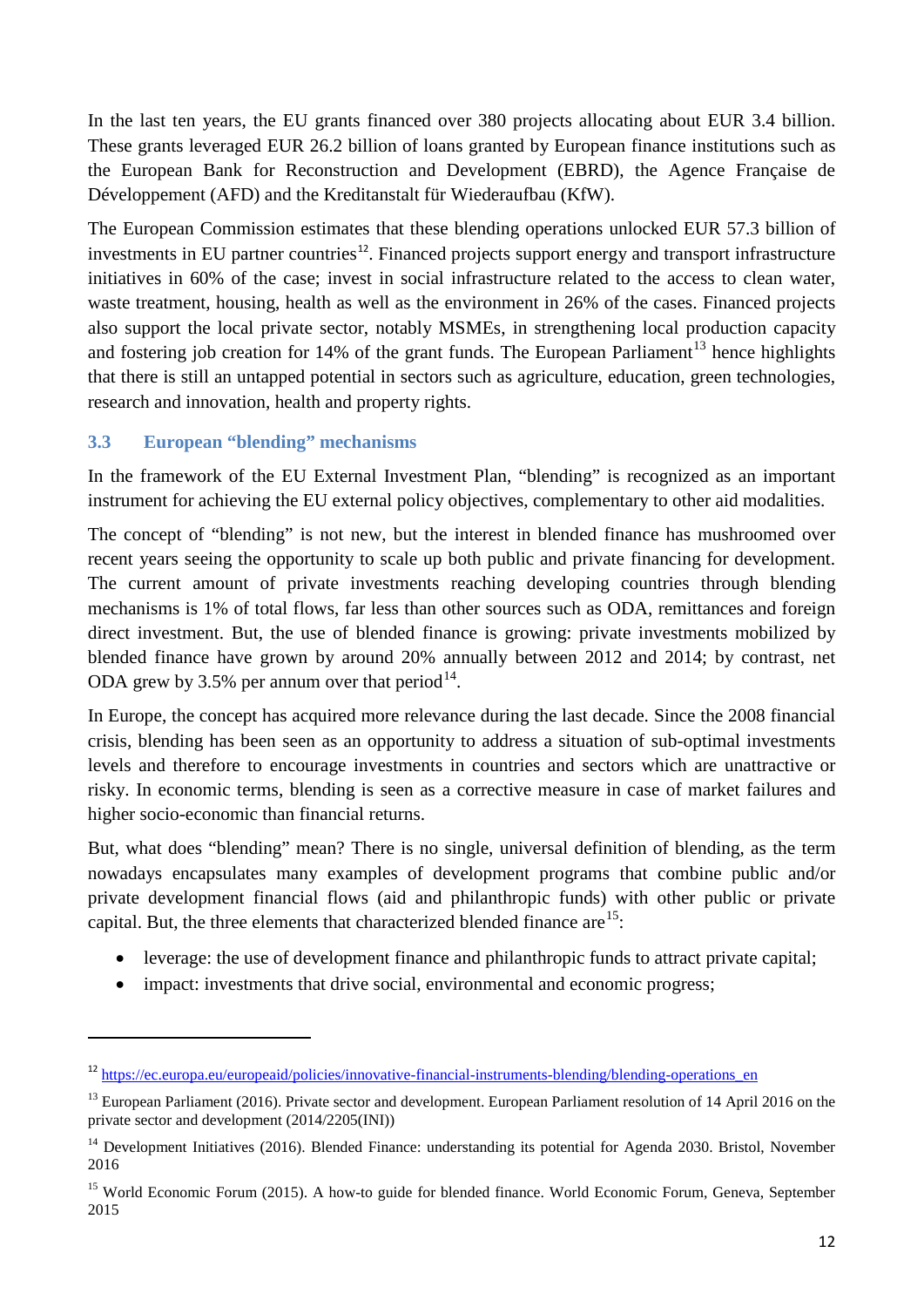• returns: returns for private investors in line with market expectations based on perceived risk.

The EC defines blending as "*an instrument for achieving EU external policy objectives, complementary to other aid modalities and pursuing the relevant regional, national and overarching policy priorities. Blending is the combination of EU grants with loans or equity from public and private financiers*" (European Commission, 2014)<sup>[16](#page-12-0)</sup>.

The EU contribution consists in investment grant and/or interest rate subsidy to reduce the initial investment and overall project cost for the partner country. The "grant" element also may include technical assistance to help with the preparation and management of projects and to ensure their quality, efficiency and sustainability. Other forms of support are risk capital (e.g. equity or quasiequity) to attract additional financing and guarantees to unlock financing by reducing risk.

The EC recognizes some key principles that should be considered in evaluating blending initiatives $17$ :

- "additionality of blending": the extent to which the grant component has leveraged investment for projects (that would otherwise not have taken place at all or on worse terms or only later) with development purposes;
- "alignment": the extent to which financed projects (in particular public infrastructure projects) are aligned with EU country and regional strategies/policies and with the national/regional priorities of beneficiary countries;
- "ownership": the extent to which beneficiaries, public sector (national/regional governments) or private sector (banks, etc.) are involved in project identification, formulation and implementation;
- "Policy leveraging": the extent to which blending has enabled donors (EU and Member States) to have a wider impact on the policy environment of recipient countries and to provide appropriate support in strategic sectors;
- "visibility": the EU visibility as a global player increased through the use of blending.

To provide funding in support of the Union's external policies and mobilize investments, the EU organizes its blending operations through regionally or thematically focused financial instruments (see *Figure 2*).

Under the Development Cooperation Instrument Blending Framework, there are the [Latin America](https://ec.europa.eu/europeaid/node/7336)  [Investment Facility,](https://ec.europa.eu/europeaid/node/7336) the [Asia Investment Facility](https://ec.europa.eu/europeaid/regions/asia/asian-investment-facility-aif_en) and the [Investment Facility for Central Asia.](https://ec.europa.eu/europeaid/regions/central-asia/investment-facility-central-asia-ifca_en) Under the European Development Fund Blending Framework, there are the [Africa Investment](http://ec.europa.eu/europeaid/regions/africa-investment-facility_en)  [Facility,](http://ec.europa.eu/europeaid/regions/africa-investment-facility_en) the [EU-Africa Infrastructure Trust Fund,](https://ec.europa.eu/europeaid/node/1521) the [Caribbean Investment Facility](https://ec.europa.eu/europeaid/regions/latin-america/caribbean-investment-facility_en) and the [Investment Facility for the Pacific.](https://ec.europa.eu/europeaid/regions/pacific/investment-facility-pacific-ifp_en)

<u>.</u>

<span id="page-12-0"></span> $16$  It would be more precise to distinguish between private-finance blending, that is public finance blended with private finance, and blending of different sources of public finance, which might better be termed "pooling". On this topic, see: Oxfam International (2017), Private-Finance blending for development – risks and opportunities, Oxford, February 2017

<span id="page-12-1"></span><sup>&</sup>lt;sup>17</sup> Buhl-Nielsen E. et al. (2016), Evaluation of blending. Final report. Volume III – Methodological approach. Report prepared for the Evaluation Unit of the Directorate-General for International Cooperation and Development (European Commission). December 2016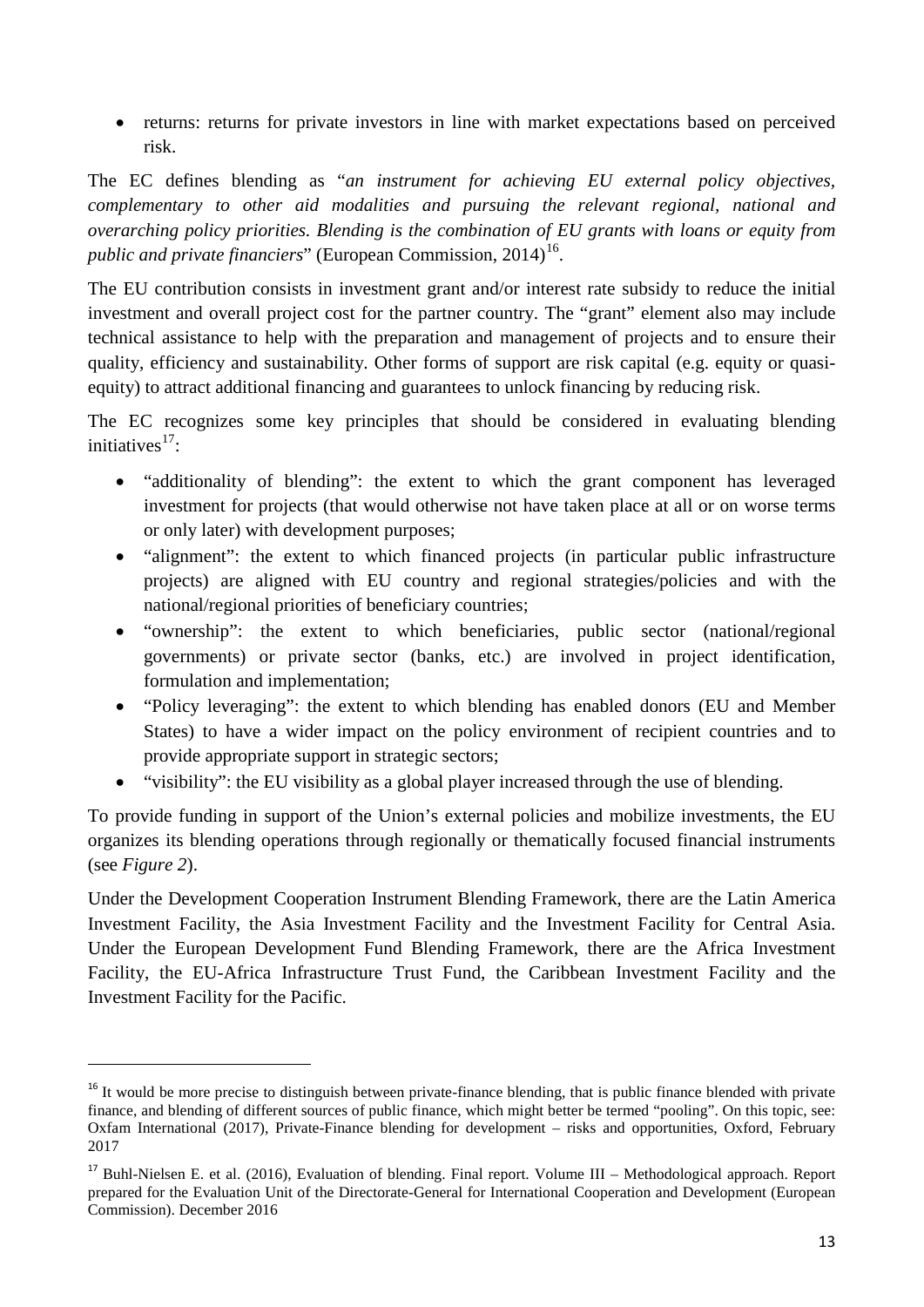In parallel, two thematic initiatives are supported through blending: the Electrification Financing Initiative to promote access to energy and the Agriculture Financing Initiative to promote agricultural development.



*Figure 2***: geographical coverage of EU blending facilities**

To date, two regional facilities - the EU-Africa Infrastructure Trust Fund (EU-AITF) and the Neighborhood Investment Facility (NIF) – which account for almost 80% of the budget allocated to the blending facilities, have been audited<sup>18</sup>. The assessment was conducted by the European Court of Auditors in 2014. It was focused on processes (set-up of the facilities, quality of the project design and implementation system) as well as on the extent to which the intended benefits were achieved, focusing on the EU financial allocations and on the role of the European Commission. The sample of projects analyzed was selected among those receiving grants from the EU-AITF in 2012 and from the NIF in 2013. It concluded that blending facilities are generally valuable and effective instruments in supporting their respective objectives, but there is still room to increase the potential benefits achievement. In particular, project identification, relevance and design were considered positive. Both instruments achieved their goal of leveraging significant financial resources as well as of promoting partnerships and of increasing coordination and cooperation among finance institutions. However, project's approval process was assessed as scarcely transparent, also because of a lacking guidance on which criteria should be use in the decisionmaking process. Furthermore, it was pointed out that the monitoring system does not ensure that the added value of grant is achieved.

In December 2016, the Evaluation Unit of the Directorate-General for International Cooperation and Development of the European Commission (EC DG-DEVCO) commissioned an overall assessment of blending facilities more specifically focused on development results obtained through

<u>.</u>

*Source*: retrieved on line on 14<sup>th</sup> September 2017 at [https://ec.europa.eu/europeaid/policies/innovative-financial](https://ec.europa.eu/europeaid/policies/innovative-financial-instruments-blending_en)instruments-blending en

<span id="page-13-0"></span> $18$  European Court of Auditor (2014), The effectiveness of blending regional investment facility grants with financial institution loans to support EU external policies. Luxembourg, Special Report no 16/2014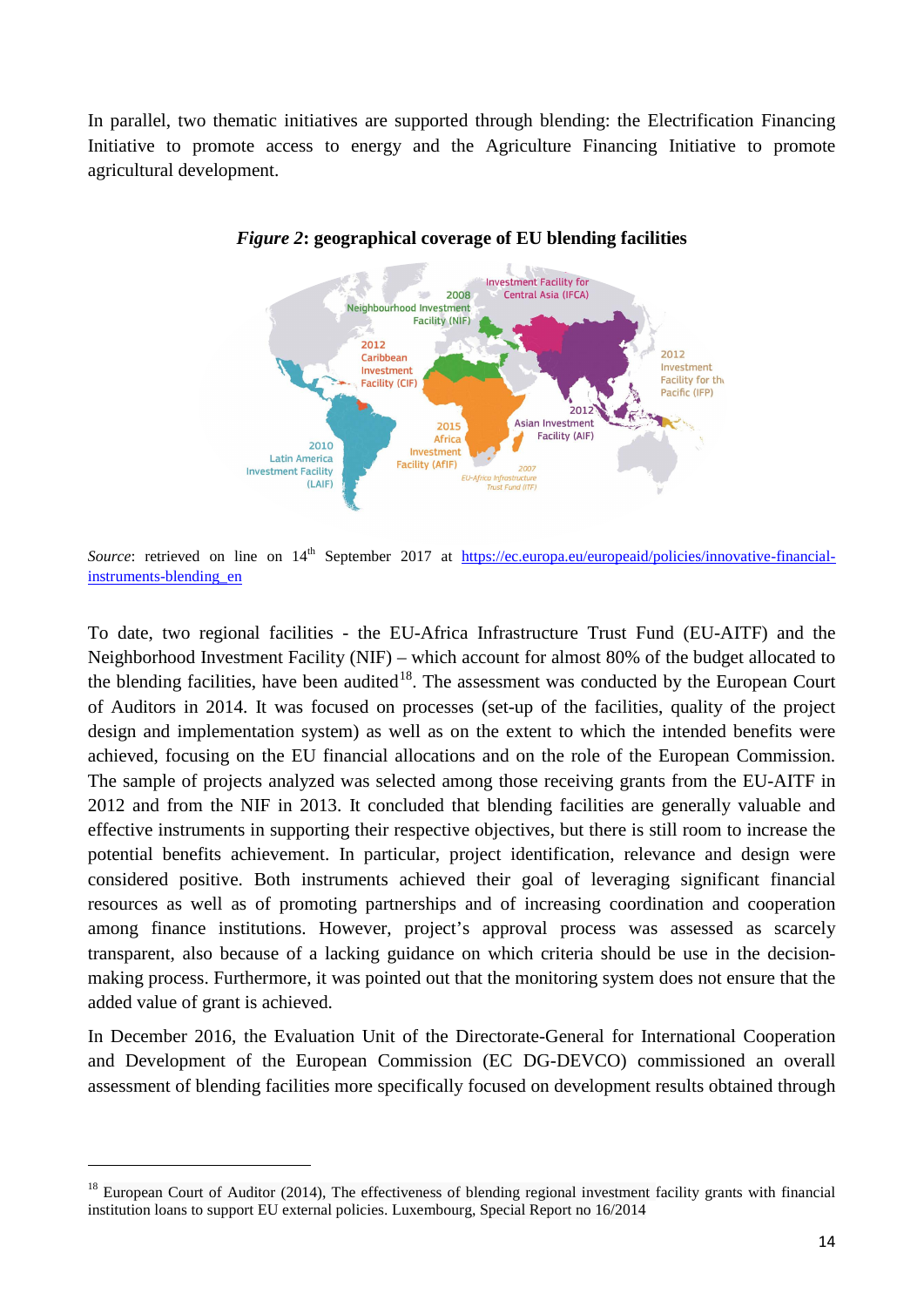blending as an aid modality<sup>[19](#page-14-0)</sup>. It covered the activities of the seven regional facilities between 2007 and 2014 and assessed on: the additionality of blending; the alignment of projects with EU country and regional strategies and policies as well as with national and regional priorities of beneficiary countries; the level of ownership for beneficiary countries; the policy leveraging and the EU visibility. The DG-DEVCO concluded that:

- blending allowed the EU to engage in lower medium and medium income countries, in sectors and projects which would have been otherwise difficult to reach through grants alone, but the engagement in lower income countries is still below its potential;
- blending has added significant value to the EU's grant based development cooperation as well as to the IFIs loan operations and in supporting private investors;
- blending projects are likely to achieve the intended results in most of the cases but, especially in the cases of early projects, the potential for poverty alleviation was not optimized.

## **4. Overview of the European "blending" facilities covering Africa and the Neighborhood countries**

| <b>FACILITY</b>    | <b>NIF</b>                                                                                                              | <b>EU-AITF</b>                                                                                                   | AfIF                                                      | <b>ElectriFI</b>                                                                                                   | <b>AgriFI</b>                                                                                                                                                                   |
|--------------------|-------------------------------------------------------------------------------------------------------------------------|------------------------------------------------------------------------------------------------------------------|-----------------------------------------------------------|--------------------------------------------------------------------------------------------------------------------|---------------------------------------------------------------------------------------------------------------------------------------------------------------------------------|
|                    | Neighborhood<br><b>Investment</b><br><b>Facility</b>                                                                    | <b>EU-Africa</b><br><b>Infrastructure</b><br><b>Trust Fund</b>                                                   | <b>African</b><br><b>Investment</b><br><b>Facility</b>    | Electrification<br><b>Financing</b><br><b>Initiative</b>                                                           | <b>Agriculture</b><br><b>Financing</b><br><b>Initiative</b>                                                                                                                     |
| Launch year        | 2007                                                                                                                    | 2007                                                                                                             | 2015                                                      | 2015                                                                                                               | 2016                                                                                                                                                                            |
| <b>Region</b>      | Africa,<br>North<br><b>Middle East</b>                                                                                  | Sub-Saharan<br>Africa                                                                                            | Sub-Saharan<br>Africa                                     | Focus<br>sub-<br>on<br>Saharan African<br>countries                                                                |                                                                                                                                                                                 |
| <b>Sectors</b>     | Energy<br>Transport<br>infrastructure<br>Interconnection                                                                | Energy<br>Water<br>Transport and<br>communication                                                                | <b>Investments</b><br>$\&$<br>job creation<br><b>MSME</b> | Energy                                                                                                             | Agriculture<br>Agri-business                                                                                                                                                    |
| <b>Investments</b> | 2015,<br>Until<br><b>EUR</b><br>allocated<br>1'431 million<br>112<br>projects<br>financed<br>effect<br>Leverage<br>1:10 | Until 2015,<br><b>EUR</b><br>allocated<br>698.4 million<br>83<br>projects<br>financed<br>Leverage effect<br>1:14 | No<br>programme<br>established                            | allocation of<br>EU<br>EUR 116 million<br>& US initiative<br>Africa<br>Power<br>allocation<br>of<br>USD 10 million | EU allocation of<br>EUR 2 billion for<br>2014-2020,<br>estimated<br>to<br>leverage<br>total<br>investments of up<br>to EUR 100<br>Kick start of the<br>EC of EUR 200<br>million |

#### *Table 2***: overview of the European bending facilities for Africa**

 $\overline{a}$ 

<span id="page-14-0"></span><sup>&</sup>lt;sup>19</sup> Buhl-Nielsen E. et al. (2016), Evaluation of blending. Final report. Report prepared for the Evaluation Unit of the Directorate-General for International Cooperation and Development (European Commission). December 2016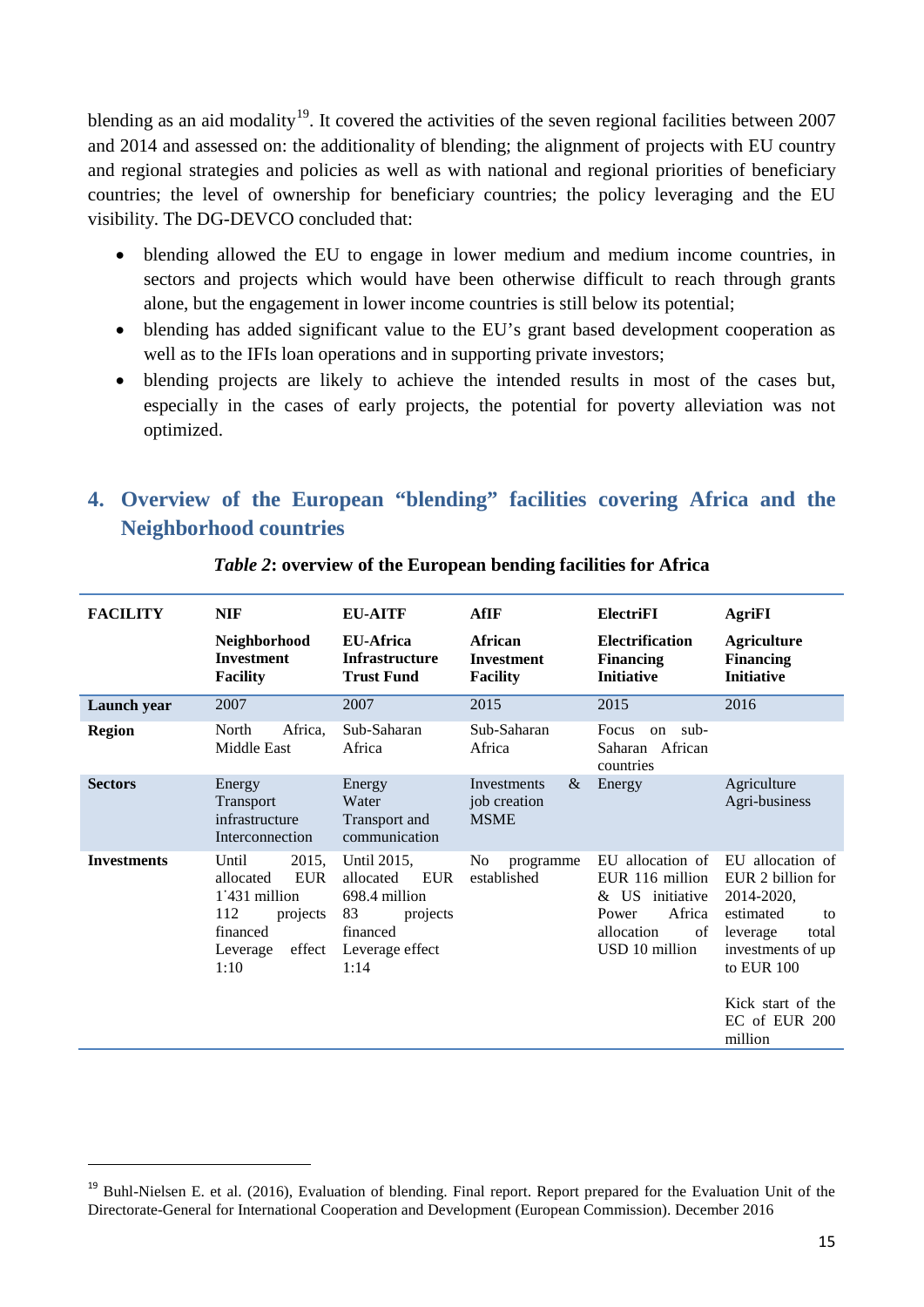#### **4.1 Regional Facilities**

**.** 

#### **4.1.1 The Neighborhood Investment Facility**

The NIF is aimed at supporting key investment infrastructure projects in the transport, energy, social and environment sectors as well as at fostering private sector development, with a particular focus on SMEs. The projects supported by NIF must fully contribute to the overall objective of the EU's Neighborhood Policy and the achievement of the ENP partner countries' national strategies. The NIF supports the implementation of regional and multilateral processes, in particular the Union for the Mediterranean, the Southern Mediterranean Investment Coordination Initiative, the Eastern Partnership and the Black Sea Synergy<sup>[20](#page-15-0)</sup>.

Launched in 2008, the main objectives for the period 2014-2020 are $^{21}$  $^{21}$  $^{21}$ :

- to establish better energy and transport infrastructure interconnection between the EU and the neighboring partner countries and between the neighboring countries themselves;
- improving energy efficiency, promote use of renewable energy sources and strengthening energy security;
- addressing the root causes of climate changes and mitigate risks;
- promoting equitable socio-economic development and employment creation, especially supporting SMEs and the social sector.

Until 2015, the European Commission allocated EUR 579.3 million in the East partner countries and EUR 852.3 million in the South partner countries, for a total of EUR 1˙431 million. Funds were delivered as investment grants in 53% of the cases, as technical assistance in 26% of the cases, as guarantees in 15% of the cases and as contribution to equity and fees in the remaining cases.

The financed projects are 112 (of which 102 have already been contracted), of which the 60% targeted to the South partners. The vast majority of these projects were granted to investments in the area of energy (36%), private sector development (25%), water and sanitation (15%) and transports  $(15\%)^{22}$  $(15\%)^{22}$  $(15\%)^{22}$ .

About additional EUR 13.83 billion of lending have been provided by European Financial Institutions to projects. The European Commission estimates that its grants led to a financial leverage of almost EUR 9.7 of total lending for each euro provided by the NIF, which is a 10:1 share.

### **4.1.2 The African Investment Facility and EU-Africa Infrastructure Trust Fund**

The AfIF was launched in 2015 under the European Development Fund blending framework and it is expected to gradually replace the EU-AITF established in 2007 by the EU, EU Member States and the European Investment Bank.

<span id="page-15-0"></span><sup>&</sup>lt;sup>20</sup> Source of information for this section is largely taken from "European Neighborhood Policy and Enlargement Negotiations – Neighborhood Investment Facility" [https://ec.europa.eu/neighbourhood](https://ec.europa.eu/neighbourhood-enlargement/neighbourhood/neighbourhood-wide/neighbourhood-investment-facility_en)[enlargement/neighbourhood/neighbourhood-wide/neighbourhood-investment-facility\\_en](https://ec.europa.eu/neighbourhood-enlargement/neighbourhood/neighbourhood-wide/neighbourhood-investment-facility_en) (site consulted on September 2017)

<span id="page-15-1"></span> $^{21}$  Große-Puppendahl, S., Karaki, K., & Bilal, S. (2016). Investment promotion for sustainable development. Discussion paper No. 208, 2016

<span id="page-15-2"></span><sup>&</sup>lt;sup>22</sup> European Union (2016), Neighborhood Investment Facility Operational Annual Report 2015. Luxembourg, 2015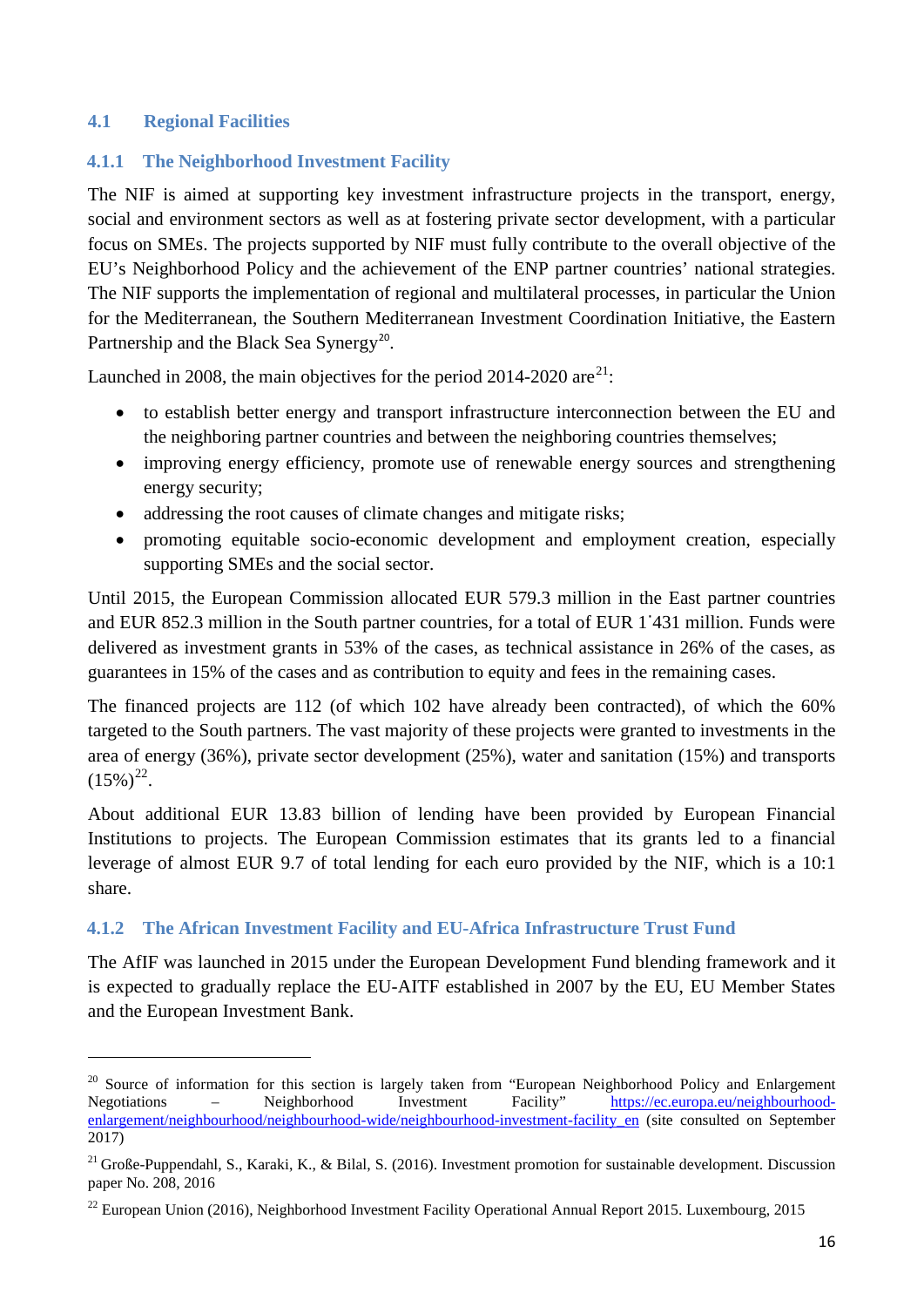The EU-AITF main objective is to facilitate interconnectivity and regional integration through regional and cross-border infrastructure projects in the energy, water, transport and communication and telecoms sectors. Financed projects must be financially sustainable and must demonstrate a development impact in terms of poverty reduction and economic development and trade, economic viability, sustainable operation and maintenance and African ownership. Indeed, projects must be identified according to the priorities set by the African Union and by one of the African regional or national bodies $^{23}$  $^{23}$  $^{23}$ .

In the period 2007-2016, the EU-AITF provided support to 83 infrastructure projects in sub-Saharan Africa with a total of 111 grants allocated, reaching a total amount of more than EUR 698.4 million. Under the so-called "regional envelope" (EUR 485 million), until 2015, were allocated 17 grants, among which 8 were for regional projects, mainly in the transport sector. Under the so-called "Sustainable Energy for All (SE4ALL) Envelope" (EUR 330 million), until 2016, were allocated 253.4 million of grants supporting at least one of the mentioned objectives<sup>24</sup>. The SE4ALL envelope was introduced in 2013 to commit Europe in support of the UN's initiative by empowering leaders to broker partnerships and unlocking finance.

The UN's SE4ALL initiative aims to ensure universal access to modern energy services, double the global rate of improvement in energy efficiency and double the share of renewable energy in the global energy mix. In order to achieve Sustainable Energy Access for all Africans by 2030, the IEA estimates that an additional investment volume of USD 385 billion is needed. As African countries have substantial renewable energy resources, which are largely untapped, European businesses have significant investment opportunities. However, challenges remain. Lack of market information hinders the identification of opportunities and the establishment of business relations. High capital costs, as well as the complicated access to dedicated finance options, delay investments. Low skills and capacities as well as gaps in the regulatory framework represent market barriers. To date, with more than half approved operations in the energy sector and a strong pipeline of energy projects, the EU-AITF is well placed to overcome these market failures, to foster private sector investments and to assist countries in Sub-Saharan Africa with their adaptation and mitigation efforts.

Following the success in leveraging private investments registered by the EU-AITF (the European Commission estimates it in the range of 1:14), the  $AffF<sup>25</sup>$  $AffF<sup>25</sup>$  $AffF<sup>25</sup>$  was conceived as a mechanism to further reinforce the EU blending effort, as it will support larger operations - also through co-financing with non-EU financial institution - and better ensure partner countries' ownership.

AfIF is a blending facility aimed at contributing to poverty reduction and social and economic development by promoting job creation and income generation through MSME's (in the formal and informal sector) and microfinance institutions support and investments in key infrastructures in energy, transport, agriculture, environment, water and sanitation, ICT, creative industries, social infrastructures (including in rural areas).

 $\overline{a}$ 

<span id="page-16-0"></span><sup>&</sup>lt;sup>23</sup> Source of information for this section is largely taken from: Hultquist, I. (2015). *Mapping of EU blending*. UTV Working Paper 2015:1

<span id="page-16-1"></span><sup>&</sup>lt;sup>24</sup> European Investment Bank (2017), Annual Report EU-Africa Infrastructure Trust Fund 2016, 07/2017

<span id="page-16-2"></span> $25$  Source of information for this section is largely taken from the European Commission Decision on the individual measure "Creation of an Africa Investment Facility" under the 11th European Development Fund Action Document for the creation of the Africa Investment Facility (2015)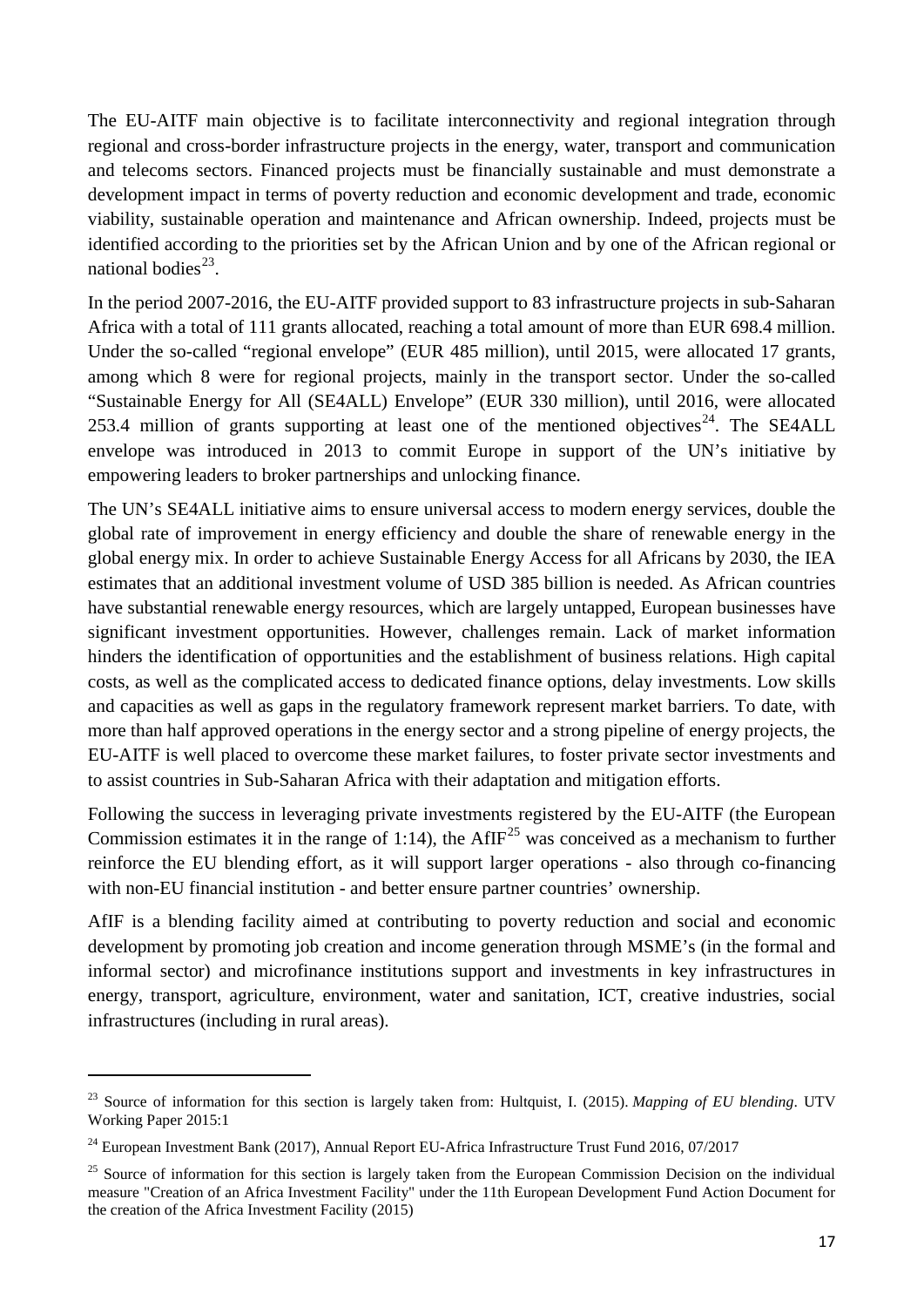To date, any program in the frame of the AfIF has been established.

## **4.2 Thematic windows**

The energy sector and sustainable agriculture are among the EU priorities since 2011, when the EU Agenda for Change was defined to increase the impact of the EU Development Policy<sup>26</sup>. Its main objective is to insulate developing countries from shocks (such as environmental risks due to climate change, price volatilities, scarcity of resources and supply shortages) and to help providing the foundations for a sustainable growth. These sectors are supported also through two thematic blending initiatives: ElectriFi and AgriFI.

## **4.2.1 ElectriFI**

<u>.</u>

Electri $FI^{27}$  $FI^{27}$  $FI^{27}$  aims at stimulating private investments, at mobilizing financiers to electrify rural and underserved areas in developing and emerging countries, as well as at ensuring the access to reliable, affordable, sustainable and modern electricity and energy services for all. ElectriFI also seeks to encourage the adoption of renewable energy.

ElectriFI has a particular focus on sub-Saharan African countries, where two third of the African population lacks access to modern electricity, especially in rural areas, and almost four in five rely for cooking on solid biomass (fuelwood and charcoal). According to the IEA (International Energy Agency), the number of Africans lacking access to electricity is of about 600 million people and it is projected to increase to 645 million people by 2030, based on current trends and as a result of a growing middle class, of the urbanization and of the population growth rates. As a matter of fact, the continent's entire power generation capacity is of 90GW, half of which is located in South Africa. Excluding South Africa, consumption averages around 162 kWh per capita per year, compared to a global average on  $7'000 \text{ kWh}^{28}$  $7'000 \text{ kWh}^{28}$  $7'000 \text{ kWh}^{28}$ .

The focus on electrification is in line with the international effort to ensure the access to affordable, reliable, sustainable and modern energy for all by 2030, as set by the Sustainable Development Goals (SDG n. 7). ElectriFI was launched in 2015 as an EU initiative at the COP21 in Paris, when 195 nations negotiated a climate agreement to limit the global warming and recognized the energy sector as a focal contributor to climate change. The objective is twofold: on the one hand, to ensure the universal access to energy services and, on the other hand, to reduce the carbon intensity of energy by promoting the adoption of renewable energy.

As a financing scheme, ElectriFI provides risk capital seeking collaboration and additionality to other funders (through equity, quasi-equity, debt and development finance); it invests in companies with positive financial outlook and with the necessary skills and capacity; it leads to increased or improved end-user access to energy; it provides technical advisory support to clients. The main target actor is the private sector, but also the public sector may benefit under market based

<span id="page-17-0"></span><sup>&</sup>lt;sup>26</sup> European Commission. 2011. Communication from the Commission to the European Parliament, the Council, The European Economic and Social Committee and the Committee of the Regions. [Increasing the impact of EU](http://www.europarl.europa.eu/RegData/docs_autres_institutions/commission_europeenne/com/2011/0637/COM_COM%282011%290637_EN.pdf)  [Development Policy: An Agenda for Change.](http://www.europarl.europa.eu/RegData/docs_autres_institutions/commission_europeenne/com/2011/0637/COM_COM%282011%290637_EN.pdf) COM/2011/0637 final.

<span id="page-17-1"></span><sup>&</sup>lt;sup>27</sup> Information about ElectriFI are largely taken from Electrification Financing initiative – ElectriFI https://eeas.europa.eu/sites/eeas/files/electrifi\_201<u>702\_0.pdf</u> and from the ElectriFI web page <http://electrifi.org/> (consulted on September 2017)

<span id="page-17-2"></span><sup>&</sup>lt;sup>28</sup> Africa Progress Panel (2015). Power people planet: seizing Africa's energy and climate opportunities: Africa progress report 2015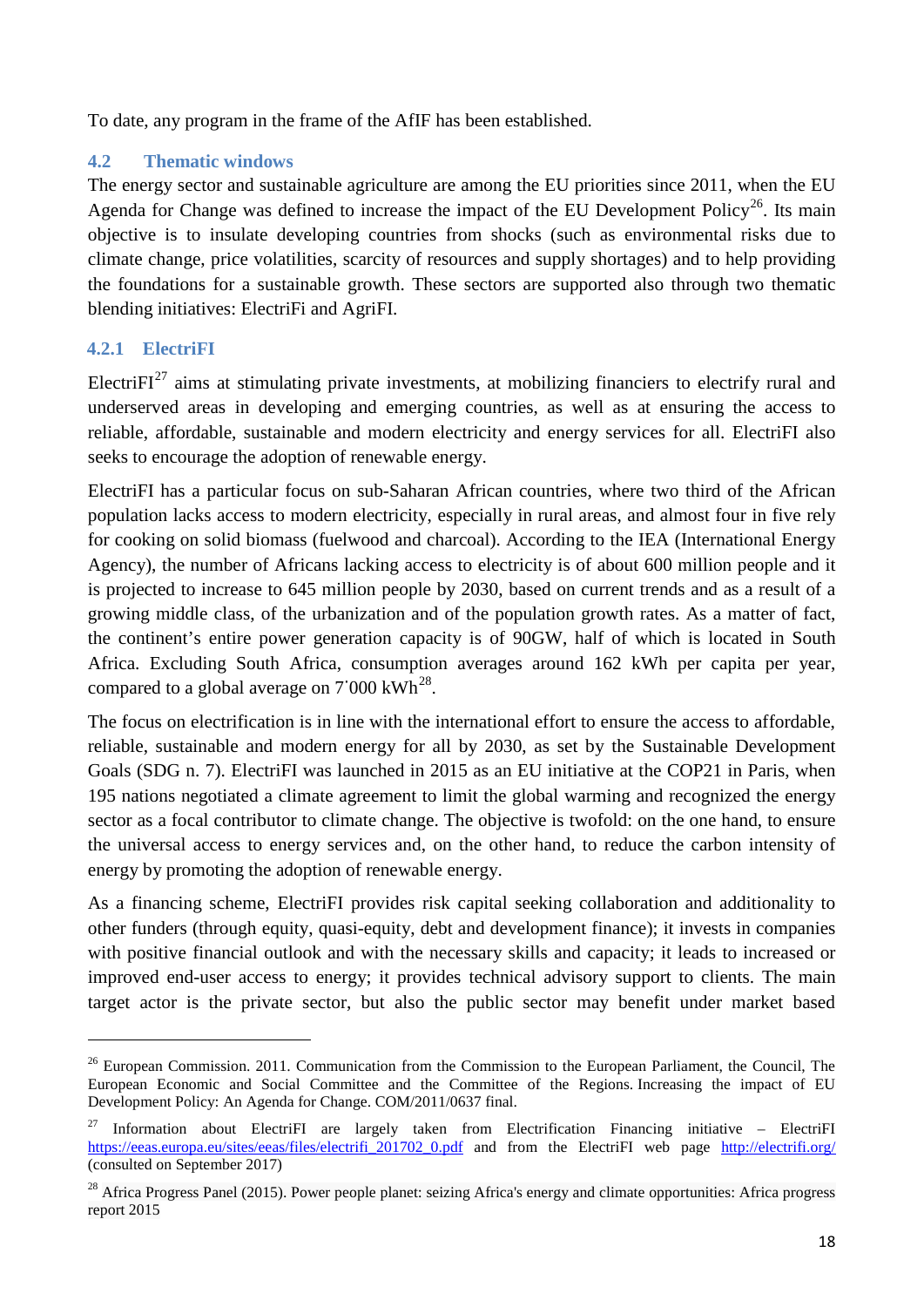conditions. Operations are assessed against a set of criteria including: aid effectiveness and coherence with country ownership principles, development impact (new or improved access to electricity and energy services, jobs creation etc.), additionality (meaning the need of the support requested), neutrality (meaning avoidance of market distortion), replicability and scaling-up potential and compliance with environmental, social and fiscal standards. Furthermore, investments having an important impact and added value in the following areas are prioritized: (i) improving the life of women and girls; (ii) productive uses of energy; (iii) provision of social services to the bottom of the pyramid (health, education, security, etc.); (iv) actions in the energy-water-food nexus; (v) clean mini-grids with a provision to be connected to the main grid in the future; (vi) green hybridization of existing systems; (vii) establishment of local mini-utilities; (viii) innovative solutions in terms of organization, financing or delivery of energy services.

ElectriFI is a joint initiative between the EC and the European DFIs. To date, it is implemented by the Dutch development bank, jointly with the Association of 15 European DFIs, through the newly established European DFI Management Company in Brussels which manages an amount of EUR 116 million. It is funded by the European Commission and by a contribution of USD 10 million from the US initiative Power Africa targeting the sub-Saharan African region. The initial timeframe is 10 years, but it could be prolonged if additional funding is secured.

A first call for proposal was launched in April 2016, a second one in February 2017 and a third one is expected towards the end of 2017. Investments to support renewable energy may have a total budget of above EUR 500˙000, with a total amount contributed by ElectriFI that will not exceed EUR 10 million per project.

To date, financed projects in Africa are<sup>[29](#page-18-0)</sup>: the Utility – Solar PV in Nigeria; the IPP-Solar PV in Benin; the Regional-Solar Home System in Kenya; the IPP – Hydro in Ruanda; the NextGen and Utility-Solar PV in Tanzania.

### **4.2.2 AgriFI**

<u>.</u>

AgriFI is aimed at increasing investment in smallholder agriculture and MSMEs' agribusiness in order to achieve inclusive and sustainable agricultural growth<sup>30</sup>.

The objective is in line with the SDGs number 2, which aims at ending hunger, achieving food security and improving nutrition, and promoting sustainable agriculture by empowering farmers' cooperatives and small-scale food producers.

It is also in line with the EU's top development priorities for 2015-2020. The EU Agenda for Change $31$ , in fact, identifies sustainable agriculture as a key driver to eradicate poverty and boost the economic development.

<span id="page-18-0"></span><sup>&</sup>lt;sup>29</sup> Information released from the ElectriFI website  $(\frac{http://electric.org/where-we-work/discover-our-projects')}{http://electric.org/where-we-work/discover-our-projects')}$  the 15th September 2017

<span id="page-18-1"></span>International Organization of Employers. Agricultural Financing Initiative – Concept note. www.ioeemp.org/.../\_2015-07-01\_AgriFI\_Concept\_Note.pdf (downloaded the  $20^{th}$  September 2017)

<span id="page-18-2"></span><sup>&</sup>lt;sup>31</sup> European Commission. 2011. Communication from the Commission to the European Parliament, the Council, The European Economic and Social Committee and the Committee of the Regions. [Increasing the impact of EU](http://www.europarl.europa.eu/RegData/docs_autres_institutions/commission_europeenne/com/2011/0637/COM_COM%282011%290637_EN.pdf)  [Development Policy: An Agenda for Change.](http://www.europarl.europa.eu/RegData/docs_autres_institutions/commission_europeenne/com/2011/0637/COM_COM%282011%290637_EN.pdf) COM/2011/0637 final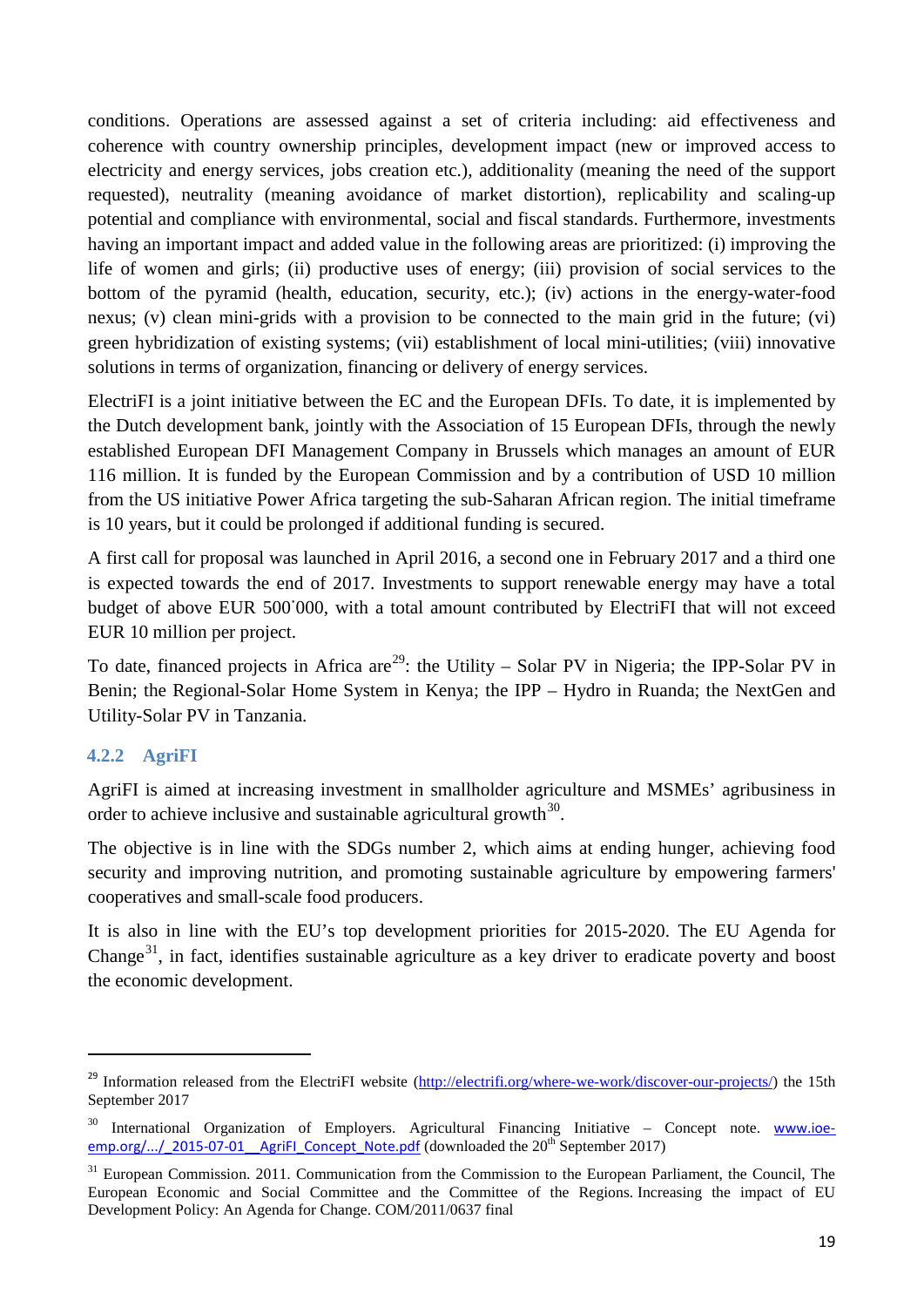AgriFI fits also well with the African agricultural agenda that, in 2014, through the Malabo Declaration, highlighted the need to enhance investments in agriculture by supporting systems for facilitation of private investments in agriculture, agri-business and agro-industries.

The FAO estimates that EUR 240 billion per year are needed to eradicate hunger by 2030. Global food security depends upon the modernization of sub-Saharan Africa agriculture. Africa's booming population and economic growth are set to drive demand for food and consumer goods in the continent.

To date, 75% of the poor live in rural areas where risks in agricultural production are high because of vulnerable environmental conditions, volatility of prices and of the quantity and quality of production. Small producers, which account for more than 95% of all agricultural holdings, in particular, are characterized by a limited technological and innovative capacities, limited access to financial services and credit markets that raise the cost of doing business in small rural markets.

AgriFI aims to provide risk capital, guarantees and other risk-sharing mechanisms adapted to farmers and agri-entrepreneurs, particularly smallholders and agribusiness MSMEs, in order to crowd in private sector funding for agriculture. Moreover, it aims to promote business development through the provision of advisory services and the design of appropriate monitoring frameworks based on value chain analysis for better accountability and decision making.

To this aim, the EU will allocate over EUR 2 billion for 2014-2020, that are estimated to leverage total investments of up to EUR 100 billion from additional public and private sources.

The initiative was launched in 2016 and, as a kick-start, the European Commission allocated EUR 200 million.

## **5. The role of the European Development Finance Institutions: a focus on France and Italy**

As seen in the previous section, the concept of blending grants and loans is not new, having a long tradition in bilateral and multilateral banks' cooperation.

Development Finance Institutions (DFIs) play an important role in blending initiatives. They are responsible to identify projects and apply for grants, which are approved by executive bodies comprising the European Commission, Member States and other donors. Furthermore, DIFs can help financing these initiatives by borrowing from financial markets at lower rates than granted to private investors so that additional resources are mobilized; by co-financing, providing risk guarantees and other instruments to mobilize private capital for specific projects; by providing technical assistance and by sharing best practices to improve the quality of projects as well as their sustainability and their accountability to a wider public interest  $32$ .

To date, leading DFIs engaged in blending include the European Investment Bank, the European Commission, the French Development Agency (AFD), the German development bank (KfW) and the European Bank for Reconstruction and Development (EBRD).

**.** 

<span id="page-19-0"></span> $32$  United Nations (2017). Financing for Development: progress and prospects – 2017 Report. New York, 2017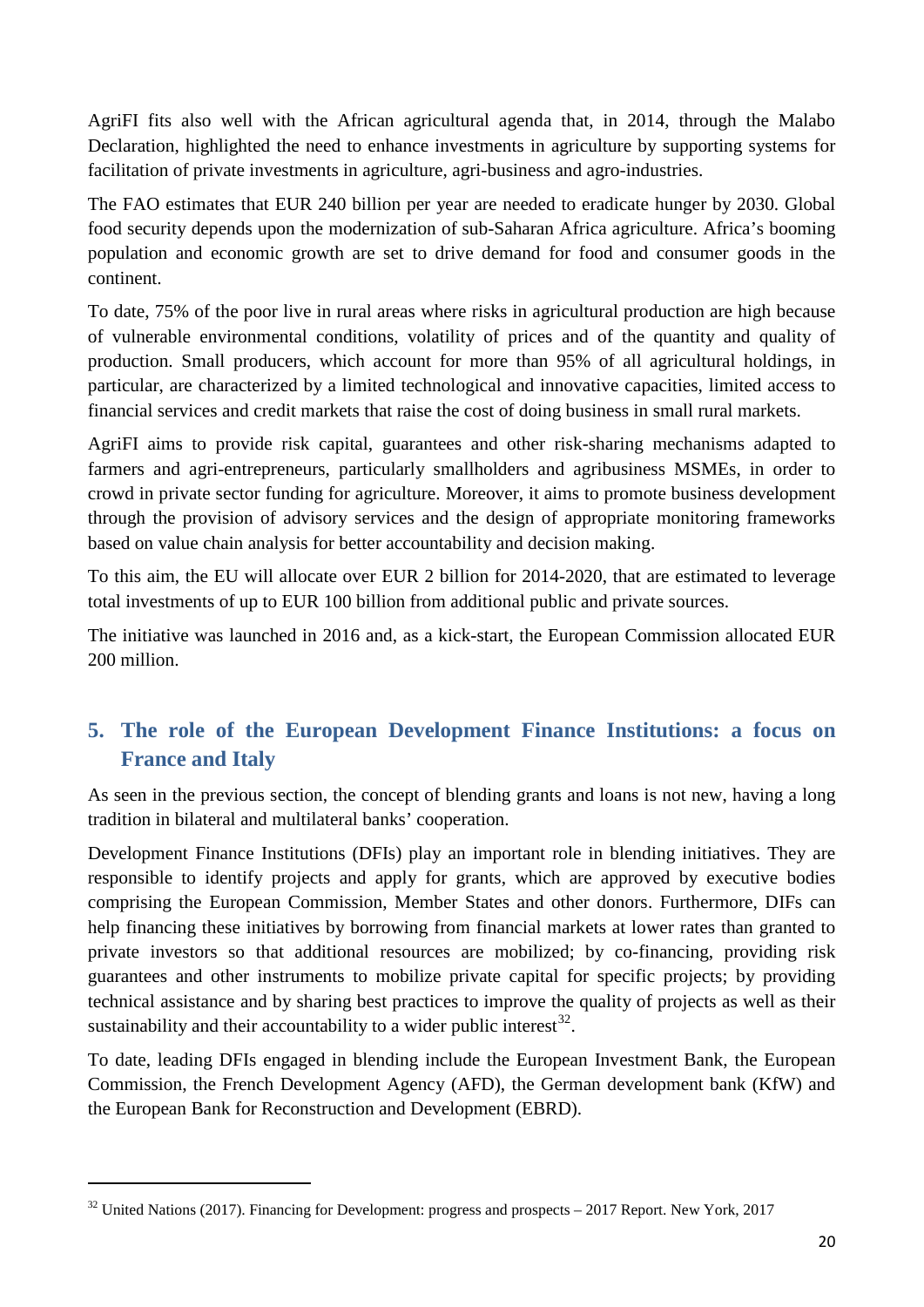In Europe, the development policy "Agenda for Change" adopted in 2011 gave the mandate to the European financial institution to help reinforce a public-private partnership and to attract private investments in key sectors of development. Among these institutions, the French AFD and the German KfW have the longest histories of presence in development cooperation systems, while the Spanish Agencia Española de Cooperación Internacional para el Desarrollo and the youngest Italian Cassa Depositi e Prestiti are new entries. The CDP became entitled to play the role as the Italian Financial Institution for Development Cooperation in 2015.

Since May 2016, these institutions are acting under an agreement of cooperation, coordination and dialogue to foster and implement a new international framework which aims to incorporate the guidelines adopted within the United Nations in New York, Paris and Addis Ababa for a sustainable socio-economic development, migration and climate action, gender equality and political stability.

The EU DFIs are therefore becoming more active partners in blending development grants and loans. Despite its informal nature, this framework may be an opportunity to harmonize blending definitions, practices, principles and modalities among the European financing institutions.

This section focuses on the experiences of the French and Italian cooperation system in implementing blending initiatives. In France, the AFD is a leading actor in blending finance, while in Italy, since the reform of 2014, there is an innovating and renewed development aid system.

Thanks to a memorandum of understanding signed in March 2017, the two institutions agreed to work together to develop and strengthen their collaboration in promoting sustainable economic development and combating climate change. Moreover, they aim to foster a joint and coordinated presence in all sectors and geographical areas of intervention<sup>33</sup>.

This section also provides a mapping of investment programs leaded by the French or Italian financiers and launched through blending facilities.

## **5.1 The French Development Agency (AFD)**

The French cooperation system is leading the European action plan for development: France is the second largest donor after the United States and Europe's largest donor in absolute terms, followed closely by Germany and the United Kingdom. As a percentage of GNI, France's ODA reached the  $0.47\%$  in  $2009^{34}$ .

The main objective of the French cooperation system is to contribute to a shared and sustainable economic growth, the eradication of poverty and the reduction of inequality in the poorest regions and countries, the preservation of the global public goods, the stabilization of fragile or post-conflict countries by promoting the rule of law as factor of development<sup>35</sup>.

The geographical areas of interventions are concentrated in two priority regions - sub-Saharan Africa and the Mediterranean Basin - within which countries are classified as crisis-affected countries (in the Sahel, Middle East and Afghanistan) and emerging countries. Sub-Saharan Africa

<span id="page-20-0"></span><sup>33</sup> [http://en.cdp.it/Projects/All-Projects/International-Cooperation-CDP-FranceS-AfD-Agree-To-Cooperate-In-](http://en.cdp.it/Projects/All-Projects/International-Cooperation-CDP-FranceS-AfD-Agree-To-Cooperate-In-International-Development.kl)[International-Development.kl](http://en.cdp.it/Projects/All-Projects/International-Cooperation-CDP-FranceS-AfD-Agree-To-Cooperate-In-International-Development.kl) an[d http://www.afd.fr/lang/en/home/presse-afd/communiques?actuCtnId=141554](http://www.afd.fr/lang/en/home/presse-afd/communiques?actuCtnId=141554)

<span id="page-20-1"></span><sup>&</sup>lt;sup>34</sup> OECD-DAC data

<span id="page-20-2"></span><sup>&</sup>lt;sup>35</sup> Ministry of Foreign and European Affairs (2011). Development Cooperation: a French Vision. Framework document, 2011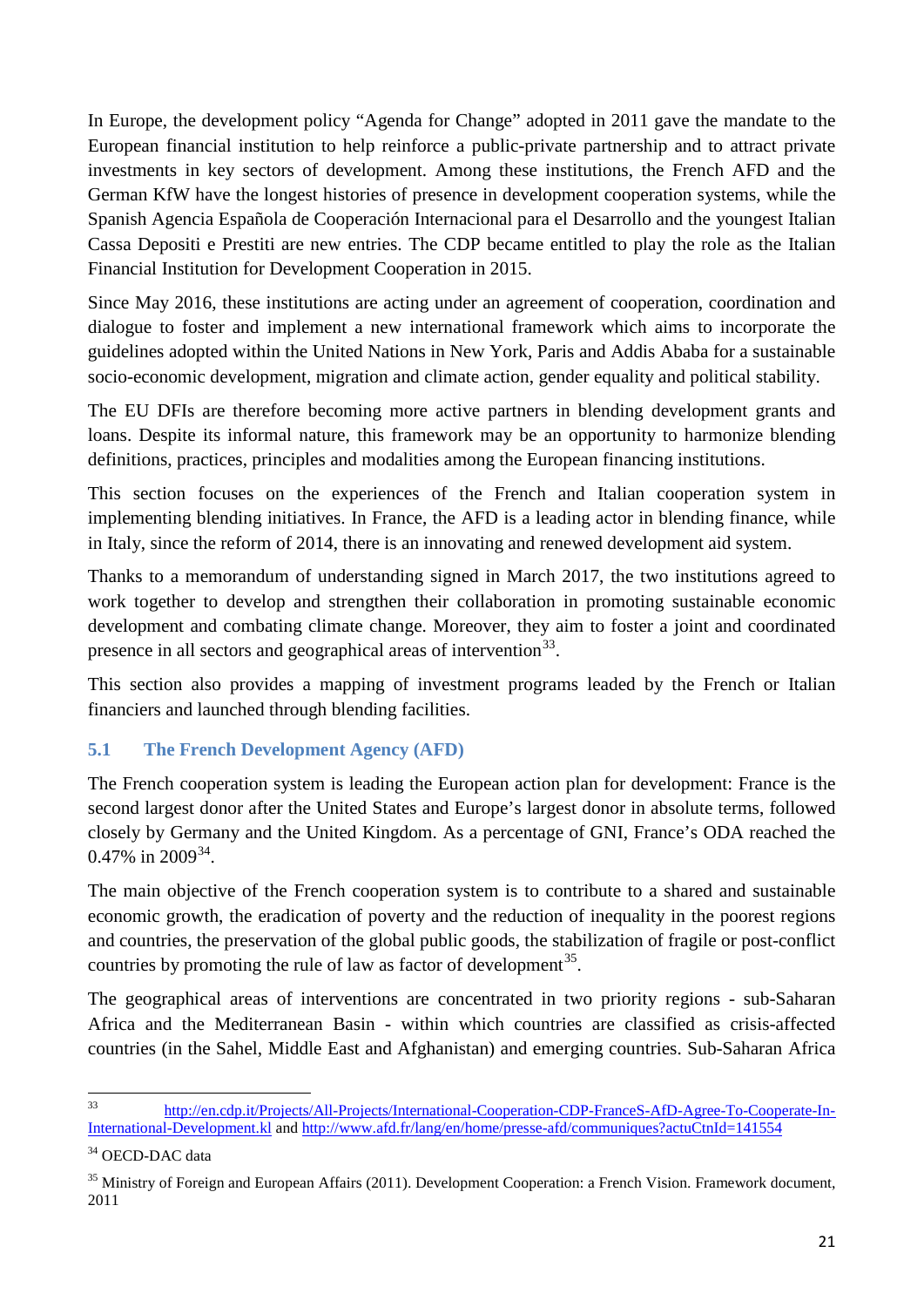is a priority because of its geographic, cultural and linguistic proximity and the magnitude of the issues common to the region as a whole. The French cooperation intervenes there mostly through bi- and multilateral instruments and grant funding focused on fourteen priority poor countries, mainly from the group of Least Developed Countries. The Mediterranean Basin is a priority because of migration inflows towards Europe. The French public financial support for this region comes primarily in the form of loans, supplemented by cultural, scientific and technical exchanges.

The two priority regions receive the 60% of the French Government's financial efforts. Resources are mobilized mainly for agriculture and food security, support for infrastructure – particularly renewable energy and transport –, sustainable urban development and targeted actions for education and health. In the Mediterranean, since most of the countries are middle-income, aid to development is mostly addressed to support job creation by promoting an effective institutional environment, by developing the SME sector and by reducing social and territorial inequalities<sup>36</sup>.

The French cooperation system is taking action in new fields, particularly in Africa, and has the objective to increase its activity by 60% by 2020 (that is EUR 23 billion in 5 years, from 2017 to 2021). In 2016, 84% of grants and subsidized loans were concentrated in Africa, mainly in the clean energy, transportation and sustainable agriculture and food security sectors. In 2016, more loans for the private sector  $(+8\%)$  and more grants in delegation of funds, especially from the EU  $(+300\%)$ were allocated $37$ .

The allocation of funds is realized through the AFD, the operator for France's bilateral development finance mechanism. It is a public industrial and commercial institution with the status of specialized financial institution. Its action is in line with the policy set out in the France's Framework Document for Development Cooperation, a three-year contract specifying objectives and resources between the French government and the AFD.

AFD Group comprises a private sector financing arm, Proparco (Société de Promotion et de Participation pour la Coopération Économique), of which the AFD holds the 57%. Proparco was founded forty years ago on the conviction that the private sector is a key player in development. The AFD and Proparco are therefore leading the PPPs for development: these organizations aim to provide expertise and appropriate financial resource in order to make investments attractive in sectors where there is little or poor coverage.

To date, Proparco is responsible for financing and supporting projects led by companies and financial institutions in developing and emerging countries, from SMEs to regional banking groups, including microfinance institutions. To this aim, it provides investment funds that, then, finance microenterprises and start ups in key development sectors such as infrastructure, health and agroindustry.

Proparco – in line with the French cooperation system's objectives - has made of Africa its priority and is to date the most African oriented DFI: in the last decade, Proparco commitment in Africa has more than doubled and, since 2012, it has accounted for almost 50% of Proparco annual activity (with a portfolio of EUR 1.5 billion). Until 2020, Proparco aims to double its annual commitment

<span id="page-21-0"></span><sup>36</sup> Agence Française de Développement (2012). Strategic orientation plan 2012 – 2016. Paris, 2012

<span id="page-21-1"></span> $37$  Information and data from the Agence Française de Développement : <http://www.afd.fr/webdav/site/afd/shared/PRESSE/communiques/results-2016-EN.pdf> (consulted on September 2017)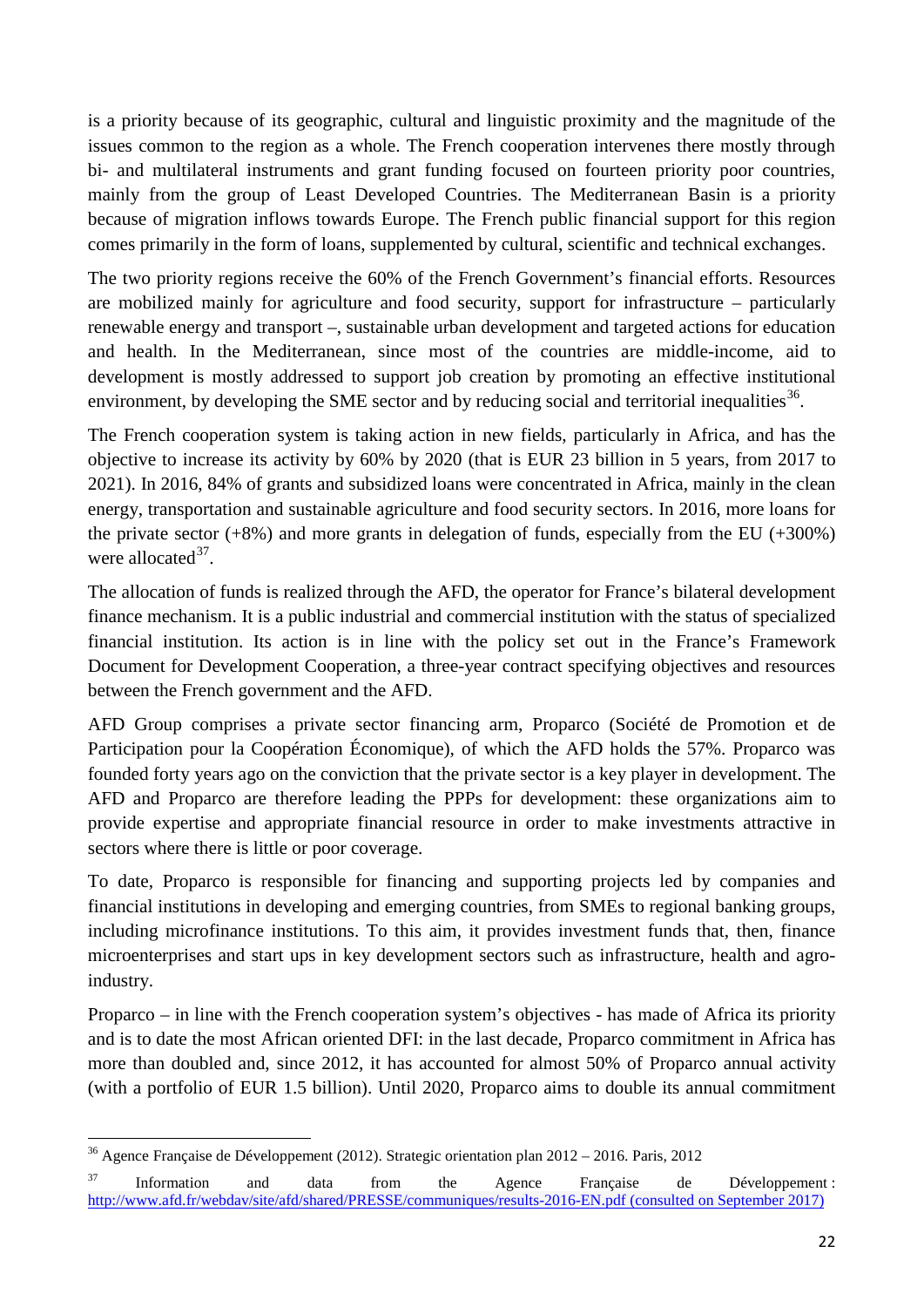from EUR 1.05 billion in 2015 to EUR 2 billion<sup>[38](#page-22-0)</sup> and to mobilize a minimum of EUR 3.7 billion of investments in Sub-Saharan Africa. This is in line with the commitment of EUR 23 billion for Africa over a 5-year period, made by the French President, on behalf of AFD Group, during the Elysée Summit for Peace and Security in Africa (December 2013).

Mediterranean and Middle Eastern countries are Proparco second largest region of operation. In this region, it focuses its financing on strengthening local productive bases and creating employment, especially for youth.

## **5.2 Opportunities for the renewed Italian development aid**

The Italian cooperation system is prioritizing towards Africa and towards the theme of employment opportunities by promoting the development of local entrepreneurship and infrastructure investments, with a particular focus on MSMes, on cooperative development, on the social economy and on access to credit.

Because of growing migratory inflows, Italy contributed to establish the EU Emergency Trust Fund to address the root causes of migration in Africa (launched at the Valletta Summit of November 2015). Moreover, in 2016, it promoted the "Migration Compact", an agreement for the management and reduction of the growing migratory inflows towards Europe, from the Middle East, North Africa, Sahel and Horn of Africa.

The programmatic document 2016-2018 for the Italian cooperation system<sup>[39](#page-22-1)</sup> identifies thematic and sector priorities for the humanitarian aid in fragile contexts such as the ones of Syria, Sudan, South Sudan, Sahel, Horn of Africa, Palestine and RCA. Humanitarian aid includes interventions in the sectors of agriculture, food security, education, health, governance and inequality reduction.

Other main objectives are linked to poverty eradication, the economic development and the climate change mitigation policies. Interventions are mainly targeted to 22 focus countries, among which nine are in sub-Saharan Africa (Burkina Faso, Ethiopia, Kenya, Mozambique, Niger, Senegal, Somalia, Sudan and South Sudan) and seven in the Mediterranean area and Middle East (Egypt, Tunisia, Jordan, Lebanon, Palestine, Albany and Bosnia).

Of particular interest are the interventions in West Africa, where the Italian cooperation promotes agricultural and rural development, combats desertification, and sustains the health sector development as well as the entrepreneurship development with a stronger involvement of diasporas and migrant groups. The four focus countries are Burkina Faso, Niger, Mali and Senegal, characterized by high poverty rates, low human development standards and fragile governances. In this region, there is one of the first operative examples of blending with European funds: the program PAMIRTA in Niger (see below).

Generally speaking, it is possible to register a progressive regionalization of the Italian aid for development towards sub-Saharan Africa and, in particular, in the direction of the agriculture sector, the rural development and the fight against food insecurity. According to Oxfam, in 2015,

<span id="page-22-0"></span><sup>38</sup> Proparco (2017). Proparco's Strategy 2017-2020, Dossier de presse, Janvier 2017

<span id="page-22-1"></span><sup>39</sup> Cooperazione Internazionale per lo Sviluppo (2016), Documento Triennale di Programmazione e di Indirizzo 2016- 2018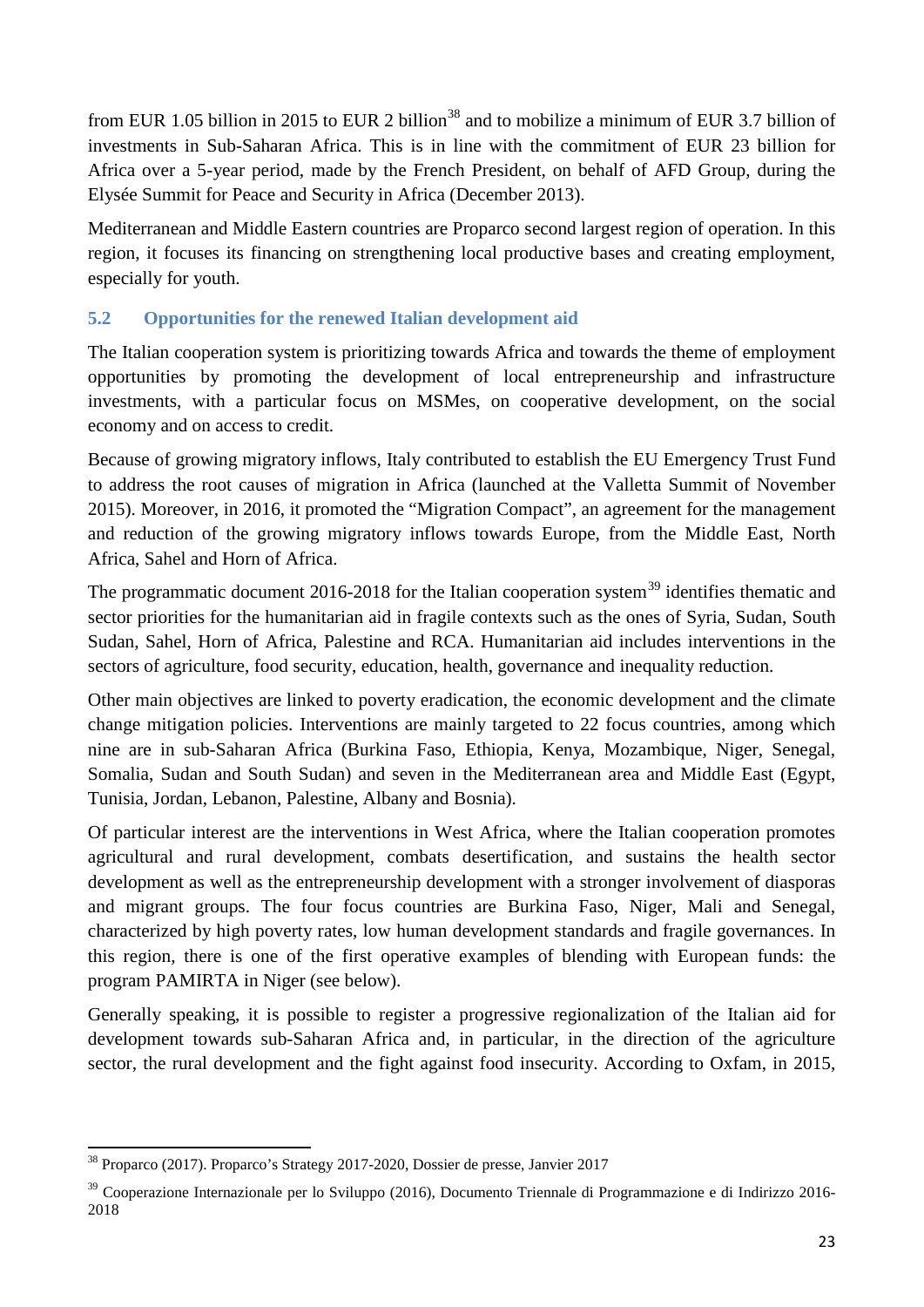Italy destined 3.6% of ODA at supporting the agricultural sector and rural development with an increase of 11% compared with the previous year<sup>40</sup>.

In order to effectively address the cooperation objectives and re-launch the role of Italy in the international cooperation system, the Italian system predicts:

- i) to provide more resources to the development cooperation system, aligning Italy to the other EU partners standards of development aid both in terms of quantity (as measured by the relationship ODA/GNI) and quality;
- ii) to renovate the Italian cooperation system, harmonizing at a regulatory level the Italian system with those of other European partners;
- iii) to recognize the private sector as an actor of development cooperation.

With reference to the first point, Italy has been far from reaching the 0.7% of GNI allocated to ODA. Since 2013, the Italian government has increased the ODA level and committed to steadily raise the ODA/GNI ratio to reach 0.28/0.31% in 2017. The programmatic document 2016-2018 seeks a gradual increase of resources for development cooperation over the three-year period: EUR 120 million in 2016 (about 40% more), EUR 240 million in 2017 and EUR 360 million in  $2018<sup>41</sup>$ .

With reference to the second point, the scenario of the Italian development cooperation was updated and evolved with the ratification of the Law No. 125/2014 "*General regulation on international development cooperation*", that reforms the previous legislative framework of the Law No. 49/1987.

The new legislation objectives are: to simplify and reorganize the entities, instruments, means of interventions and guidelines for the cooperation system and to adapt to the prevailing models in use in EU partner countries, such as the French AFD and the German KfW.

To this aim, the Law sets up the Italian Development Cooperation Agency (AICS) as the autonomous operating arm of the Italian Ministry for Foreign Affairs and Cooperation (MAECI). The Agency is responsible for the policies implementation on the basis of criteria of effectiveness, efficiency and transparency. It has an independent legal personality, a budget and an own organization with a decision-making and spending autonomy up to a maximum of EUR 2 million. The AICS is also called upon to promote forms of partnerships with the private sector for the realization of specific initiatives.

The Law also identifies in the Cassa Depositi e Prestiti the role of technical and financial support to the MAECI and the AICS, while previously the cooperation resources were fragmented among a number of ministries. The CDP is a joint-stock company under public control (the Italian government holds 80.1%) and it is expected to operate as a bank or financial institution to manage the financial tools (soft loans, blending facilities, new financial instruments...) necessary to implement development cooperation programs. In particular, it does so through the SIMEST (a company controlled by the CDP and by SACE, member of the European DFI) that provides soft loans for internationalization, export credit support and equity investments to promote the international development of Italian businesses. The CDP can:

<u>.</u>

<span id="page-23-0"></span><sup>40</sup> Oxfam International (2017), Sviluppo: un affare privato?, Briefing Paper, Aprile 2017

<span id="page-23-1"></span><sup>41</sup> Data from OECD-DAC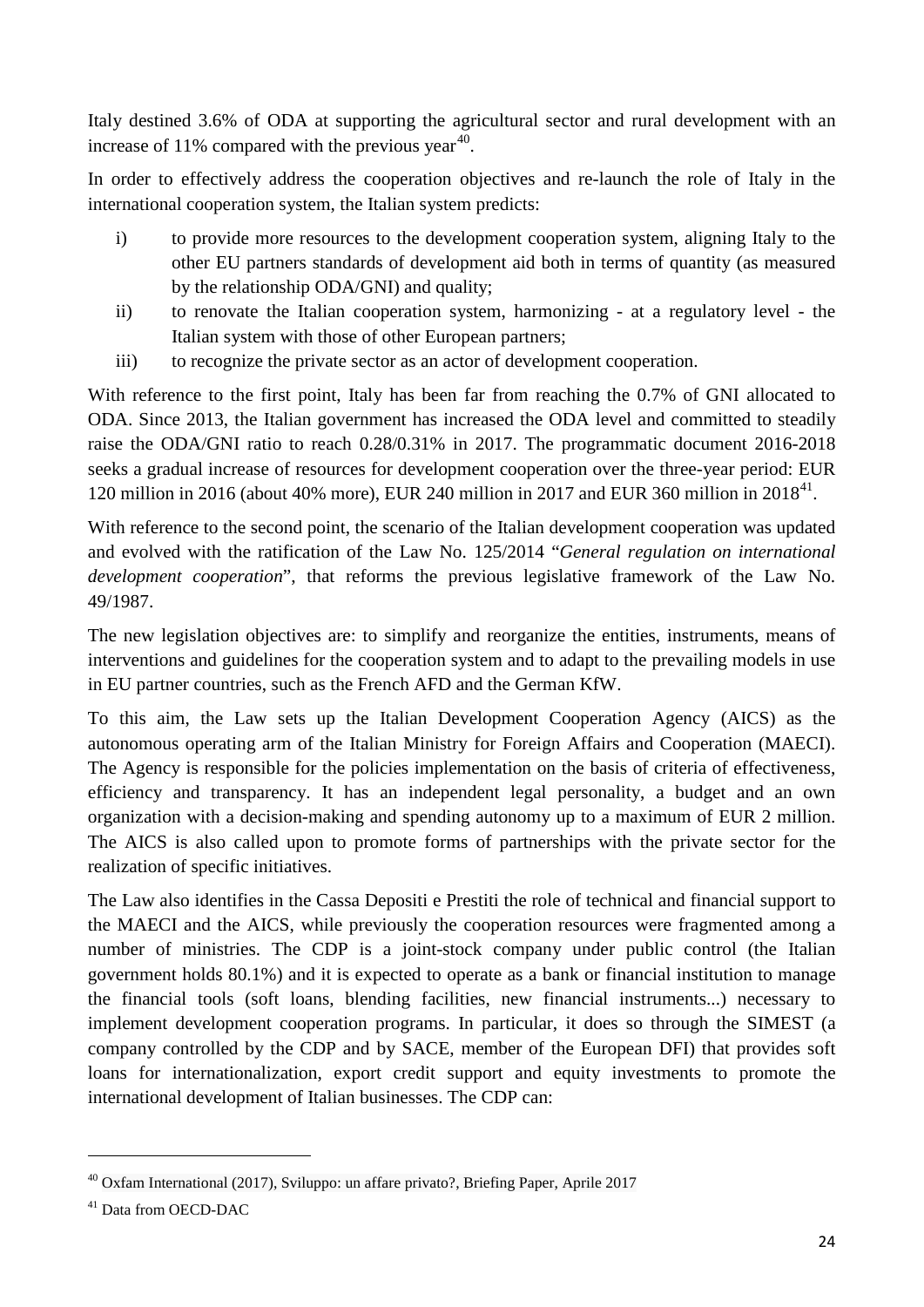- sign agreements with the governments of developing countries, overseeing the management of aid financing;
- manage Italian, European and international funds, or funds connected to EU programs, also involving the private sector through mechanisms of integration of financial resources such as blending and matching (the CDP is eligible to manage European Funds thanks to the positive evaluation by the EU in the process for the 7 Pillar Assessment);
- intervene on its own initiative with own resources associated to Italian public funds (concessional funds paid by the DGCS), including public/private blending.

The CDP hence represents a financial point of reference for the Italian cooperation system, but also serves as an advisor and technical assistance provider for the AICS and the MAECI. Indeed, the CDP aims to provide the expertise to participate to European and international calls for proposals as well as to directly finance projects of public interest. Since 2009, the CDP is thus engaged in the implementation of projects designated to generate value for the local communities (e.g. social housing), the development of the territory, the growth and expansion of Italian enterprises.

With reference to the third point, the Law No. 125/2014 promotes the involvement of private actors, especially the for-profit private sector, as an additional funder for development initiatives. As a matter of fact, the Law explicitly makes a reference to for-profit entities as actors of the Italian cooperation system (art. 23). Moreover, the Law offers a clear framework for the involvement of the private sector in development initiatives. The art. 8, in particular, provides for the possibility for the private sector to co-finance - with the IFIs and through blending mechanisms with European funds - development initiatives.

In this frame, the CDP has the ambition to combine the typical set of products of IFIs, such as the World Bank and the European Investment Bank, with those of the DFIs. As a public fund manager for development cooperation, the CDP offers to act as an interlocutor able to manage with transparency, competence and diligence the resources of third parties, national or international, for development cooperation initiatives.

## **5.3 Mapping the French and Italian blending operations**

The AFD, through its private sector financing arm Proparco, is one of the leading donors in blending finance. Indeed, the AFD greatly takes part to a dynamic of cooperation and coordination between donor agencies, co-financing and blending for development projects. In contrast, the Italian cooperation system has only recently indentified in the CDP its operative financial arm.

In this section, the effort is to map the development projects financed by the AFD and the CDP in the frame of blending facilities since the launch of blending mechanisms. The aim is to:

- give an idea of the degree of the use of European blending facilities in financing development projects;
- identify what kind of projects are financed through blending, in which regions and in which sectors;
- estimate the amount of resources allocated and the instruments towards which these resources are given.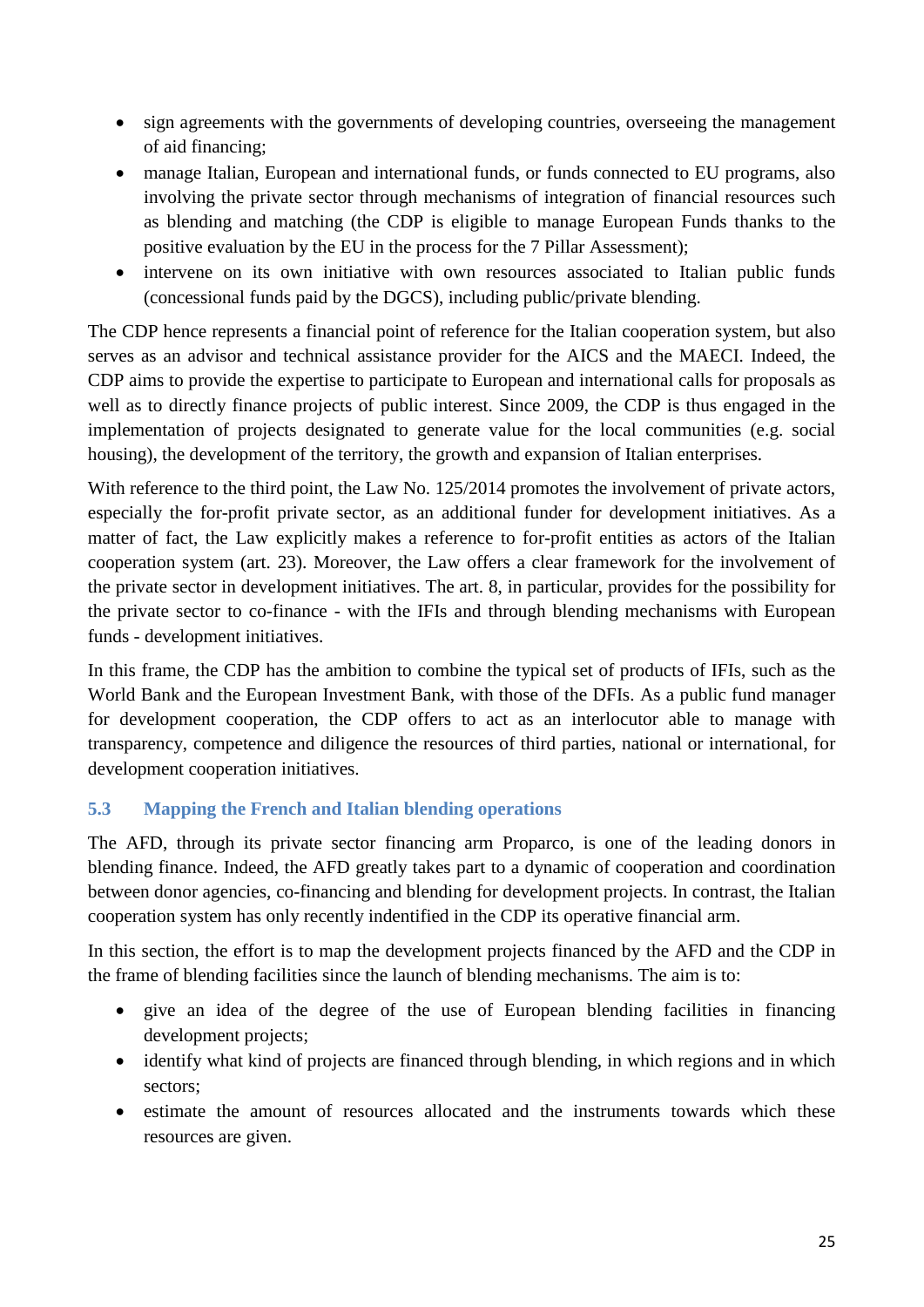The following information is taken from the European blending facilities reports and from the EU portal on blending operations<sup>[42](#page-25-0)</sup>. The focus is on those projects for which the AFD or the CDP have a leading role, while those in which they have a minor co-financing role are excluded.

| Project                                                                                                                            | <b>Region</b>     | <b>Sector</b> | <b>Facility</b> | <b>Total</b><br>facility<br>contribution<br>managed by<br><b>AFD (EUR)</b> | <b>Total</b><br>project<br>budget<br>(EUR) | <b>State of</b><br>progress as at<br><b>December</b><br>2015 |
|------------------------------------------------------------------------------------------------------------------------------------|-------------------|---------------|-----------------|----------------------------------------------------------------------------|--------------------------------------------|--------------------------------------------------------------|
| <b>Access to Douala</b>                                                                                                            | Central<br>Africa | Transport     | <b>EU-AITF</b>  | IRS, 5.7 mln                                                               | 65.7<br>mln                                | Approved in<br>2010, ongoing                                 |
| Access to electricity in<br>the Atlantique Province<br>in Benin                                                                    | West<br>Africa    | Energy        | <b>EU-AITF</b>  | $IG, 20$ mln                                                               | 53 mln                                     | Approved in<br>2013, ongoing                                 |
| Rehabilitation of the<br><b>Great East Road</b>                                                                                    | East<br>Africa    | Transport     | <b>EU-AITF</b>  | IRS, 13.7<br>mln                                                           | 262,6<br>mln                               | Approved in<br>2010, ongoing                                 |
| <b>Restructuring of Cargo</b><br><b>Handling Corporation</b><br>Ltd. (CHCL) (Mauritius)                                            | East<br>Africa    | Transport     | <b>EU-AITF</b>  | TA, 1.2 mln                                                                | 43,3<br>mln                                | Approved in<br>2014, ongoing                                 |
| Sambangalou Hydro<br><b>Power Plant</b>                                                                                            | West<br>Africa    | Energy        | <b>EU-AITF</b>  | TA, 290.000                                                                | 350'000                                    | Approved in<br>2009,<br>completed                            |
| Port de Pointe Noire<br>(Congo-Brazzaville)                                                                                        | Central<br>Africa | Transport     | <b>EU-AITF</b>  | IRS, 6.6 mln<br>TA, 2 mln                                                  | 133.6<br>mln                               | Approved in<br>2009, IRS<br>completed and<br>TA ongoing      |
| <b>Ecowas Electricity</b><br>Regulation                                                                                            | West<br>Africa    | Energy        | <b>EU-AITF</b>  | TA, 1.7 mln                                                                | 8.39<br>mln                                | Approved in<br>2009,<br>completed                            |
| <b>Environmental Credit</b><br>Lines for Kenya, Uganda<br>and Tanzania - Engaging<br>banks in Energy<br><b>Transition Projects</b> | East<br>Africa    | Energy        | <b>EU-AITF</b>  | TA, 2 mln<br>TA, 2.1 mln                                                   | 80 mln                                     | Approved in<br>2010, ongoing<br>Approved in<br>2013, ongoing |
| <b>Extension of NIGELEC</b><br><b>Networks</b>                                                                                     | West<br>Africa    | Energy        | <b>EU-AITF</b>  | $IG, 11$ mln                                                               | 41 mln                                     | Approved in<br>2013, ongoing                                 |
| Feasibility study for the<br>Western part of Umojanet                                                                              | West<br>Africa    | Energy        | <b>EU-AITF</b>  | TA, 1.1 mln                                                                | 1.35<br>mln                                | Approved in<br>2010,<br>completed                            |
| Financing EE and RE<br>investments of private<br>companies in West Africa                                                          | West<br>Africa    | Energy        | <b>EU-AITF</b>  | IG, 4.5 mln<br>TA, 1.5 mln                                                 |                                            | Approved in<br>$2013$ , ongoing                              |
| Green Energy Finance for<br>Indian Ocean Region<br>(GEFIOR)                                                                        | East<br>Africa    | Energy        | <b>EU-AITF</b>  | TA, 1.7 mln                                                                | 80,3<br>mln                                | Approved in<br>2013, ongoing                                 |

#### *Table3***: the AFD as leading financier in blending operations**

**.** 

<span id="page-25-0"></span> $^{42}$  European Investment Bank (2015). EU-Africa Infrastructure Trust Fund Annual Report, 2015. Luxembourg, 06/2016 European Union (2015), Neighborhood Investment Facility Operational Annual Report 2014. Belgium, 2015 Other information released the 15<sup>th</sup> September 2017 on the website: [https://ec.europa.eu/europeaid/policies/innovative](https://ec.europa.eu/europeaid/policies/innovative-financial-instruments-blending/blending-operations_en)[financial-instruments-blending/blending-operations\\_en](https://ec.europa.eu/europeaid/policies/innovative-financial-instruments-blending/blending-operations_en)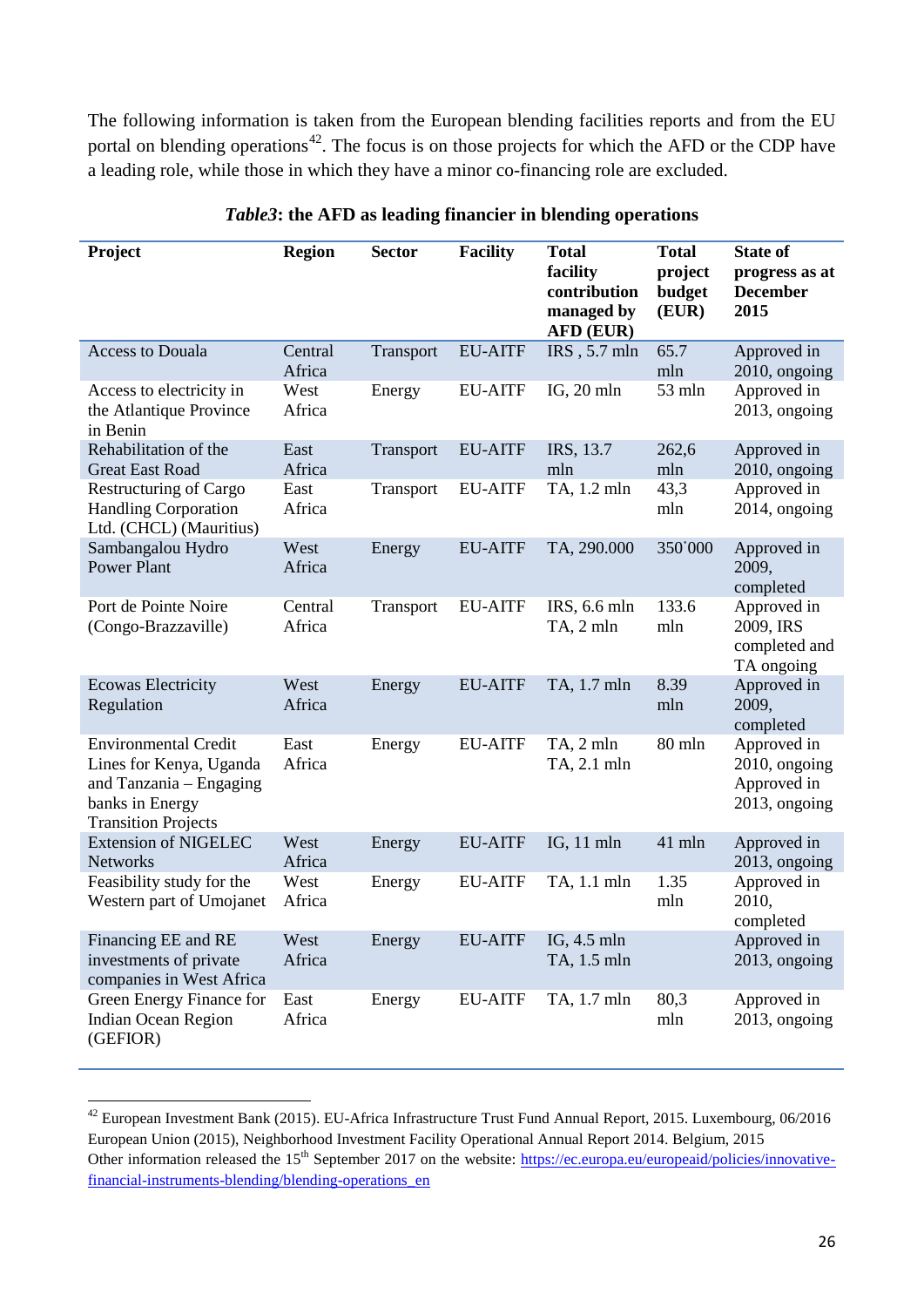| Improvement and<br>extension of Conakry's<br><b>Distribution Network</b><br>(Guinea)                                         | West<br>Africa                               | Energy           | <b>EU-AITF</b> | IG, 17 mln<br>TA, 3 mln           | 50 mln           | Approved in<br>December<br>2015                                |
|------------------------------------------------------------------------------------------------------------------------------|----------------------------------------------|------------------|----------------|-----------------------------------|------------------|----------------------------------------------------------------|
| Interconnection<br>Bolgatanga-<br>Ouagadougou                                                                                | West<br>Africa                               | Energy           | <b>EU-AITF</b> | IRS, 2.8 mln<br>TA, 4.8 mln       | 81.1<br>mln      | Approved in<br>2011 ongoing                                    |
| <b>Support for Geothermal</b><br>Development in<br>Tendaho (Ethiopia)                                                        | East<br>Africa                               | Energy           | <b>EU-AITF</b> | IG, 3 mln<br>TA, 4.5 mln          | 36.1<br>mln      | Approved in<br>December<br>2015                                |
| LV WATSAN - Kisumu<br>Water                                                                                                  | East<br>Africa                               | Energy           | <b>EU-AITF</b> | TA, 5 mln<br>$+ TA, 1.5$<br>mln   | 55 mln           | Approved in<br>2014, ongoing<br>+ Approved in<br>2012, ongoing |
| Solar Hybridization to<br>increase national<br>electrification - SHINE                                                       | West<br>Africa                               | Energy           | <b>EU-AITF</b> | IG, 14.4 mln<br>TA, 3.6 mln       | 41 mln           | Approved in<br>December<br>2015, ongoing                       |
| <b>Support for Geothermal</b><br>Development in Tendaho<br>(Ethiopia)                                                        | East<br>Africa                               | Energy           | <b>EU-AITF</b> | $IG$ , $3$ mln<br>TA, 4.5 mln     | 36,1<br>mln      | Approved in<br>2014, ongoing                                   |
| <b>WAPP Power</b><br>Interconnection in West<br>Africa (Ghana-Burkina<br>Faso-Mali)                                          | West<br>Africa                               | Energy           | <b>EU-AITF</b> | TA, 1.2 mln                       | 146.2<br>mln     | Approved in<br>2011, ongoing                                   |
| Maputo International<br>Airport                                                                                              | Southern<br>Africa<br>and<br>Indian<br>Ocean | Transport        | <b>EU-AITF</b> | TA, 1.6 mln                       | 57.6<br>mln      | Approved in<br>2011, ongoing                                   |
| Masaka-Mbarara 220 kV<br>Transmission<br>Line                                                                                | East<br>Africa                               | Energy           | <b>EU-AITF</b> | TA, 0.8 mln                       | 51.6<br>mln      | Approved in<br>2012, ongoing                                   |
| <b>Mauritius Container</b><br><b>Terminal Extension</b>                                                                      | East<br>Africa                               | Transport        | <b>EU-AITF</b> | DG, 3 mln                         | 93.7<br>mln      | Approved in<br>2012, ongoing                                   |
| <b>Uganda Rural</b><br>electrification Project                                                                               | East<br>Africa                               | Energy           | <b>EU-AITF</b> | IG, 7.1 mln<br>TA, 1.2 mln        | 55.5<br>mln      | Approved in<br>2014, ongoing                                   |
| Cairo Metro Line Phase 3                                                                                                     | Egypt                                        | Transport        | <b>NIF</b>     | TA, 3 mln                         | 2,075<br>billion | Approved in<br>2011, ongoing                                   |
| Creation of training<br>institutes for training in<br>professions relating to<br>renewable energies and<br>energy efficiency | Morocco                                      | Energy           | <b>NIF</b>     | $10$ mln                          | 26 mln           | Approved in<br>2014, ongoing                                   |
| Ecocity in Zenata                                                                                                            | Morocco                                      | Social<br>sector | <b>NIF</b>     | 150 mln<br>loan,<br>0.3 mln grant | 560 mln          | Approved in<br>2014, ongoing                                   |

*Notes:* IRS: interest rate subsidy; IG: investment grant; DG: direct grant; TA: technical assistance *Sources*: see footnote 42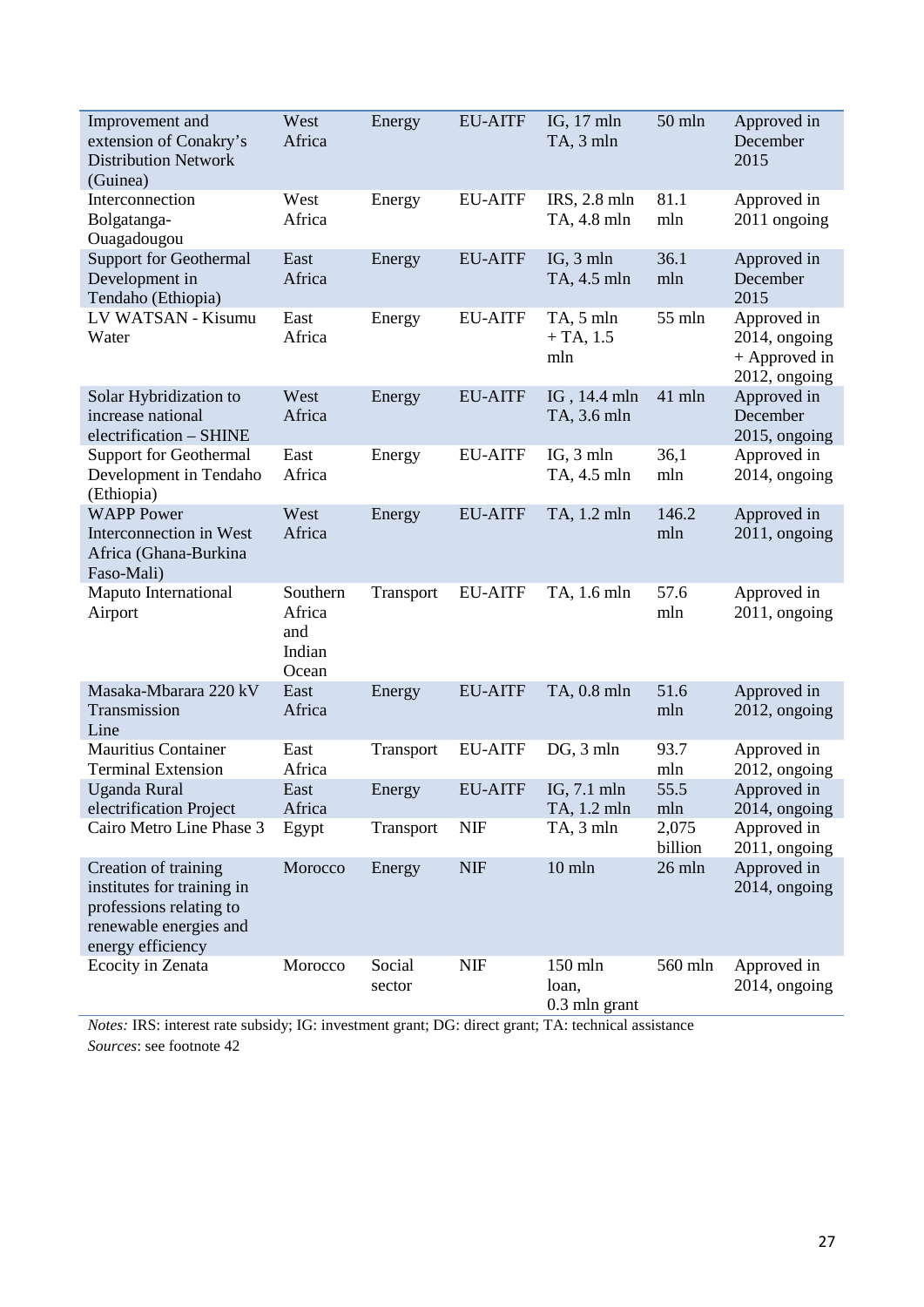In 2017, AFD and Proparco launched the African Renewable Energy Scale Up Facility (ARE Scale Up) to stimulate private investment in the renewable energy sub-sector in Africa<sup>[43](#page-27-0)</sup>. AFD then became one of the first DFIs to use the new EU blending facilities thematic windows. The AFD's initiative is an extension of the ElectriFI initiative of the EU, which pursues the same objective but with a more specific focus on rural and remote areas.

ARE Scale Up receives EUR 24 million from the EU, through which the agency will support innovative upstream projects in the field of electrification, with particular attention to solar energy. This support will take the form of: i) a technical assistance facility (EUR 12 million) to strengthen the regulatory, legal and institutional environment of beneficiary countries and prepare private or public renewable energy project funding in Africa; ii) a guarantee facility (EUR 12 million) to fund equity investments in private companies that specialize in off-grid technologies.

The medium-term objective of the initiative is to enable access to energy to one million African households over the next five years and increase by 50 MW the continent's energy capacity from renewable energy sources. The long-term objective, within the framework of the climate negotiation process, is to improve access to energy for all and financing 10 GW of renewable energy generating capacity on the African Continent by 2020.

The Italian cooperation system has less examples of blending operations leaded by the CDP, as its eligibility to manage EU funds is recent.

One of the examples of blending operations often reported in the Italian cooperation documents is the "PAMIRTA – Progetto di accesso ai mercati e d'infrastrutture rurali nella regione di Tahoua" project in Niger. It has been launched in 2013 by the Italian Cooperation (MAE-DGCS). The objective is to raise the income of the populations living in the region by improving the access to the markets and the agricultural inputs for producers of agro-pastoral basins, the reorganization and support of marketing outlets. The project concerns the majority of the Tahoua Region, in total 1˙270˙000 inhabitants (7,5% of country population, estimated at 16˙600˙000 people), mainly rural people that live in one of the poorest areas of the country. Direct beneficiaries will be the rural populations, the communities, and associations of farmers or shepherds of the areas concerned by project, for an estimated total of 448˙000 people. The initiative provides loans for EUR 20 million and grants for EUR 795˙000. Even if mentioned in the programmatic document of the Italian Cooperation 2016-2018, to date, the PAMIRTA project does not seem to be operative as the funds have not been released  $44$ .

Another Italian blending operation for which the CDP/SIMEST is the lead financier concerns the rural roads infrastructure development for the improvement of the connectivity and logistics of regional transport corridors in Niger and Nigeria (project "2RID"). It was approved in 2015 under the EU-AITF blending facility which provides EUR 4.6 million through technical assistance<sup>45</sup>.

<span id="page-27-0"></span> $43$  Information about the ARE Scale Up is taken by the Proparco web page "Renewable energy in Africa:  $E$ 4 million to develop innovative projects and boost electrification on the African Continent", http://www.proparco.fr/lang/en/Accueil\_PROPARCO/Actus-Events-Proparco/News\_PROPARCO?actuCtnId=141660, 20/3/2017

<span id="page-27-1"></span><sup>44</sup> Information retrieved online the 21st September 2017 from<http://openaid.aics.gov.it/en/projects/initiative/010071/> website.

<span id="page-27-2"></span><sup>&</sup>lt;sup>45</sup> European Investment Bank (2015), EU-Africa Infrastructure Trust Fund Annual Report, 2015. Luxembourg, 06/2016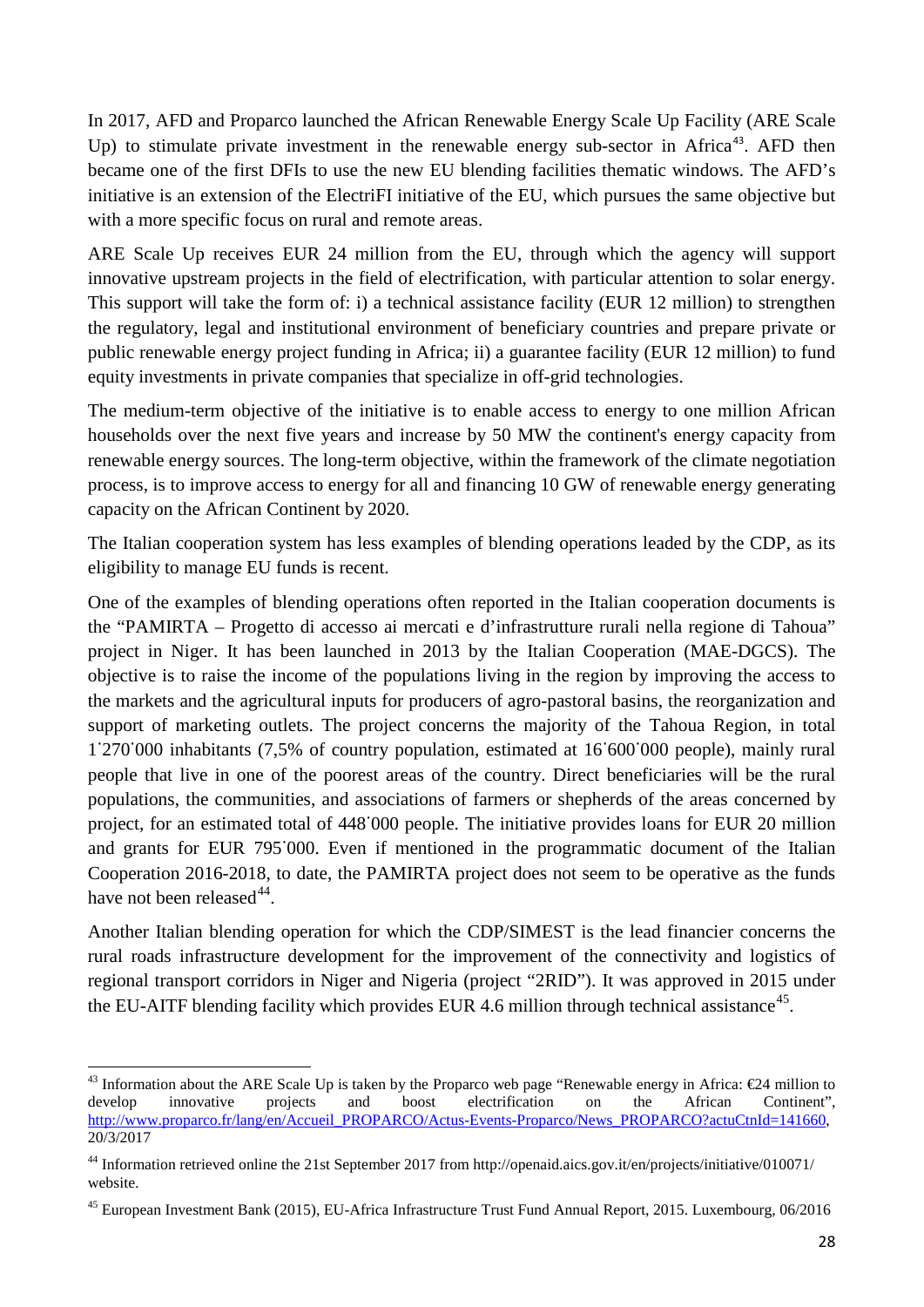## **6. Blending facilities: a SWOT analysis**

As stated during the last DAC Meeting (March 2017) on Blended Finance<sup>[46](#page-28-0)</sup>, "*the increasing prominence of Blended Finance contrasts, however, with a still limited body of evidence, analysis and good practice in this area, as well as increasing concerns from a range of stakeholders about the risks of engaging in commercial transactions with the private sector*".

To date, the available evidence comes from the 2014's Court of Auditors assessment of the regional investment facilities since their launch<sup>[47](#page-28-1)</sup> and from the overall independent assessment of blending as an aid modality commissioned by the European Commission to the DG-DEVCO in December  $2016^{48}$  $2016^{48}$  $2016^{48}$  (see *Section 3.3*, page 13 for more details).

The Overseas Development Institute, the ECDPM, Oxfam and other think-tanks released other reviews and assessments, in which, among other things, they pointed to the need of providing more information and evidence about blending operations and development results.

This section reviews the available evidence and the discussion around the elements of strengths and weaknesses, opportunities and threats of blended finance as a tool for development cooperation. A SWOT analysis table synthesizes the findings of every major argument.

#### **6.1 Leverage effect and the principle of additionality**

**.** 

Blending facilities have been welcomed for their potential to leverage private resources that are additional to public funds and are aimed at reaching development objectives. In a time of budget constraints to development aid, private resources are seen as necessary to get from "*billions to trillions*" in finance for development.

Leveraging refers to "*the process by which private sector capital is mobilized as a consequence of the use of public sector finance and financial instruments*"[49](#page-28-3). Public resources are expected to inject economic efficiency in the presence of market failures and to create new markets by attracting investors in countries and sectors where otherwise they would not invest<sup>[50](#page-28-4)</sup>.

According to the 2016's assessment commissioned by the EC's DG DEVCO, blending allowed the EU to engage more broadly in countries and sectors which would have been mostly out of reach with grants alone. Indeed, the EU grants leveraged investments with an average ratio of 1:20, with

<span id="page-28-0"></span><sup>46</sup> OECD (2017), Blended Finance for sustainable development: moving the agenda forward. DAC Meeting, 09 March 2017

<span id="page-28-1"></span> $47$  European Court of Auditor (2014), The effectiveness of blending regional investment facility grants with financial institution loans to support EU external policies. Luxembourg, Special Report no 16/2014

<span id="page-28-2"></span><sup>&</sup>lt;sup>48</sup> Buhl-Nielsen E. et al. (2016), Evaluation of blending. Final report. Volume III – Methodological approach. Report prepared for the Evaluation Unit of the Directorate-General for International Cooperation and Development (European Commission). December 2016

<span id="page-28-3"></span> $^{49}$  Brown, J. and Jacobs, M. (2011), Leveraging private investment: the role of public sector climate finance. Overseas Development Institute, April 2011

<span id="page-28-4"></span> $50$  Carter, P. (2015), Why subsidise the private sector? What donors are trying to achieve, and what success looks like. ODI Report, November 2015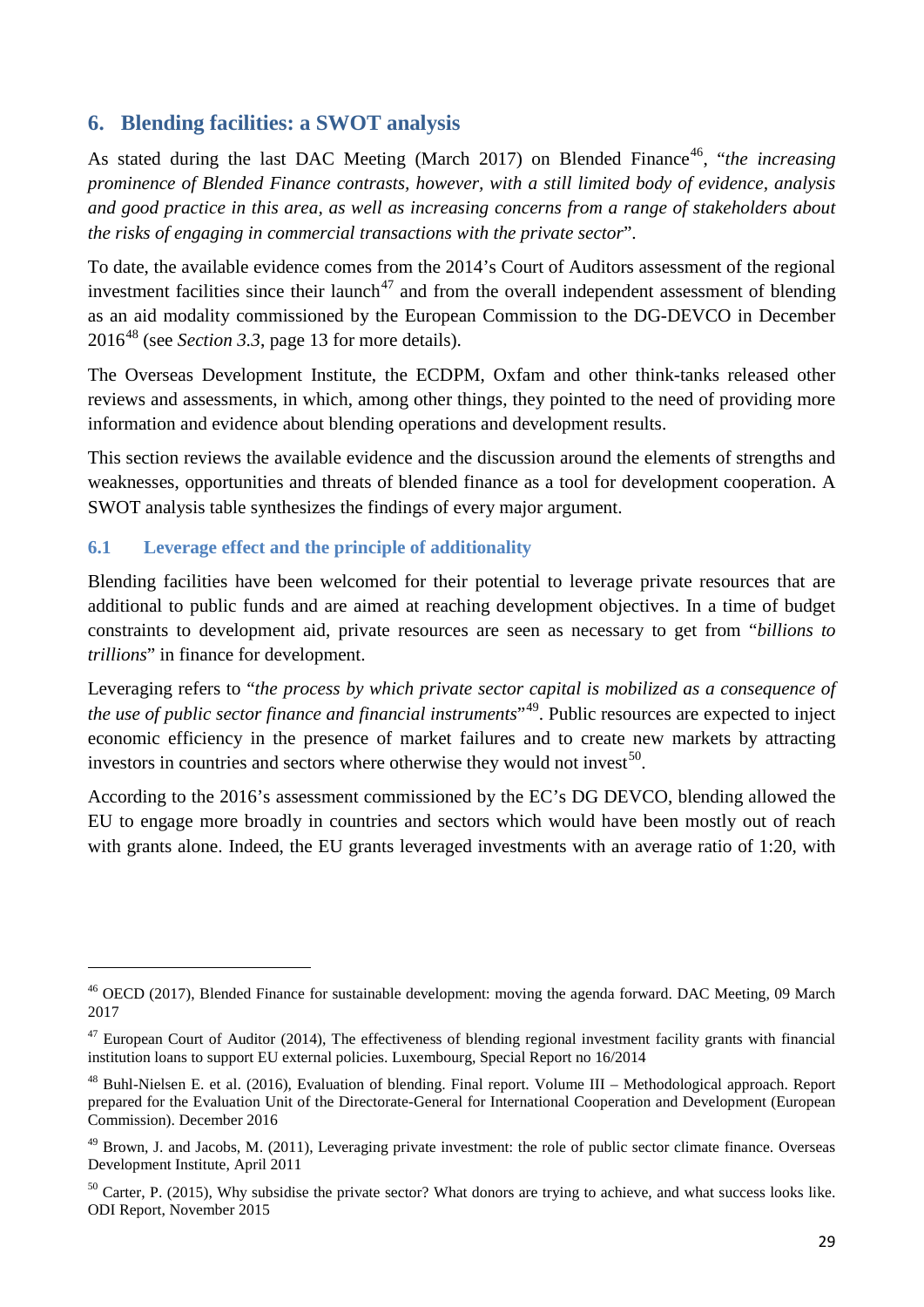additional funds coming principally from key European financial institutions in the form of loans but also from multilateral lending agencies and other public and private investors $^{51}$ .

To date, existing surveys on private sector instruments show that their use is concentrated in middle and lower-middle-income countries. Low-income countries that received private capital investment through blended finance between 2012 and 2014 each received, on average, USD 60 million of this type of finance; the equivalent figures for middle-income countries were USD 352 million for lower-middle-income countries and USD 404 million for upper-middle-income countries<sup>[52](#page-29-1)</sup>.

The sectors concerned are typically the energy, transport and environment sectors, including water and sanitation. According to the 2016's evaluation of blending commissioned by the EC's DG DEVCO, "the EU would not have had the resources to finance the scale of infrastructure that it *was able to with blending since these projects would have absorbed a disproportionate share of the EU development assistance*". Furthermore, "*blending was often used in situations where a loanonly option was not feasible*"<sup>[53](#page-29-2)</sup>. In this sense, the concept of "additionality" is crucial.

Additionality is a fuzzy concept, which is thus difficult to assess<sup>54</sup>. It has a financial component, but also an operational, institutional and systemic one ("development additionality").

The financial additionality ensures that the project gets finance from the public sector, necessary to be implemented. In the concept of financial additionality resides the leveraging effect of public resources. The question is whether donors are able to mitigate the private sector investments risks without conferring it an excess of profit. In other words, are donors leveraging resources for projects that will yield economic, social and development returns higher than costs? Moreover, concerns rise about the threat that blending mechanisms are used to privatize public services.

The operational and institutional additionality refers to the fact that public finance may also improve the quality of the investment from a technical, social, environmental, innovative or of governance standards point of view.

The systemic additionality refers to the fact that blending mechanism may transmit a positive signal to the market and may overcome biased perception (asymmetric information), for example, related to the levels of risks of investment.

The UK Aid Network  $(2015)^{55}$  $(2015)^{55}$  $(2015)^{55}$  reviewed the available evidence on additionality of using ODA to leverage private investments (then not specifically focusing on blending mechanisms) and found only 17 documents that assessed financial additionality and only 13 that also considered the development additionality.

**.** 

<span id="page-29-0"></span><sup>&</sup>lt;sup>51</sup> Buhl-Nielsen E. et al. (2016), Evaluation of blending. Final report. Volume III – Methodological approach. Report prepared for the Evaluation Unit of the Directorate-General for International Cooperation and Development (European Commission). December 2016

<span id="page-29-1"></span><sup>&</sup>lt;sup>52</sup>Development Initiatives (2016). Blended Finance: understanding its potential for Agenda 2030. Bristol, November 2016

<span id="page-29-2"></span><sup>&</sup>lt;sup>53</sup> Buhl-Nielsen E. et al. (2016), Evaluation of blending. Final report. Volume III – Methodological approach. Report prepared for the Evaluation Unit of the Directorate-General for International Cooperation and Development (European Commission). December 2016

<span id="page-29-3"></span> $<sup>54</sup>$  Bilal, S., Grosse-Puppendahl, S. (2016), Blending 2.0 – Towards new (European Extern) Investment Plans. ECDPM</sup> Discussion Paper No. 207, December 2016

<span id="page-29-4"></span><sup>55</sup> Pereira, J. (2015), Leveraging Aid: A Literature Review on the additionality of using ODA. 2015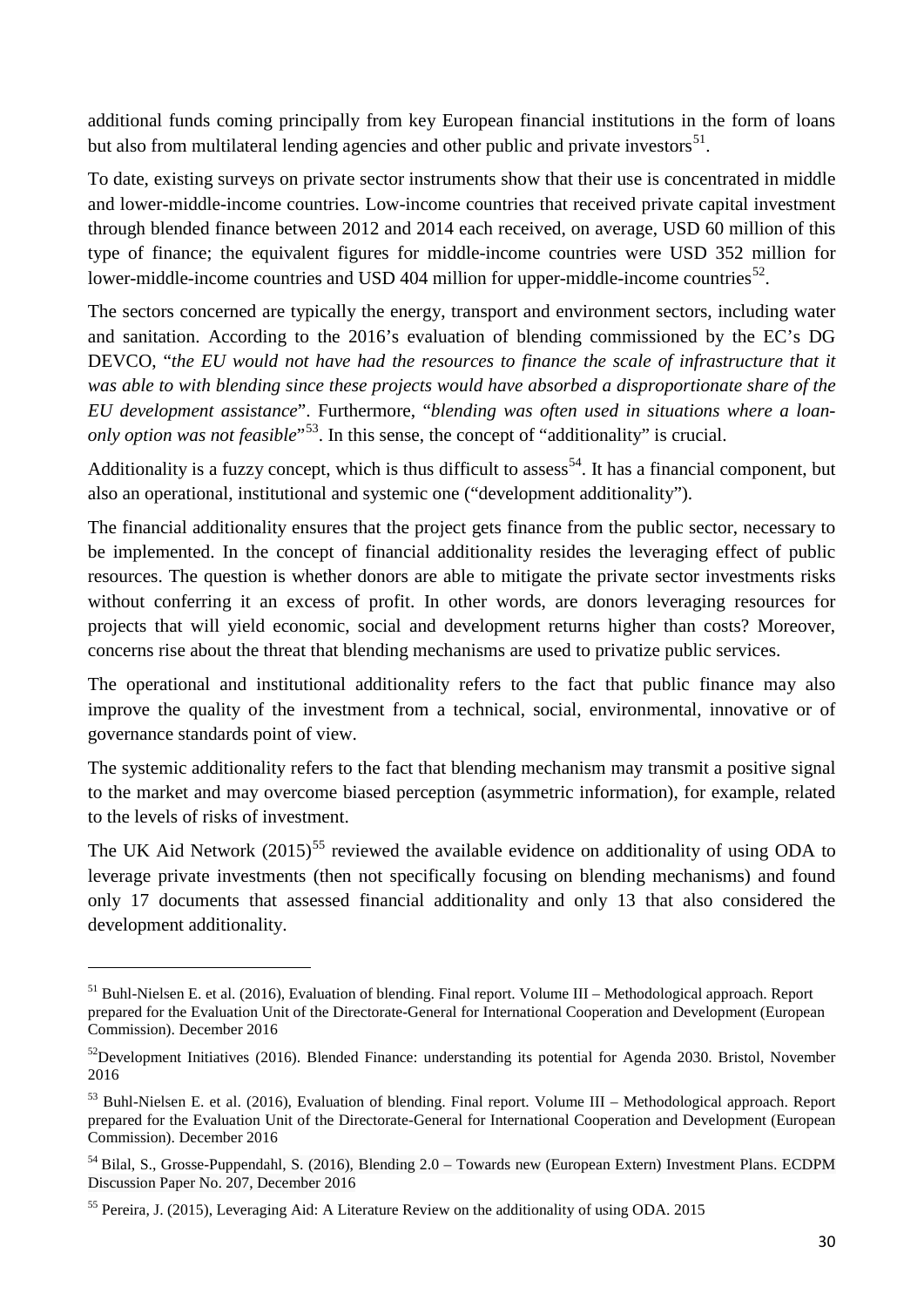Moreover, according to a EURODAD's report<sup>[56](#page-30-0)</sup>, "*there is no reliable evidence to show that blending mechanisms meet development objectives*" (development additionality). The issue is further investigated in the next paragraph.

| <b>LEVERAGE EFFECT AND THE PRINCIPLE OF ADDITIONALITY</b>                                                                                  |                                                                                                                    |  |  |
|--------------------------------------------------------------------------------------------------------------------------------------------|--------------------------------------------------------------------------------------------------------------------|--|--|
| <b>STRENGTHS</b>                                                                                                                           | <b>WEAKNESSES</b>                                                                                                  |  |  |
| Blending mechanisms facilitate the leverage of<br>additional funds from the private sector from EU<br>grants with an average ratio of 1:20 | Investments in low-income countries and in non-<br>capital-intensive sectors are still below<br>their<br>potential |  |  |
| <b>OPPORTUNITIES</b>                                                                                                                       | <b>THREATS</b>                                                                                                     |  |  |
| To close the development financing gap by aligning<br>blending operations with development objectives                                      | To differentiate in favor of middle-income countries<br>against low-income countries                               |  |  |
| To attract investors in countries and sectors where                                                                                        | To confer an excess of profit to private investors                                                                 |  |  |
| otherwise the private sector would not invest                                                                                              | To privatize public services, crowding-out public                                                                  |  |  |
| To inject economic efficiency in the presence of                                                                                           | investments                                                                                                        |  |  |
| market failures and to create new markets                                                                                                  | To sustain costs for blending facilities higher than                                                               |  |  |
| To improve the quality of the investment from a                                                                                            | the economic, social and development returns                                                                       |  |  |
| technical, social, environmental, innovative or of                                                                                         |                                                                                                                    |  |  |
| governance standards point of view                                                                                                         |                                                                                                                    |  |  |

#### **6.2 Development impact assessment: aid effectiveness**

 $\overline{a}$ 

Blending operations are expected to add value to the EU's traditional development assistance based on grant aids as well as, on the other hand, to be more efficient than other operations purely based on loans.

According to the Court of Auditor's evaluation of the regional blending facilities, the EC monitoring performances have been limited and unstructured so far, as they were based on a Results Oriented Monitoring and were not specifically focused on the grants' added value. As a consequence, there is no convincing evidence that awarding grants were necessary to enable a loan to be contracted<sup>57</sup>.

The question is whether there is any risk that financial incentives offered to private investors through blending facilities override development objectives. As a matter of fact, the European DFIs leading blending operations will look at the economic/financial risk of investments, refusing those beneficiaries bearing a risk too high for the financial institution itself. Private finance is likely to flow towards the more suitable and profitable sectors and, for the same financial incentives, towards the less risky countries. As a consequence, some development priorities might be bypassed<sup>58</sup>.

During the period 2007-2014, 63% of the blending operations was directed to infrastructure related sectors and 17% focused on energy efficiency and renewable energy, while only 12% of blending

<span id="page-30-0"></span><sup>&</sup>lt;sup>56</sup> Romero, M. J. (2013) "A dangerous blend? The EU's agenda to 'blend'public development finance with private finance." *Eurodad: Brussels 2013*

<span id="page-30-1"></span> $57$  European Court of Auditor (2014), The effectiveness of blending regional investment facility grants with financial institution loans to support EU external policies. Luxembourg, Special Report no 16/2014

<span id="page-30-2"></span><sup>58</sup> On this point, see also Oxfam International (2017), Private-Finance Blending for Development – Risks and opportunities. Oxfam Briefing Paper, February 2017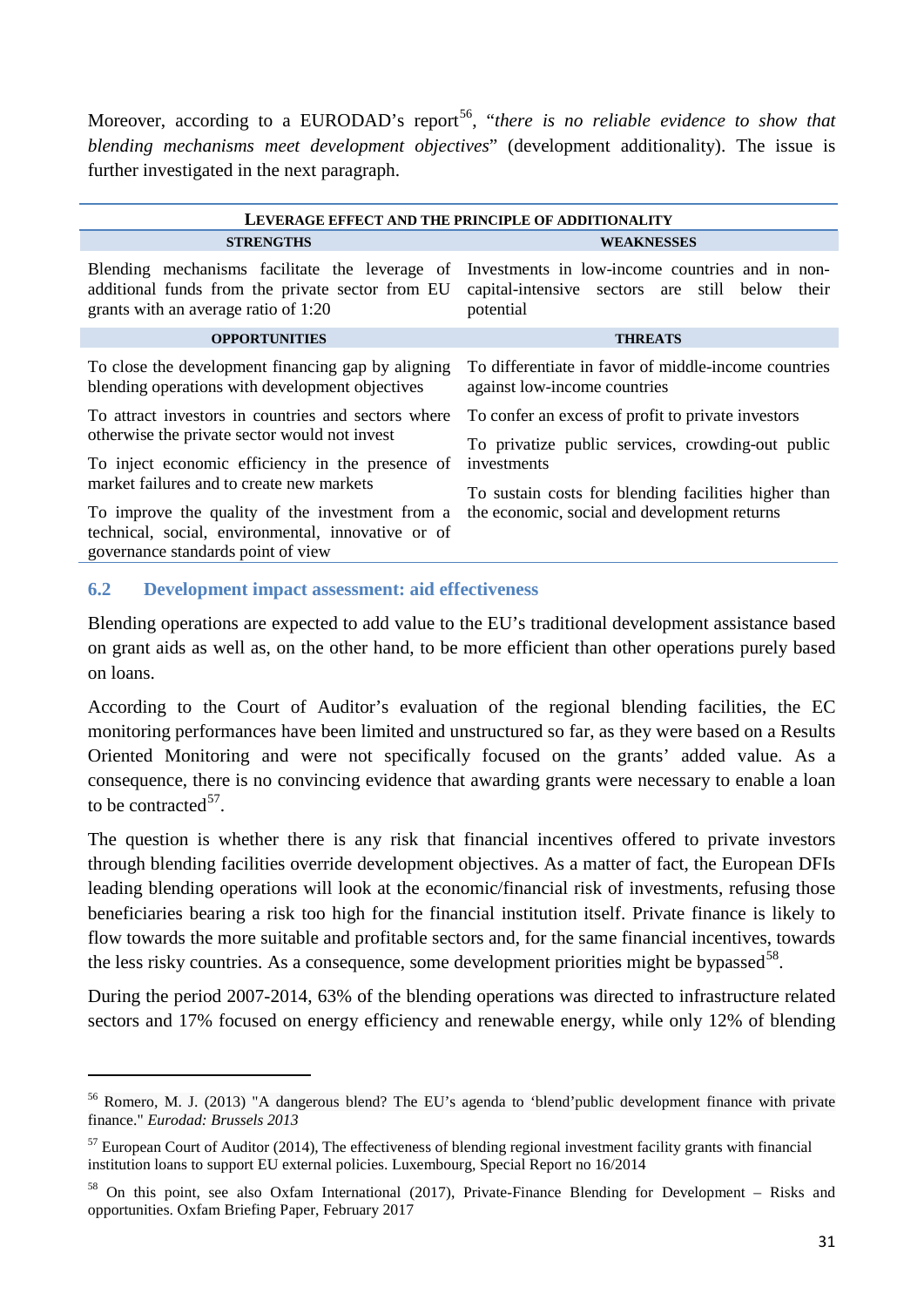projects covered sectors such as education and health<sup>59</sup>. The health and education sectors are particularly at risk to be bypassed, being those sectors traditionally managed by the public sector. Large infrastructure projects have the potential to contribute to economic growth<sup>[60](#page-31-1)</sup>, but do not always contribute to poverty reduction objectives and can produce negative externalities on local communities and the environment.

For example, in the case of the recent reform of the Italian cooperation system, according to Oxfam, the Law No. 125/2014 does not introduce any operational framework to ensure that the involvement of the private sector in the international cooperation will add some benefits in terms of poverty reduction and will not cause social and environmental damages<sup>[61](#page-31-2)</sup>.

On the contrary, public resource allocation should be a transparent process, including the monitoring of how resources are spent, how much profit have generated, how much taxes have been paid in the recipient country. To this aim, a result measurement framework assessing the social and environmental impact generated should be implemented.

An effective public monitoring and impact evaluation mechanisms would allow to collect and analyze comprehensive data and information on the efforts of various actors using blended finance. As a consequence, it would be easier to assess whether the blending operations may have the potential to achieve development objectives and an impact on poverty-reducing sectors such as health and education. Moreover, a public monitoring and evaluation mechanism would be helpful for the private sector, traditionally less used to indicators that measure the impact of their intervention, also considering unintentional and indirect effects. Moreover, to demand private investors to align with those standards would be not different to what, to date, is demanded to the not-for-profit sector operating in developing countries through public resources $62$ .

With reference to this point, it is worth signal a platform set by the United Nations – the UN Social Impact Fund – to align private investments with the achievement of the SDGs and to create partnerships between UN agencies and impact investors. The initiative provides mentoring and strategic advisory to maximize the social impact of investments and facilitates co-investments in blended financed projects for socially responsible businesses, especially SMSs.

Another interesting initiative is the one of the IATI (International Aid Transparency Initiative)<sup>[63](#page-31-4)</sup>, a voluntary, multi-stakeholder initiative that seeks to improve the transparency of aid, development, and humanitarian resources in order to increase their effectiveness in tackling poverty. It provides a framework to publish data on development cooperation activities, which is intended to be used by all organizations in development, including government donors, private sector organizations, and national and international NGOs. To date, over 500 organizations, among which the AFD and the AICS, publish data in the frame of this initiative.

<span id="page-31-0"></span><sup>59</sup> Buhl-Nielsen E. et al. (2016), Evaluation of blending. Final report. Volume III – Methodological approach. Report prepared for the Evaluation Unit of the Directorate-General for International Cooperation and Development (European Commission). December 2016

<span id="page-31-1"></span> $60$  On this point see World Bank Group (2011), Transformation through infrastructure, Infrastructure Strategy Update FY2012-2015, Washington, 2011

<span id="page-31-2"></span> $61$ Oxfam International (2017), Sviluppo: un affare privato?, Briefing Paper, Aprile 2017

<span id="page-31-3"></span> $62$ Oxfam International (2017), Sviluppo: un affare privato?, Briefing Paper, Aprile 2017

<span id="page-31-4"></span><sup>63</sup> <http://www.aidtransparency.net/about>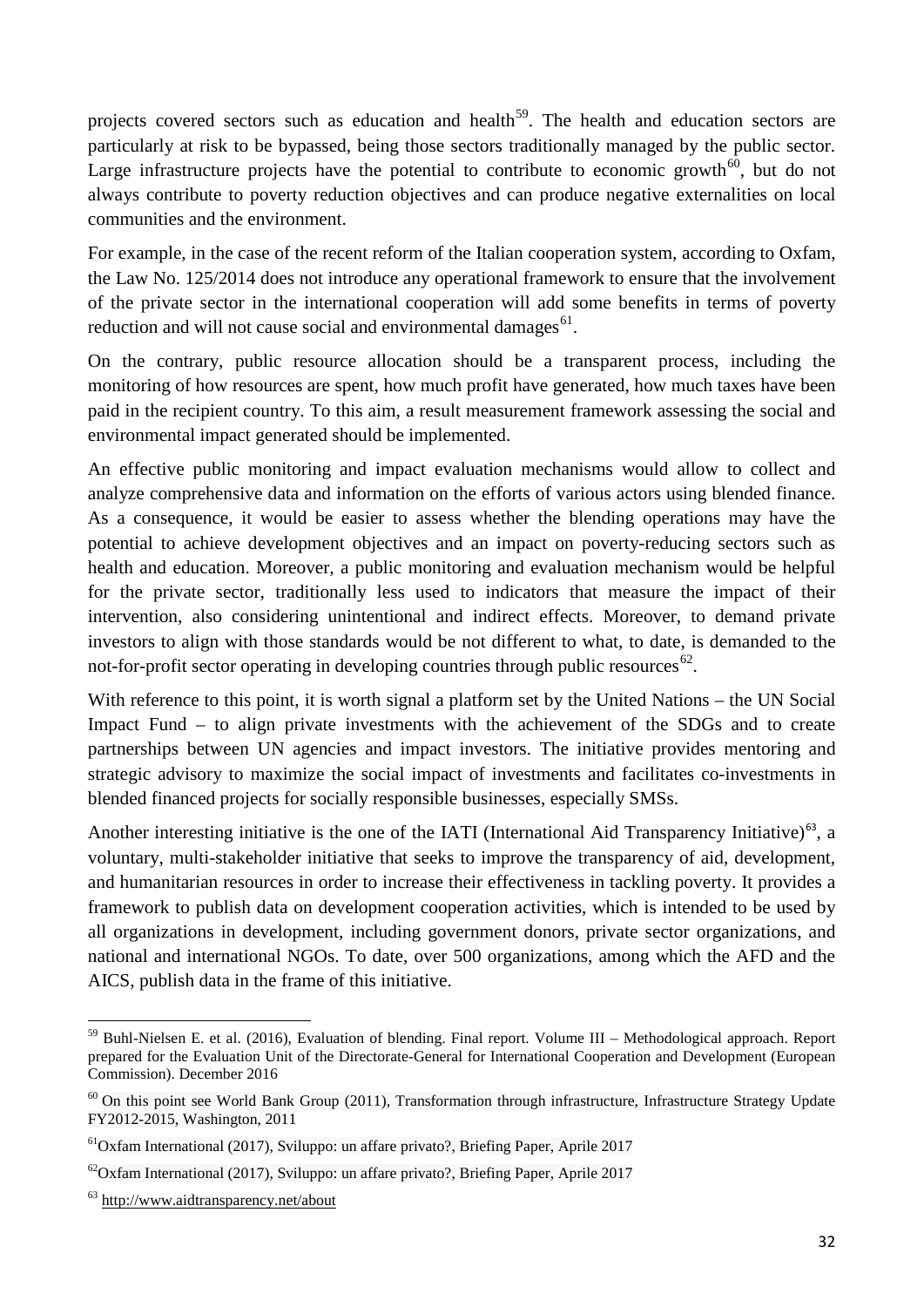| <b>DEVELOPMENT IMPACT ASSESSMENT: AID EFFECTIVENESS</b>                                                                                                                                                                                                                                                                                                                                            |                                                                                                                                                                                                                                            |
|----------------------------------------------------------------------------------------------------------------------------------------------------------------------------------------------------------------------------------------------------------------------------------------------------------------------------------------------------------------------------------------------------|--------------------------------------------------------------------------------------------------------------------------------------------------------------------------------------------------------------------------------------------|
| <b>STRENGTHS</b>                                                                                                                                                                                                                                                                                                                                                                                   | <b>WEAKNESSES</b>                                                                                                                                                                                                                          |
| When of large scale and multiregional, projects<br>directed to infrastructure related sectors, energy<br>efficiency and renewable energy have a regional<br>relevance                                                                                                                                                                                                                              | Only a minority of projects are focused on sectors<br>traditionally managed by the public sector, such as<br>education and health                                                                                                          |
| <b>OPPORTUNITIES</b>                                                                                                                                                                                                                                                                                                                                                                               | <b>THREATS</b>                                                                                                                                                                                                                             |
| To add value to the EU's traditional development<br>cooperation based on grant aids<br>To be more efficient than other operations purely<br>based on loans<br>align with the IATI (International Aid<br>Тo<br>Transparency Initiative) framework to improve the<br>transparency of aid, development, and humanitarian<br>resources in order to increase their effectiveness in<br>tackling poverty | To override development objectives because of the<br>financial incentives<br>hetween<br>trade-off<br>and<br>development objectives<br>produce negative externalities<br>Tо<br>local<br><sub>on</sub><br>communities and on the environment |

#### **6.3 Transparency and accountability**

To align blending operations with development objectives is critical. To this aim, transparency becomes a key element. One of the concerns related to blended finance is indeed that the growing attention given to the private sector in the development agenda may incentivize donors in reducing traditional ODA.

In a recent briefing paper,  $Ox$  and  $\frac{64}{9}$  $\frac{64}{9}$  $\frac{64}{9}$  recalls that one euro of ODA spent to leverage private investments cannot be spent a second time to finance traditional international cooperation activities: if it costs as much to catalyze private finance as it would to provide the equivalent public finance, leveraging private funds does not help closing the development financing gap and, on the contrary, crowd out public investments. As a consequence, it is important to highlight (through clearer theory of change formulations, and quantifying potential impacts) what would be the added value of a blending operation and to what extent it is aligned with the beneficiary countries needs.

To avoid the ODA reduction by donor countries, the OECD is developing a framework for a new measurement system for development finance. In the current proposal, the public official effort for development will be recorded as ODA, while the officially-supported resource flows and the private finance mobilized through private sector instruments would be recorded in a broader measure called Total Official Support for Sustainable Development (TOSSD). This new international statistical measure should enable the international community to better monitor resources allocated for supporting the SDGs achievement, distinguishing between the official development finance and the non-development finance with a potential development impact<sup>65</sup>.

To track financial flows for development is crucial for transparency.

<span id="page-32-0"></span><sup>64</sup> Oxfam International (2017), Sviluppo: un affare privato?, Briefing Paper, Aprile 2017

<span id="page-32-1"></span><sup>&</sup>lt;sup>65</sup> Information released the 2nd October 2017 on <http://www.oecd.org/dac/financing-sustainable-development/tossd.htm>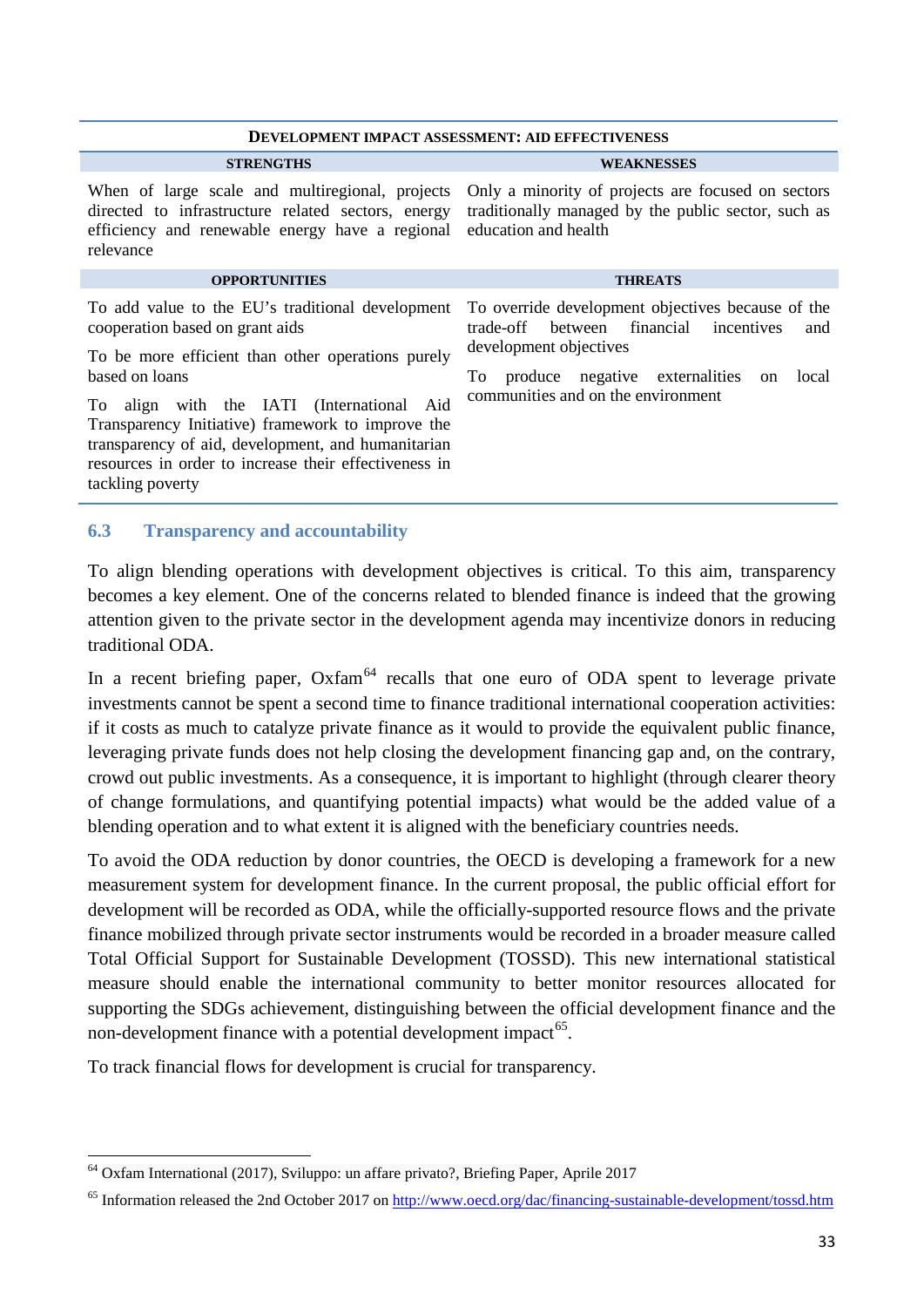On the European Commission International Cooperation and Development web-site<sup>[66](#page-33-0)</sup>, a platform provides basic information, but consistent, on the 380 blending projects financed by the EU grants. Researches can be made by countries, theme (e.g. energy, transport, water and sanitation), facility and whether the project perceives an environmental climate change objective. For each project, there is a short description of the context and of the project main objectives, the total facility contribution, the project's total budget, year of approval, lead financing institution, co-financing institution, type of support (e.g. technical assistance), sector and funding instrument.

The platform is a good starting point to provide more transparency. It would be helpful to allow to have aggregated information by, for example, sector, country or lead financing institution, so to provide a clearer image of where and how EU grants contribution are flowing. Moreover, the platform does not provide information about the financed projects' selection process and, once they have been financed, the foreseen monitoring and impact assessment framework. It is instead crucial information as it would allow checking whether the concept of additionality is respected and whether blended finance is complementary, not substitutive, to official development assistance.

| <b>TRANSPARENCY AND ACCOUNTABILITY</b>                                                                                                                                                 |                                                                                                                                          |  |
|----------------------------------------------------------------------------------------------------------------------------------------------------------------------------------------|------------------------------------------------------------------------------------------------------------------------------------------|--|
| <b>STRENGTHS</b>                                                                                                                                                                       | <b>WEAKNESSES</b>                                                                                                                        |  |
| platform on the European Commission<br>A<br>International Cooperation and Development web site<br>provides basic information on the 380 blending<br>projects financed by the EU grants | The platform does not provide aggregated<br>information about where and how EU grants<br>contributions are flowing                       |  |
|                                                                                                                                                                                        | The platform does not provide information about the<br>project selection process and their monitoring and<br>impact assessment framework |  |
| <b>OPPORTUNITIES</b>                                                                                                                                                                   | <b>THREATS</b>                                                                                                                           |  |
| To track financial flows for development and To incentivize donors to reduce traditional<br>provide affordable, comparable information about                                           | assistance                                                                                                                               |  |
| blending operations                                                                                                                                                                    | To reduce transparency on whether blended finance                                                                                        |  |
| To check whether the concept of additionality is<br>respected                                                                                                                          | is complementary, not substitutive to ODA                                                                                                |  |
| To align with the OECD's TOSSD measurement<br>system for development finance, distinguishing<br>between the ODA and the non-development finance<br>with a potential development impact |                                                                                                                                          |  |

#### **6.4 Participatory approach and ownership by developing countries**

Blending loans and grants has been welcomed as a financial mechanism able to overcome market imperfections or market failures. As a consequence, blending mechanisms should represent a sustainable and affordable way for beneficiary governments to obtain significant additional financing for national development objectives.

The loan component of the blended fund may make the partner country closely involved and committed in the project design and in the implementation process, thus enhancing its ownership. Furthermore, it may increase financial discipline to repay the loan. The grant component, on the

<span id="page-33-0"></span><sup>66</sup> [https://ec.europa.eu/europeaid/policies/innovative-financial-instruments-blending/blending-operations\\_en](https://ec.europa.eu/europeaid/policies/innovative-financial-instruments-blending/blending-operations_en)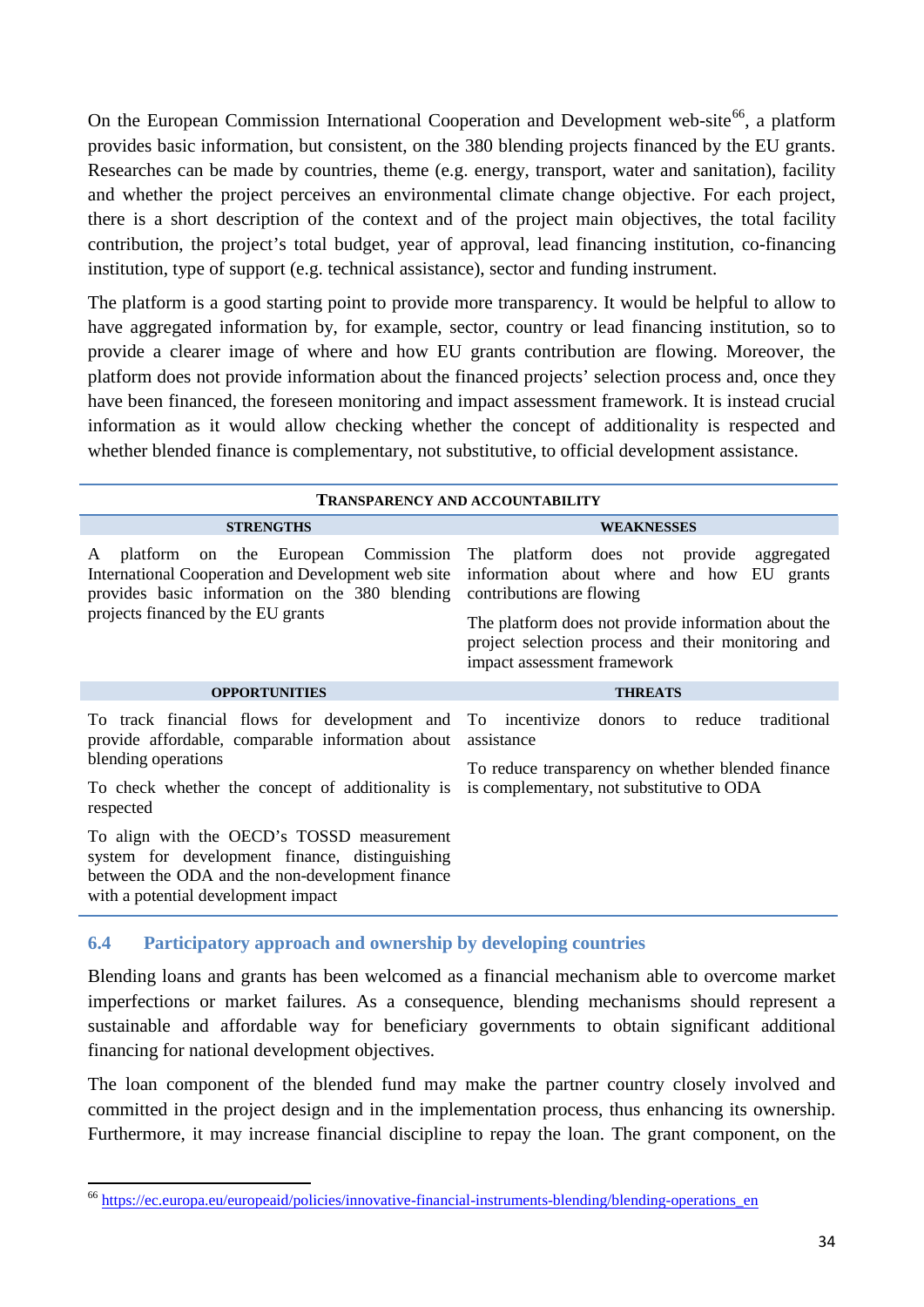other hand, may enhance the long term public sector borrowing capacity and reduce the potential debt burden resulting from the investment.

Critics on the effectiveness of this approach refers to the fact that recipient governments are often only notified about a proposed program, while the agreement incurs only between the donor and the private entity. As a consequence, it is not clear to what extent the developments priorities (e.g. related to the sector and region of intervention) of beneficiary governments are taken into account.

For example, the Eurodad's report point out that the final grant decision is often taken by the EC or by the European Member states that may be strongly influenced by DFIs with potentially conflicting objectives (e.g. risk reduction) $<sup>67</sup>$ .</sup>

It would rather be important to align PPPs to the local, regional, institutional development strategies, as well as to allow the participation of civil society, stakeholders and beneficiaries in the definition of development priorities, conception, implementation, monitoring and impact evaluation of interventions<sup>[68](#page-34-1)</sup>, providing formal mechanism to their active participation.

| <b>PARTICIPATORY APPROACH AND OWNERSHIP BY DEVELOPMENT COUNTRIES</b>                                                               |                                                                                                                                                        |
|------------------------------------------------------------------------------------------------------------------------------------|--------------------------------------------------------------------------------------------------------------------------------------------------------|
| <b>STRENGTHS</b>                                                                                                                   | <b>WEAKNESSES</b>                                                                                                                                      |
|                                                                                                                                    | Recipient governments are often only notified about<br>a proposed program, while the agreement incurs<br>only between the donor and the private entity |
|                                                                                                                                    | It is not clear to what extent the development<br>priorities of beneficiary governments are taken into<br>account                                      |
|                                                                                                                                    | Formal mechanisms for civil society and affected<br>communities participation are not foreseen                                                         |
|                                                                                                                                    | Standards demanded to the not-for-profit sector<br>when operating in developing countries are not<br>demanded to the for-profit sector too             |
| <b>OPPORTUNITIES</b>                                                                                                               | <b>THREATS</b>                                                                                                                                         |
| To overcome market imperfections or market<br>failures, so to facilitate the access to additional funds                            | To let the donor decision be influenced by DFIs with<br>potentially conflicting objectives                                                             |
| in beneficiary countries                                                                                                           | To not align PPPs to the local, regional, institutional                                                                                                |
| To make the partner country closely involved and<br>commit in the project design and in the<br>implementation process (ownership)  | development strategies                                                                                                                                 |
| To increase financial discipline to repay the loan                                                                                 |                                                                                                                                                        |
| To enhance the long term public sector borrowing<br>capacity and reduce the potential debt burden<br>resulting from the investment |                                                                                                                                                        |

<span id="page-34-0"></span> $67$  Romero, M. J. (2013) "A dangerous blend? The EU's agenda to 'blend' public development finance with private finance." *Eurodad: Brussels* 2013

<span id="page-34-1"></span><sup>68</sup> Oxfam International (2017), Sviluppo: un affare privato?, Briefing Paper, Aprile 2017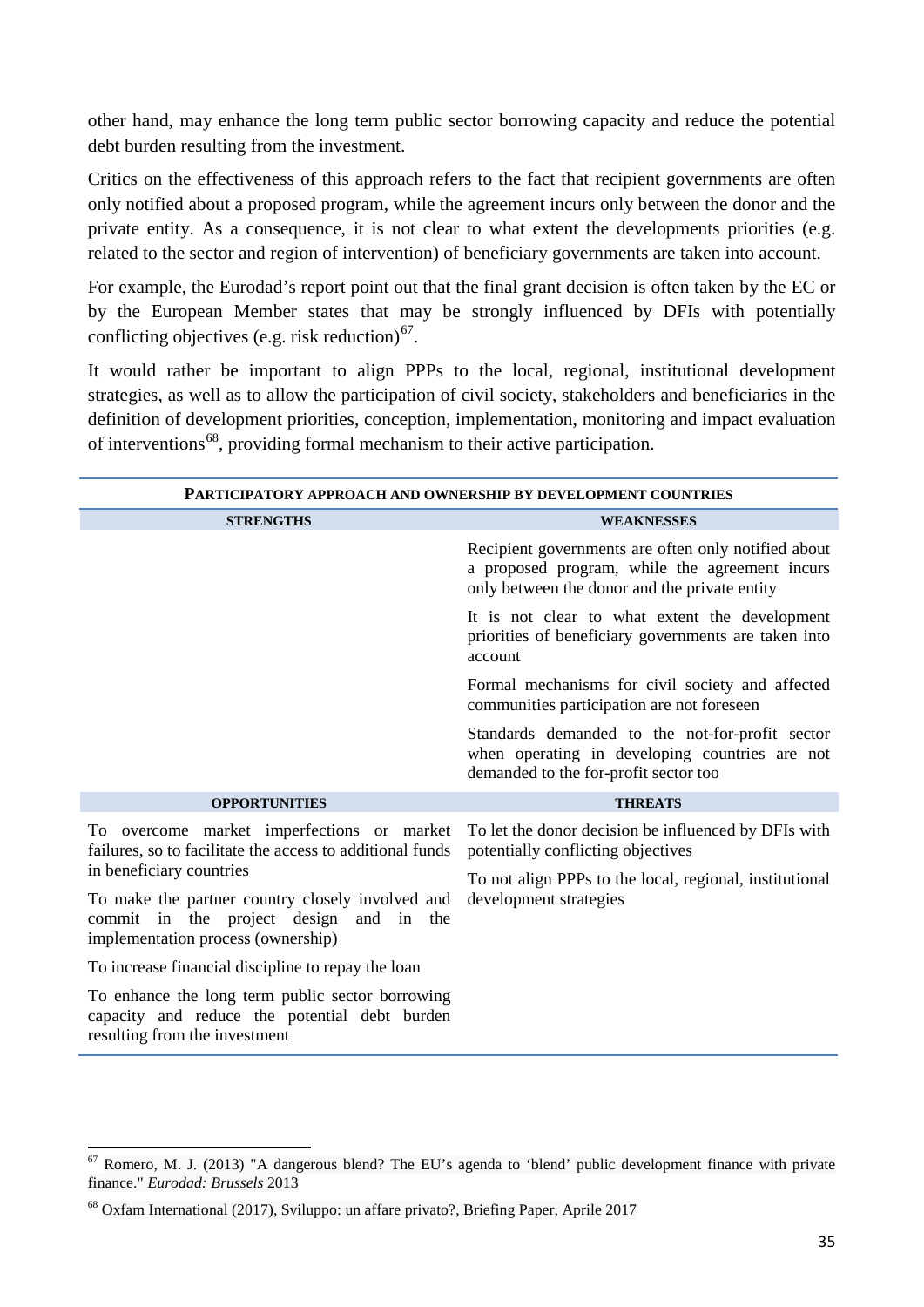#### **6.5 Support to the MSMEs and occupational impact**

More than 93% of all paid jobs in sub-Saharan Africa are provided by the private sector. SMEs play a key role in job creation, providing two thirds of all formal jobs in developing countries and 80% in low income countries $<sup>69</sup>$  $<sup>69</sup>$  $<sup>69</sup>$ .</sup>

The European Parliament – which considers industrialization as a driver for well-being and development (especially through the development of local small and medium-sized enterprises and small and medium-sized industries) - asked the European Commission to promote, support and finance PPPs as the first option for development. Moreover, it stressed the need to promote the local private sector in developing countries (e.g. through access to finance and by promoting entrepreneurship) and to strengthen the support to build the capacity of domestic  $SMEs^{70}$ .

In this frame, blended finance has been welcomed as an instrument to allow the private sector playing its role in creating jobs, boosting growth and fighting poverty in low and middle-income countries. The theoretical ideas behind this role are based on the possibility that investments can have a multiplier effect on job creation through the supply chain, with a social return in term of job creation<sup>71</sup>. Nonetheless, there is little evidence about the impact of blending operations in terms of creation of employment opportunities and support to MSMEs.

During the period 2007-2014, according to the 2016's assessment commissioned by the EC's DG DEVCO, only 8% of the blending projects focused on the growth of MSMEs. Moreover, job and new businesses creation was generally not part of the expected objectives to be reached at a design stage, so that evidence on this regard is scant<sup>72</sup>.

The EU-AITF Annual Report (2015) assessed that projects approved since the launch of the initiative resulted in 3.057 direct permanent jobs created and 55.198 jobs created during the construction phase<sup>[73](#page-35-4)</sup>. Information on where these jobs were created and on the dimensions of the involved enterprises is not provided. The NIF Annual Activity Report (2015) does not report aggregated data on created jobs. The potential impact in terms of employment opportunities is estimated only for some blending operations, but this does not allow comparability between projects and, as a consequence, the derivation of good practices<sup>[74](#page-35-5)</sup>.

On the other hand, an evaluation conducted by Eurodad assessed a sample of projects from several DFIs portfolios between 2006 and 2010 and found that only a quarter of companies supported by the European Investment Bank and IFC were domiciled in law income countries, while almost half

**.** 

<span id="page-35-0"></span> $^{69}$  EDFI – European Development Finance Institutions, ASBL (2016), Investing to create jobs, boost growth and fight poverty. Brussels, 2016

<span id="page-35-1"></span> $^{70}$  European Parliament. Private sector and development. European Parliament resolution of 14 April 2016 on the private sector and development (2014/2205(INI)).

<span id="page-35-2"></span> $71$  On this point, see Carter, P. (2015), Why subsidise the private sector? What donors are trying to achieve, and what success looks like. ODI Report, November 2015

<span id="page-35-3"></span> $^{72}$  Buhl-Nielsen E. et al. (2016), Evaluation of blending. Final report. Volume III – Methodological approach. Report prepared for the Evaluation Unit of the Directorate-General for International Cooperation and Development (European Commission). December 2016

<span id="page-35-4"></span><sup>&</sup>lt;sup>73</sup> European Investment Bank (2017), Annual Report EU-Africa Infrastructure Trust Fund 2016, 07/2017

<span id="page-35-5"></span><sup>74</sup> European Union (2016), Neighborhood Investment Facility Operational Annual Report 2015. Luxembourg, 2015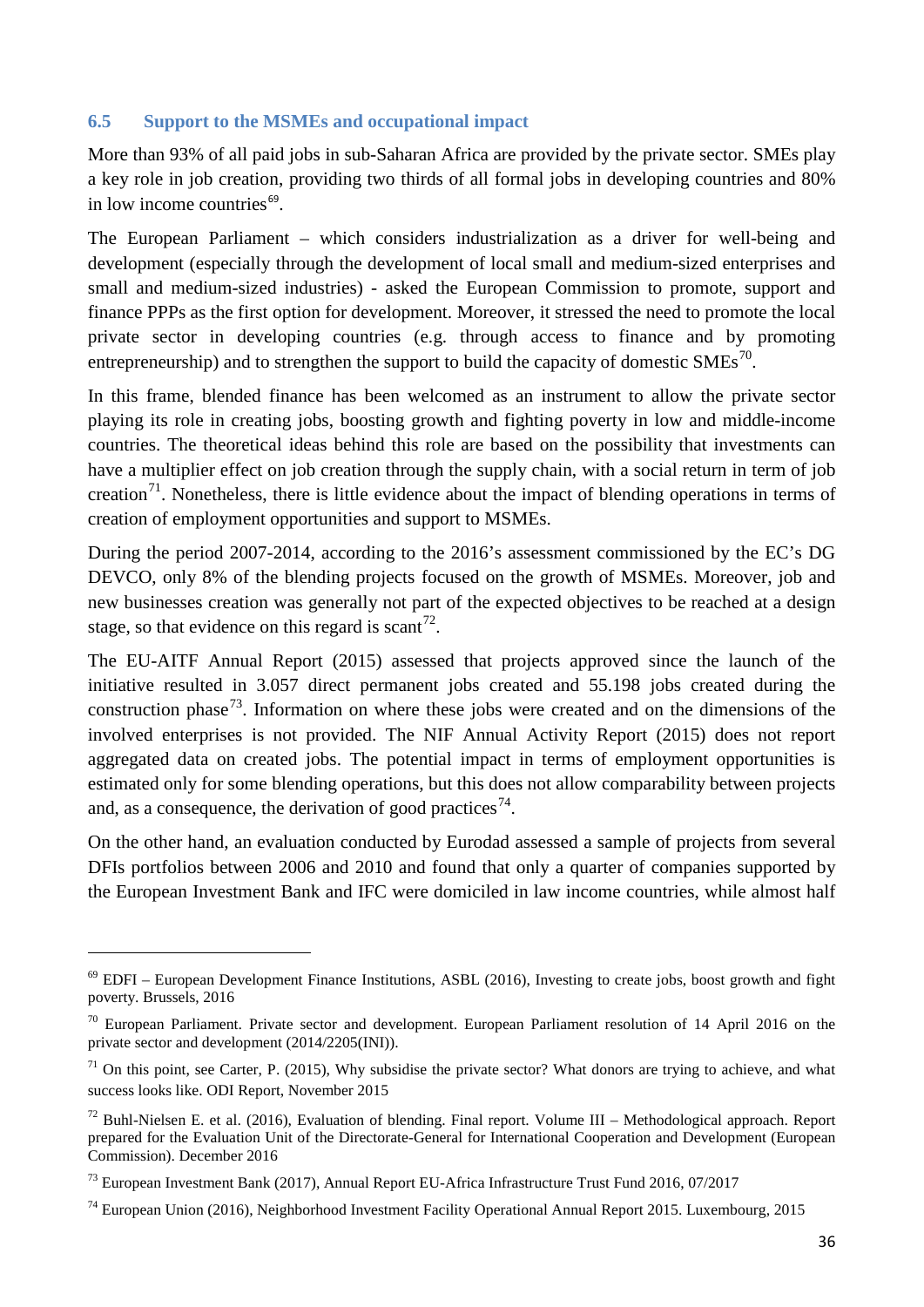of them were based in OECD countries or even in tax havens. Moreover, Eurodad found that 40% of the funded enterprises are big companies<sup>75</sup>.

| SUPPORT TO THE MSMES AND OCCUPATIONAL IMPACT                                                                                         |                                                                                                                                     |  |  |  |
|--------------------------------------------------------------------------------------------------------------------------------------|-------------------------------------------------------------------------------------------------------------------------------------|--|--|--|
| <b>STRENGTHS</b>                                                                                                                     | <b>WEAKNESSES</b>                                                                                                                   |  |  |  |
|                                                                                                                                      | Little evidence about the impact of blending<br>operations in terms of creation of employment<br>opportunities and support to MSMEs |  |  |  |
|                                                                                                                                      | Only few blending projects focus on the growth of<br>MSMEs and have job and businesses creation<br>among their objectives           |  |  |  |
| <b>OPPORTUNITIES</b>                                                                                                                 | <b>THREATS</b>                                                                                                                      |  |  |  |
| on job creation through the supply chain, with a based in developing countries<br>social return in term of job creation              | To let the private sector generate a multiplier effect To target mostly big companies or companies not                              |  |  |  |
| To promote the local private sector in developing<br>countries (e.g. through access to finance and by<br>promoting entrepreneurship) |                                                                                                                                     |  |  |  |
| To increase the support to build the capacity of<br>domestic SMEs                                                                    |                                                                                                                                     |  |  |  |

## **7. Conclusions**

<u>.</u>

This study analyzed the main European cooperation policies and investment programs for Africa and the Neighborhood countries. Through an analysis of the EU External Investment Plan, launched in 2016, the political willing to recognize a central role in development cooperation for the private sector was identified. This is justified by a number of reasons. First, the traditional public development assistance is suffering budget constraints, while needs to achieve the SDGs are substantial. Second, to fill the development financial gap has been recognized as necessary to mobilize additional resources and the private sector has been identified as the actor able to provide them. Third, it has been acknowledged the opportunity to create an integrated framework to facilitate a blending agenda.

This study therefore reviewed the main European blending facilities active to date for Africa and the Neighborhood countries: the EU-Africa Infrastructure Trust Fund, the African Investment Facility, the [Neighborhood Investment Facility,](http://ec.europa.eu/enlargement/neighbourhood/neighbourhood-wide/neighbourhood-investment-facility/index_en.htm) ElectriFI and AgriFI.

This study also reviewed the role of the European Development Finance Institutions in implementing blending operations, in reinforcing public-private partnerships and in filling the development financial gap by attracting private investments in key sectors. A particular focus was given to the cases of the French and Italian cooperation systems: France, through the Agence Française de Développement is a leading actor in blending finance, while Italy has an innovating and renewed development aid system after the 2014's reform. In both cases, there is a growing

<span id="page-36-0"></span><sup>75</sup> Kwakkenbos, J. (2012). Private profit for public good? Can investing in private companies deliver for the poor. *The Reality of Aid*, 36-41.